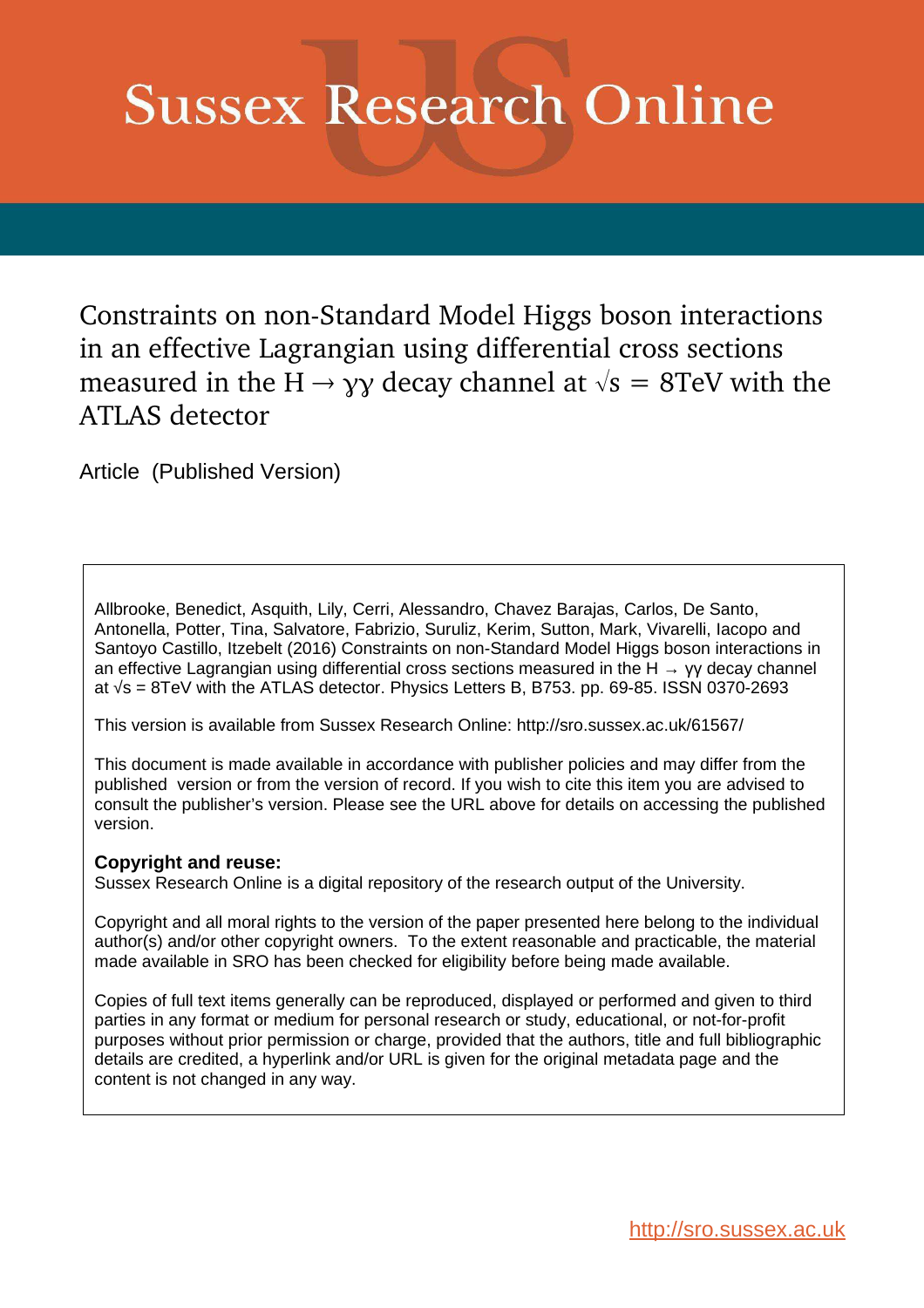# EUROPEAN ORGANISATION FOR NUCLEAR RESEARCH (CERN)



Submitted to: Physics Letters B CERN-PH-EP-2015-182



# **Constraints on non-Standard Model Higgs boson interactions in an e**ff**ective Lagrangian using di**ff**erential cross sections measured in the**  $H \rightarrow \gamma \gamma$  decay channel at  $\sqrt{s} = 8$  TeV with the ATLAS detector

The ATLAS Collaboration

#### **Abstract**

The strength and tensor structure of the Higgs boson's interactions are investigated using an effective Lagrangian, which introduces additional CP-even and CP-odd interactions that lead to changes in the kinematic properties of the Higgs boson and associated jet spectra with respect to the Standard Model. The parameters of the effective Lagrangian are probed using a fit to five differential cross sections previously measured by the ATLAS experiment in the  $H \to \gamma \gamma$  decay channel with an integrated luminosity of 20.3 fb<sup>-1</sup> at  $\sqrt{s} = 8$  TeV. In order to perform a simultaneous fit to the five distributions, the statistical correlations between them are determined by re-analysing the  $H \to \gamma\gamma$  candidate events in the proton-proton collision data. No significant deviations from the Standard Model predictions are observed and limits on the effective Lagrangian parameters are derived. The statistical correlations are made publicly available to allow for future analysis of theories with non-Standard Model interactions.

c 2016 CERN for the benefit of the ATLAS Collaboration.

Reproduction of this article or parts of it is allowed as specified in the CC-BY-3.0 license.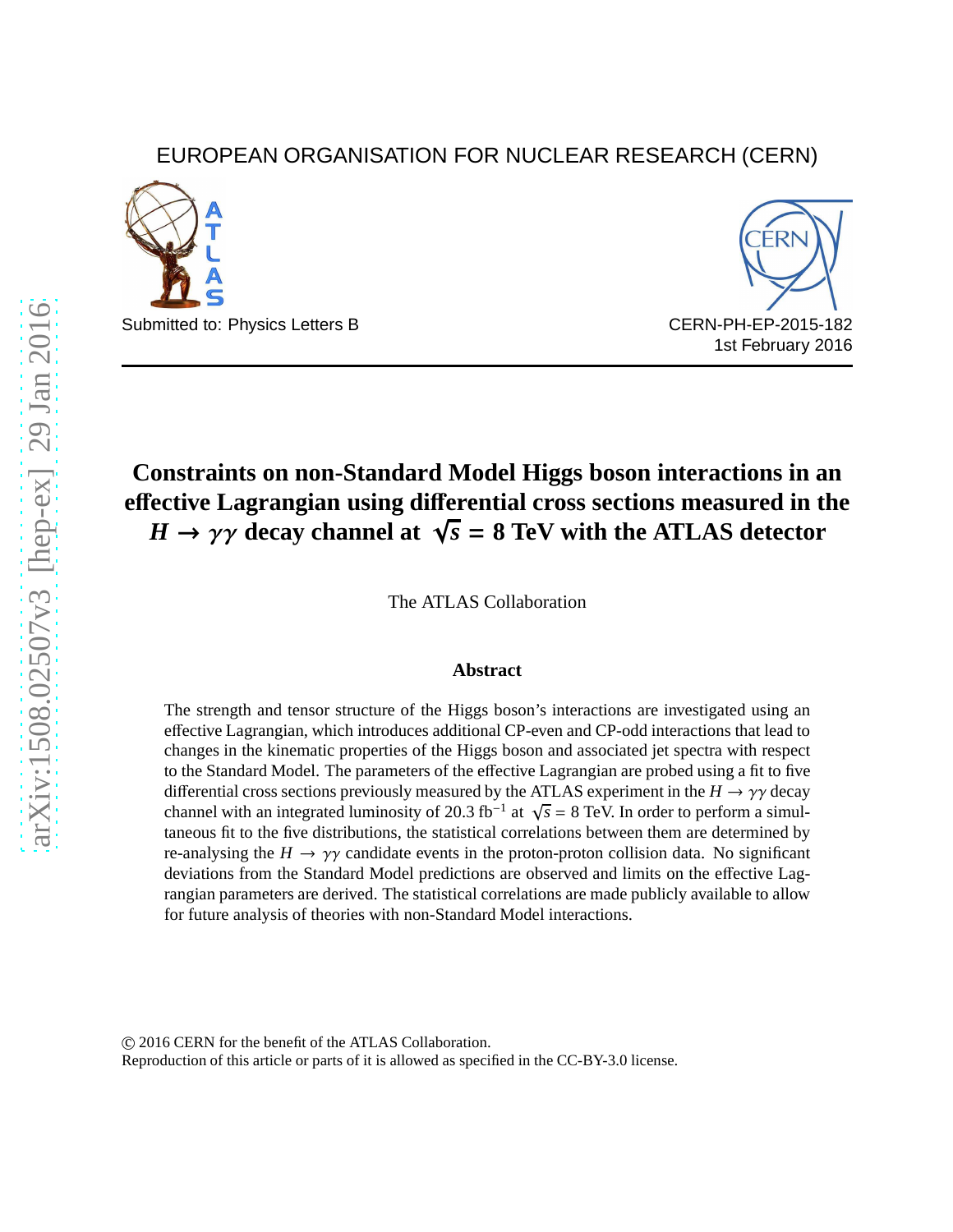### **1 Introduction**

The discovery of a Higgs boson at the ATLAS and CMS experiments [\[1,](#page-11-0)[2\]](#page-11-1) offers a new opportunity to search for physics beyond the Standard Model (SM) by examining the strength and structure of the Higgs boson's interactions with other particles. Thus far, the interactions of the Higgs boson have been probed using the  $\kappa$ -framework [\[3\]](#page-11-2), in which the strength of a given coupling is allowed to vary from the SM prediction by a constant value. In this approach, the total rate of a given production and decay channel can differ from the SM prediction, but the kinematic properties of the Higgs boson in each decay channel are unchanged.

An alternative framework for probing physics beyond the SM is the effective field theory (EFT) approach [\[3–](#page-11-2) [8\]](#page-11-3), whereby the SM Lagrangian is augmented by additional operators of dimension six or higher. Some of these operators produce new tensor structures for the interactions between the Higgs boson and the SM particles, which can modify the shapes of the Higgs boson kinematic distributions as well as the associated jet spectra. The new interactions arise as the low-energy manifestation of new physics that exists at energy scales much larger than the partonic centre-of-mass energies being probed.

In this Letter, the effects of operators that produce anomalous CP-even and CP-odd interactions between the Higgs boson and photons, gluons, *W* bosons and *Z* bosons are studied using an EFT-inspired effective Lagrangian. The analysis is performed using a simultaneous fit to five detector-corrected differential cross sections in the  $H \to \gamma \gamma$  decay channel, which were previously published by the ATLAS Collaboration [\[9\]](#page-11-4). These are the differential cross sections as functions of the diphoton transverse momentum ( $p_T^{\gamma\gamma}$  $T(T)$ , the number of jets produced in association with the diphoton system  $(N_{jets})$ , the leading-jet transverse momentum  $(p_T^j)$  $_{\rm T}^{^{J1}}$ ), and the invariant mass  $(m_{jj})$  and difference in azimuthal angle  $(\Delta \phi_{jj})$  of the leading and sub-leading jets in events containing two or more jets. The inclusion of differential information significantly improves the sensitivity to operators that modify the Higgs boson's interactions with *W* and *Z* bosons. To perform a simultaneous analysis of these distributions, the statistical correlations between bins of different distributions need to be included in the fit procedure. These correlations are evaluated by analysing the  $H \to \gamma\gamma$  candidate events in the data, and are published as part of this Letter to allow future studies of new physics that produces non-SM kinematic distributions for  $H \to \gamma \gamma$ .

#### **2 Higgs e**ff**ective Lagrangian**

The effective Lagrangian used in this analysis is presented in Ref. [\[8\]](#page-11-3). In this model, the SM Lagrangian is augmented with the dimension six CP-even operators of the Strongly Interacting Light Higgs formulation [\[6\]](#page-11-5) and corresponding CP-odd operators. The  $H \to \gamma \gamma$  differential cross sections are mainly sensitive to the operators that affect the Higgs boson's interactions with gauge bosons and the relevant terms in the effective Lagrangian can be specified by

$$
\mathcal{L}_{\text{eff}} = \bar{c}_{\gamma}O_{\gamma} + \bar{c}_{g}O_{g} + \bar{c}_{HW}O_{HW} + \bar{c}_{HB}O_{HB} \n+ \tilde{c}_{\gamma}\tilde{O}_{\gamma} + \tilde{c}_{g}\tilde{O}_{g} + \tilde{c}_{HW}\tilde{O}_{HW} + \tilde{c}_{HB}\tilde{O}_{HB},
$$

<span id="page-2-0"></span>where  $\bar{c}_i$  and  $\tilde{c}_i$  are 'Wilson coefficients' specifying the strength of the new CP-even and CP-odd interactions, respectively, and the dimension-six operators  $O_i$  are those described in Refs. [\[8,](#page-11-3) [10\]](#page-11-6). In the SM, all of the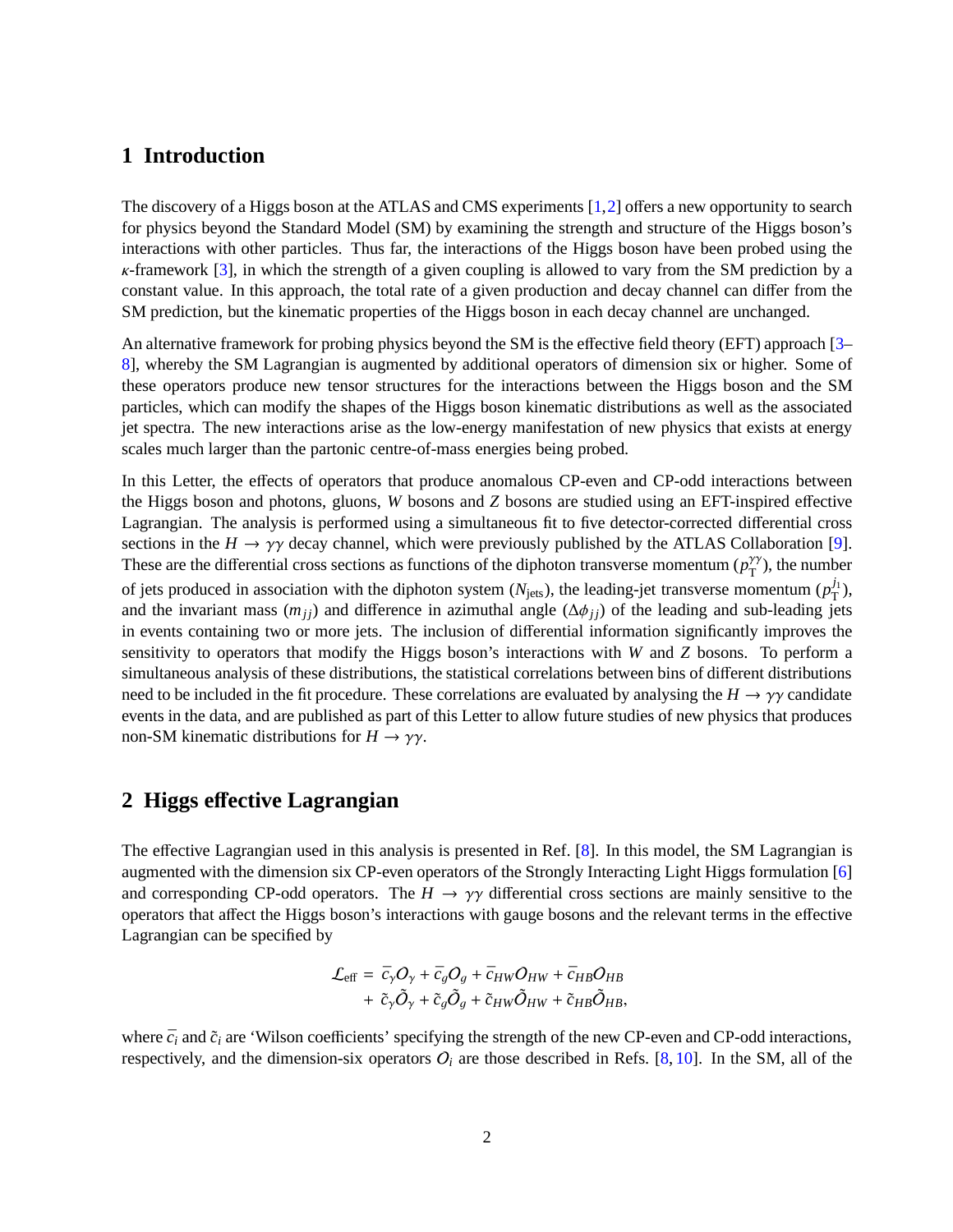<span id="page-3-0"></span>Wilson coefficients are equal to zero. The  $O_\gamma$  and  $\tilde{O}_\gamma$  operators introduce new interactions between the Higgs boson and two photons. The  $O_g$  and  $\tilde{O}_g$  operators introduce new interactions between the Higgs boson and two gluons and the analysis presented in this Letter is sensitive to these operators through the gluon fusion production mechanism. The  $O_{HW}$  and  $\tilde{O}_{HW}$  operators introduce new *HWW*, *HZZ* and *HZ* $\gamma$  interactions. The *HZZ* and *HZ* $\gamma$  interactions are also impacted by  $O_{HB}$  and  $\tilde{O}_{HB}$  and, to a lesser extent,  $O_{\gamma}$  and  $\tilde{O}_{\gamma}$ . The analysis presented in this Letter is sensitive to the  $O_{HW}$ ,  $\tilde{O}_{HW}$ ,  $O_{HB}$  and  $\tilde{O}_{HB}$  operators through vector-boson fusion and associated production.

Other operators in the full effective Lagrangian of Ref. [\[8\]](#page-11-3) can also modify Higgs boson interactions. Combinations of some of the CP-even operators have been constrained using global fits to experimental data from LEP and the LHC [\[8,](#page-11-3) [11,](#page-11-7) [12\]](#page-11-8).

# **3 Statistical correlations between di**ff**erential distributions**

ATLAS [\[13\]](#page-11-9) is a multipurpose particle physics detector with cylindrical geometry and nearly  $4\pi$  coverage in solid angle.<sup>[1](#page-2-0)</sup> The analysis is performed using proton-proton collision data at a centre-of-mass energy  $\sqrt{s}$  = 8 TeV and an integrated luminosity of 20.3 fb<sup>-1</sup>.

The object and event selections used to define the differential distributions are described in detail in Ref. [\[9\]](#page-11-4). The statistical correlations between the measured cross sections as a function of different distributions are obtained using a random sampling with replacement method on the detector-level data. This procedure is often referred to as 'bootstrapping' [\[14\]](#page-11-10). Bootstrapped event samples are constructed from the data by assigning each event a weight pulled from a Poisson distribution with unit mean. The five differential distributions are then reconstructed using the weighted events, and the signal yields in each bin of a differential distribution are determined using an unbinned maximum-likelihood fit of the diphoton invariant mass spectrum (full details of the fit can be found in Ref. [\[9\]](#page-11-4)). The procedure is repeated 10000 times with statistically independent weights and the correlation between two bins of different distributions is determined from the scatter graph of the corresponding extracted cross sections. The observed correlations between bins of the measured  $p_T^{\gamma\gamma}$ T and *N*jets cross sections are shown in Fig. [1.](#page-3-0)

The statistical uncertainties on the correlation due to the finite number of bootstrap samples ranges from 0.5% to 1%. The statistical uncertainty on the correlations due to the finite number of events in data is determined to be less than 2% using the statistical overlap and variance of signal and background events in a mass window around the Higgs boson mass. In order to validate this approach, a set of pseudo-experiments was created from input conditions (with known correlations) chosen to be similar to those in data in terms of purity, kinematics and sample size. For each pseudo-experiment, a value for the correlation is determined using 10000 bootstrapped samples and compared to the input correlations. No bias due to the bootstrapping is observed in the central value obtained from 500 pseudo-experiments.

<span id="page-3-1"></span><sup>&</sup>lt;sup>1</sup> ATLAS uses a right-handed coordinate system with its origin at the nominal interaction point (IP) at the centre of the detector and the *z*-axis along the beam pipe. The *x*-axis points from the IP to the centre of the LHC ring, and the y-axis points upward. Cylindrical coordinates  $(r, \phi)$  are used in the transverse plane,  $\phi$  being the azimuthal angle around the beam pipe.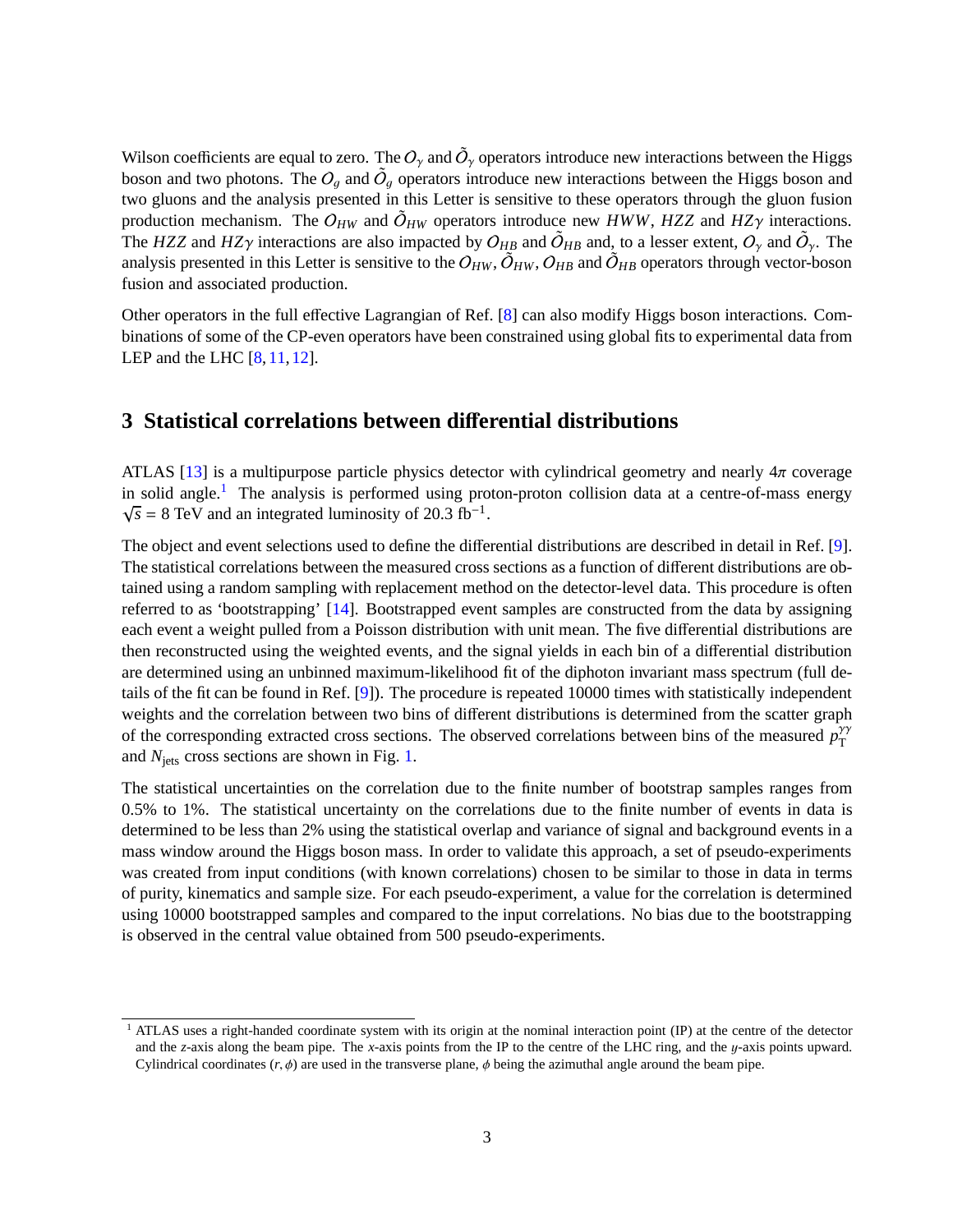|                | $pp \rightarrow H \rightarrow \gamma \gamma$ , $\sqrt{s} = 8 \text{ TeV}$ , 20.3 fb <sup>-1</sup> |                                               |              |                        |                        |              |              | <b>ATLAS</b><br>100 |                                                                                              |  |                |                         |
|----------------|---------------------------------------------------------------------------------------------------|-----------------------------------------------|--------------|------------------------|------------------------|--------------|--------------|---------------------|----------------------------------------------------------------------------------------------|--|----------------|-------------------------|
| $N_{\rm jets}$ | $\geq 3$                                                                                          | $2.8$<br>$± 1.0$                              | 2.0<br>±1.0  | 52<br>±1.0             | 5.2<br>±10             | 79<br>±1.0   | 10.4<br>±10  | 10.5<br>±1.0        | 20.9<br>±10                                                                                  |  | 90<br>80       | [%]                     |
|                | $=2$                                                                                              | 4.7<br>±1.1                                   | 73<br>±1.1   | 9 <sub>0</sub><br>±1.0 | 97<br>±10              | 12.7<br>±10  | 22.5<br>±0.9 | 21.6<br>±1.0        | 20.5<br>±10                                                                                  |  | 70<br>60<br>50 |                         |
|                |                                                                                                   | $\begin{array}{c} 7.7 \\ \pm 1.0 \end{array}$ | 143<br>±1.1  | 23.0<br>±1.1           | 29.4<br>±0.9           | 28.6<br>±0.9 | 30.0<br>±0.9 | 19.4<br>±10         | 15.3<br>±10                                                                                  |  | 40<br> 30      | Statistical correlation |
|                | $= 0$                                                                                             | 74.8<br>±0.5                                  | 40.1<br>±1.0 | 23.0<br>±12            | 12 <sub>5</sub><br>±12 | 4.1<br>±1.0  | 37<br>±1.0   | $-13$<br>±1.0       | 0.3<br>±1.1                                                                                  |  | 20<br>10       |                         |
|                |                                                                                                   | $0 - 20$                                      | 20 30        | 30-40                  | 40 50                  | 50 60        | 60 80        |                     | 80-100 100-200<br>$\rho_{\scriptscriptstyle \sf T}^{\scriptscriptstyle \sf{\tiny YY}}$ [GeV] |  |                |                         |

Figure 1: Statistical correlations between the measured cross sections in bins of the diphoton transverse momentum and jet multiplicity distributions. The quoted uncertainties refer to the total statistical uncertainty due to the finite number of bootstrapped samples and the finite number of data events.

As part of this Letter, the correlations computed above are made publicly available in HEPDATA [\[15\]](#page-11-11), allowing the analysis to be repeated using alternative effective Lagrangians, complete EFT frameworks, or other models with non-SM Higgs boson interactions.

#### **4 Theoretical predictions**

The effective Lagrangian has been implemented in FeynRules [\[10\]](#page-11-6).<sup>[2](#page-3-1)</sup> Parton-level event samples are produced for specific values of Wilson coefficients by interfacing the universal file output from FeynRules to the Madgraph5 [\[17\]](#page-11-12) event generator. Higgs boson production via gluon fusion is produced with up to two additional partons in the final state using leading-order matrix elements. The 0-, 1- and 2-parton events are merged using the MLM matching scheme [\[18\]](#page-11-13) and passed through the Pythia6 generator [\[19\]](#page-11-14) to create the fully hadronic final state. Event samples containing a Higgs boson produced either in association with a vector boson or via vector-boson fusion are produced using leading-order matrix elements and passed through the Pythia6 generator. For each production mode, the Higgs boson mass is set to 125 GeV [\[20\]](#page-11-15) and events are generated using the CTEQ6L1 parton distribution function and the AUET2 parameter set [\[21\]](#page-11-16). All other Higgs boson production modes are assumed to occur as predicted by the SM.

Event samples are produced for different values of a given Wilson coefficient. The particle-level differential cross sections are produced using Rivet [\[22\]](#page-11-17). The Professor method [\[23\]](#page-12-0) is used to interpolate between

 $2$  The implementation in Ref. [\[10\]](#page-11-6) involves a redefinition of the gauge boson propagators that results in unphysical amplitudes unless certain physical constants are also redefined. The original implementation did not include the redefinition of these physical constants. However, the impact of redefining the physical constants is found to be less than 1% on the predicted cross sections across the range of Wilson coefficients studied. The relative change in the predicted Higgs boson cross sections as functions of the different Wilson coefficients is also found to agree with that predicted by the Higgs characterisation framework [\[16\]](#page-11-18), with less than 2% variation across the parameter ranges studied.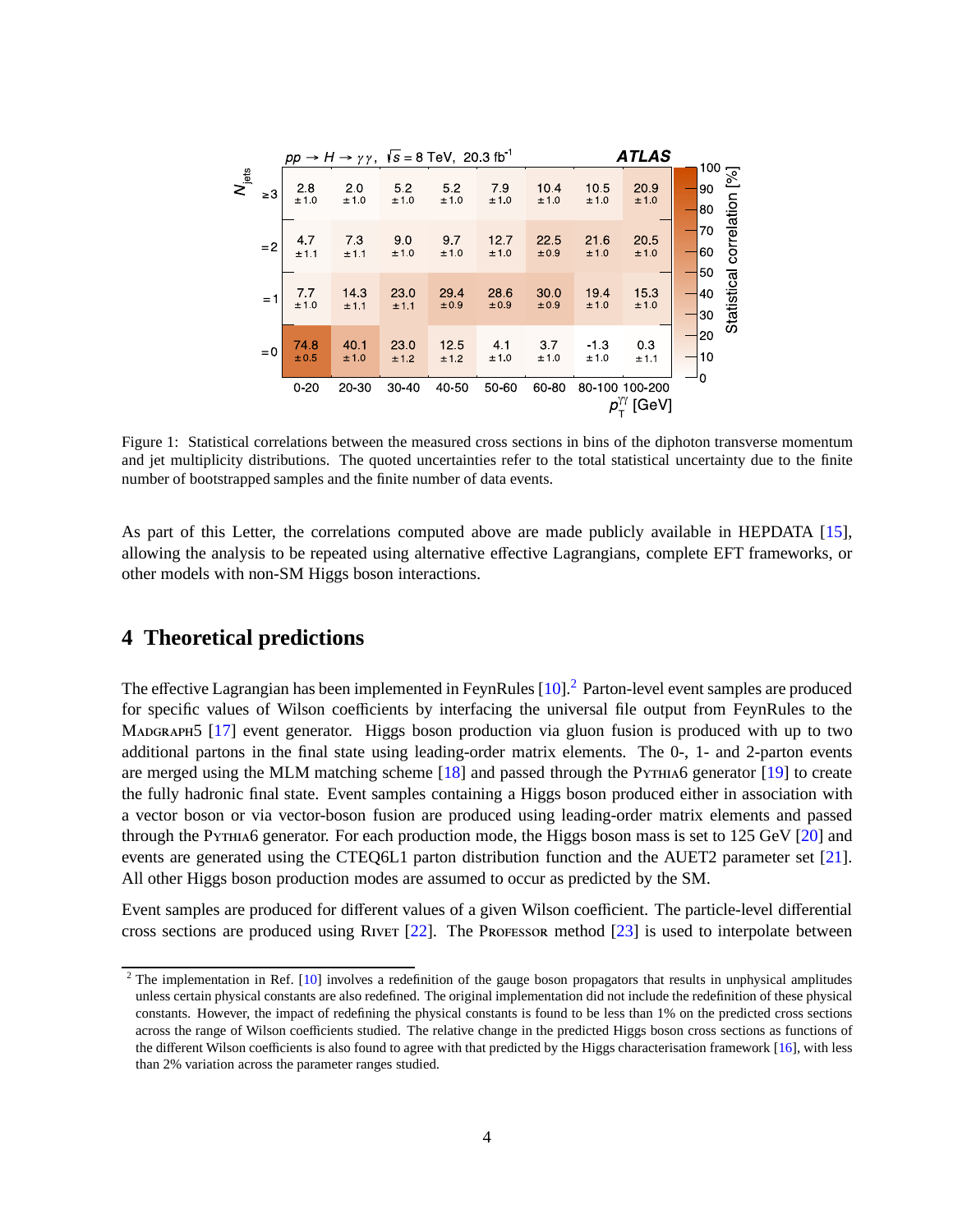<span id="page-5-0"></span>these samples, for each bin of each distribution, and provides a parameterisation of the effective Lagrangian prediction. The parameterisation function is determined using 11 samples when studying a single Wilson coefficient, whereas 25 samples are used when studying two Wilson coefficients simultaneously. As the Wilson coefficients enter the effective Lagrangian in a linear fashion, second-order polynomials are used to predict the cross sections in each bin. The method was validated by comparing the differential cross sections obtained with the parameterisation function to the predictions obtained with dedicated event samples generated at the specific point in parameter space.

The model implemented in FeynRules fixes the Higgs boson width to be that of the SM,  $\Gamma_H = 4.07$  MeV [\[3\]](#page-11-2). The cross sections are scaled by Γ*H*/(Γ*<sup>H</sup>* + ∆Γ), where ∆Γ is the change in partial width due to a specific choice of Wilson coefficient. The change in partial width is determined for each Higgs coupling using the partial-width calculator in MADGRAPH5 and normalised to reproduce the SM prediction from HDECAY  $[24]$ .

The leading-order predictions obtained from Madgraph5 are reweighted to account for higher-order QCD and electroweak corrections to the SM process, assuming that these corrections factorise from the new physics effects. The differential cross section as a function of variable *X* for a specific choice of Wilson coefficient, *ci* is given by

$$
\frac{\mathrm{d}\sigma}{\mathrm{d}X} = \sum_j \left(\frac{\mathrm{d}\sigma_j}{\mathrm{d}X}\right)^{\mathrm{ref}} \cdot \left(\frac{\mathrm{d}\sigma_j}{\mathrm{d}X}\right)_{c_i}^{\mathrm{MGS}} / \left(\frac{\mathrm{d}\sigma_j}{\mathrm{d}X}\right)_{c_i=0}^{\mathrm{MGS}},
$$

where the summation *j* is over the different Higgs boson production mechanisms, 'MG5' labels the MaDgraph5 prediction and 'ref' labels a reference sample for SM Higgs boson production.

<span id="page-5-2"></span>The reference sample for Higgs boson production via gluon fusion is simulated using MG5\_aMC@NLO [\[25\]](#page-12-2) with the CT10 parton distribution function [\[26\]](#page-12-3). The  $H + n$ -jets topologies are generated using next-toleading-order (NLO) matrix elements for each parton multiplicity (*n* = 0, 1 or 2) and combined using the FxFx merging scheme [\[27\]](#page-12-4). The parton-level events are passed through Pythia8 [\[28\]](#page-12-5) to produce the hadronic final state using the AU2 parameter set [\[29\]](#page-12-6). The sample is normalised to the total cross section predicted by a next-to-next-to-leading-order plus next-to-next-to-leading-logarithm (NNLO+NNLL) QCD calculation with NLO electroweak corrections applied [\[3\]](#page-11-2). The reference sample for Higgs boson production via vectorboson fusion (VBF) is generated at NLO accuracy in QCD using the Powheg Box [\[30\]](#page-12-7). The events are generated using the CT10 parton distribution function (PDF) and Pythia8 with the AU2 parameter set. The VBF sample is normalised to an approximate-NNLO QCD cross section with NLO electroweak corrections applied [\[3\]](#page-11-2). The reference samples for Higgs boson production in association with a vector boson (*VH*,  $V=$ *W*,*Z*) or a top–antitop pair (*t* $\overline{t}H$ ) are produced at leading-order accuracy using Pythia8 with the CTEQ6L1 PDF and the 4C parameter set [\[21\]](#page-11-16). The *ZH* and *WH* samples are normalised to cross sections calculated at NNLO in QCD with NLO electroweak corrections, whereas the  $t\bar{t}H$  sample is normalised to a cross section calculated to NLO in QCD [\[3\]](#page-11-2).

<span id="page-5-1"></span>The ratio of the differential cross sections to the SM predictions for some representative values of the Wilson coefficients are shown in Fig. [2.](#page-5-0) The impact of the  $\bar{c}_g$  and  $\tilde{c}_g$  coefficients are presented for the gluon fusion production channel and show a large change in the overall cross section normalisation. The  $\tilde{c}_q$  coefficient also changes the shape of the  $\Delta\phi_{jj}$  distribution, which is expected from consideration of the tensor structure of CP-even and CP-odd interactions [\[31,](#page-12-8) [32\]](#page-12-9). The impact of the  $\bar{c}_{HW}$  and  $\tilde{c}_{HW}$  coefficients are presented for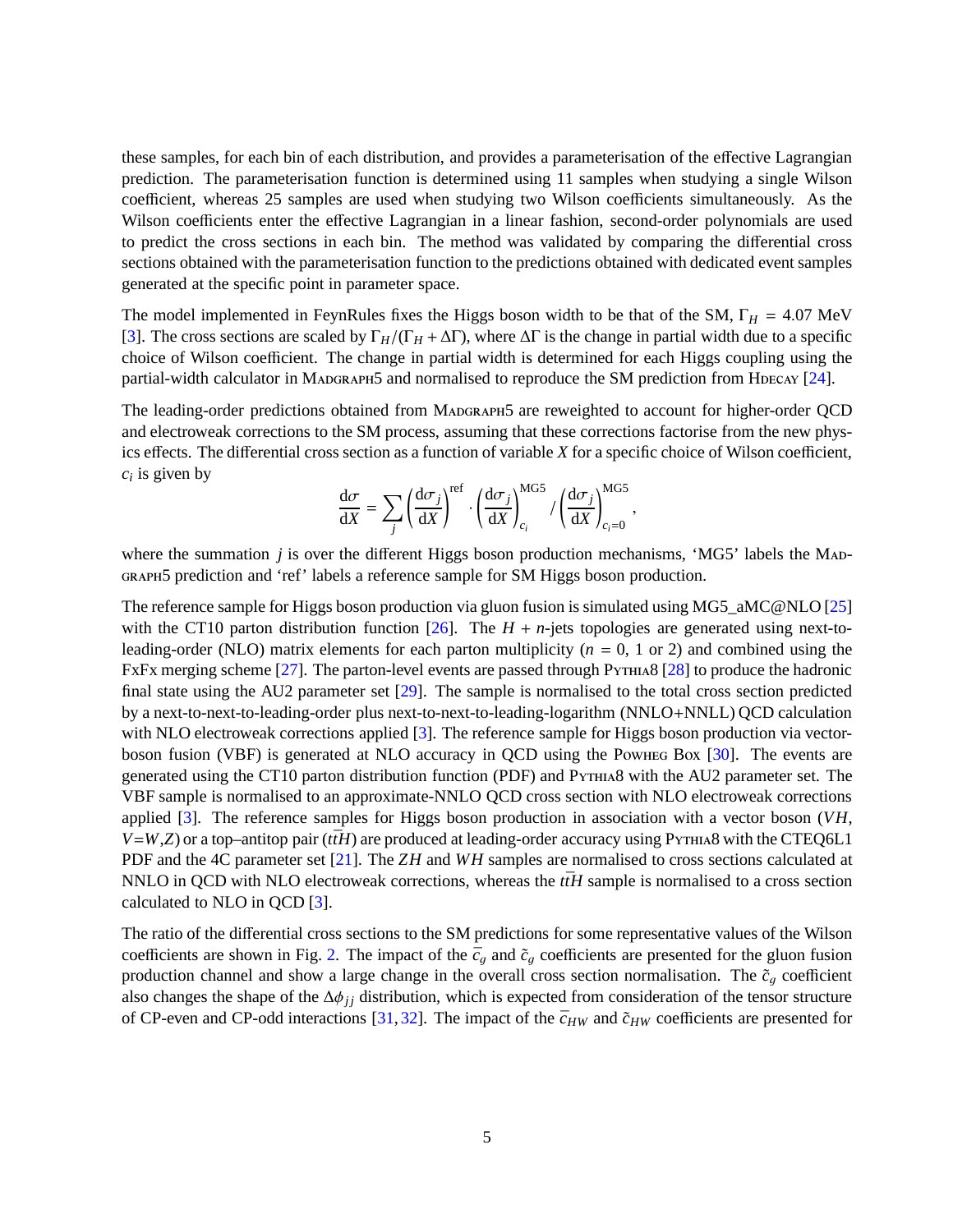<span id="page-6-1"></span>

Figure 2: Ratio of differential cross sections predicted by specific choices of Wilson coefficient to the differential cross sections predicted by the SM.

the VBF+VH production channel and show large shape changes in all of the studied distributions.<sup>[3](#page-5-1)</sup> The ∆φ*j j* distribution is known to discriminate between CP-odd and CP-even interactions in the VBF production channel [\[34\]](#page-12-10).

#### **5 Limit-setting procedure**

Limits on the Wilson coefficients are set by constructing a  $\chi^2$  function

$$
\chi^2 = \left(\vec{\sigma}_{\text{data}} - \vec{\sigma}_{\text{pred}}\right)^T C^{-1} \left(\vec{\sigma}_{\text{data}} - \vec{\sigma}_{\text{pred}}\right),
$$

where  $\vec{\sigma}_{data}$  and  $\vec{\sigma}_{pred}$  are vectors from the measured and predicted cross sections of the five analysed observables, and  $C = C_{stat} + C_{exp} + C_{pred}$  is the total covariance matrix defined by the sum of the statistical, experimental and theoretical covariances. The predicted cross section  $\vec{\sigma}_{pred}$  and its associated covariance *C*pred are continuous functions of Wilson coefficients. Scans of one or two Wilson coefficients are carried out and the minimum  $\chi^2$  value,  $\chi^2_{\text{min}}$ , is determined. The confidence level (*CL*) of each scan point can be calculated as

$$
1 - CL = n \int_{\chi^2(c_i) - \chi^2_{\min}}^{\infty} dx f(x; m),
$$

<span id="page-6-0"></span><sup>&</sup>lt;sup>3</sup> Form factors are sometimes used to regularise the change of the cross section above a momentum scale  $\Lambda_{FF}$ . This was investigated by reweighting the VBF+VH samples using form-factor predictions from VBFNLO [\[33\]](#page-12-11). The impact on the  $\bar{c}_{HW}$  and  $\tilde{c}_{HW}$  limits are negligible for  $\Lambda_{FF} > 1$  TeV.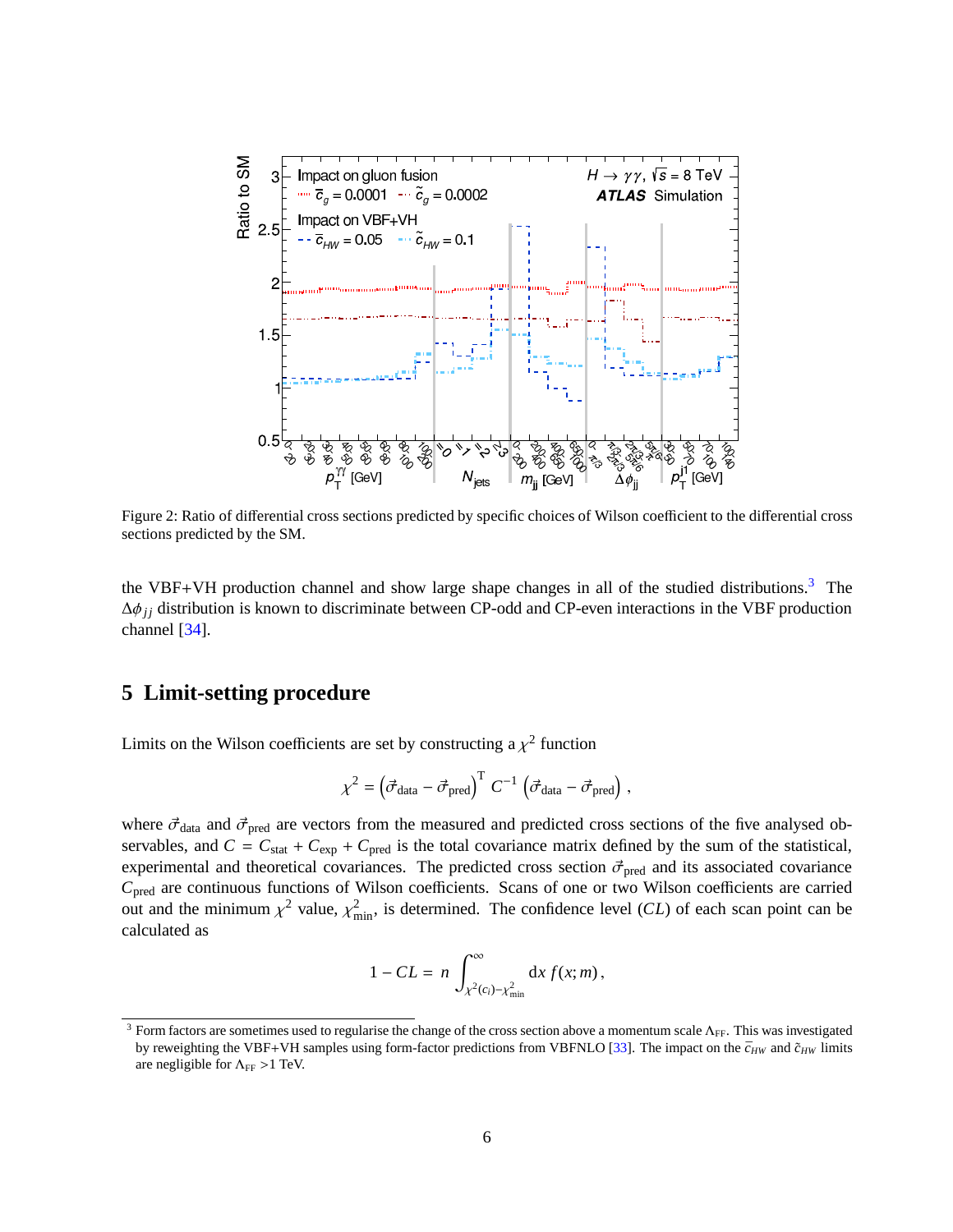<span id="page-7-0"></span>

Figure 3: The input data from Ref. [\[9\]](#page-11-4) is compared to the SM hypothesis and two non-SM hypotheses with  $\bar{c}_q = 1 \times 10^{-4}$ and  $\bar{c}_{HW} = 0.05$ , respectively.

with  $\chi^2(c_i)$  being the  $\chi^2$  value evaluated for a given Wilson coefficient  $c_i$ , and  $f(x; m)$  being the  $\chi^2$  distribution for *m* degrees of freedoms and  $n = 1$  or  $\frac{1}{2}$  for two-sided or one-sided limits. The coverage of *CL* and the effective number of degrees of freedom are determined using ensembles of pseudo-experiments.[4](#page-6-0)

The input data vector is compared in Fig. [3](#page-6-1) to the SM hypothesis as well as two non-SM hypotheses specified by  $\bar{c}_g = 1 \times 10^{-4}$  and  $\bar{c}_{HW} = 0.05$ , respectively.

The covariance matrix for experimental systematic uncertainties is constructed from all uncertainty sources provided by Ref. [\[9\]](#page-11-4), which include the jet energy scale and resolution uncertainties, photon energy and resolution uncertainties, and model uncertainties. Identical sources are assumed to be fully correlated across bins and variables and the sign of an error amplitude is taken into account when computing the covariance matrix. The statistical uncertainties on the cross correlation have a negligible impact on the results reported here.

The covariance matrix for the theoretical uncertainties is constructed to account for missing higher-order corrections and PDF uncertainties in the SM reference predictions. The uncertainties in the gluon fusion reference samples are: (i) a shape uncertainty, estimated by simultaneously varying the factorisation and renormalisation scales in MG5\_aMC@NLO by a factor of 0.5 or 2.0, and (ii) uncertainties on the NNLO+NNLL QCD plus NLO electroweak total cross-section prediction [\[3\]](#page-11-2), arising from missing higher-order corrections and PDF uncertainties; these uncertainties are assumed to be fully correlated among bins and observables.

<sup>4</sup> For one-dimensional limits on the CP-even (odd) Wilson coefficients, good agreement is found between the asymptotic formula and the pseudo-experiment test statistic with  $m = 1$  and  $n = 1$  ( $\frac{1}{2}$ ). For the two-dimensional limits on  $\bar{c}_g$  versus  $\tilde{c}_g$ , and  $\bar{c}_{HW}$ versus  $\tilde{c}_{HW}$ , good agreement between pseudo-experiments and asymptotic formula is found for  $m = 1$  and  $n = 1$ . For the two dimensional limit on  $\bar{c}_g$  versus  $\bar{c}_\gamma$ , good agreement between pseudo-experiments and asymptotic formula is found for  $m = 2$  and  $n = 1$ .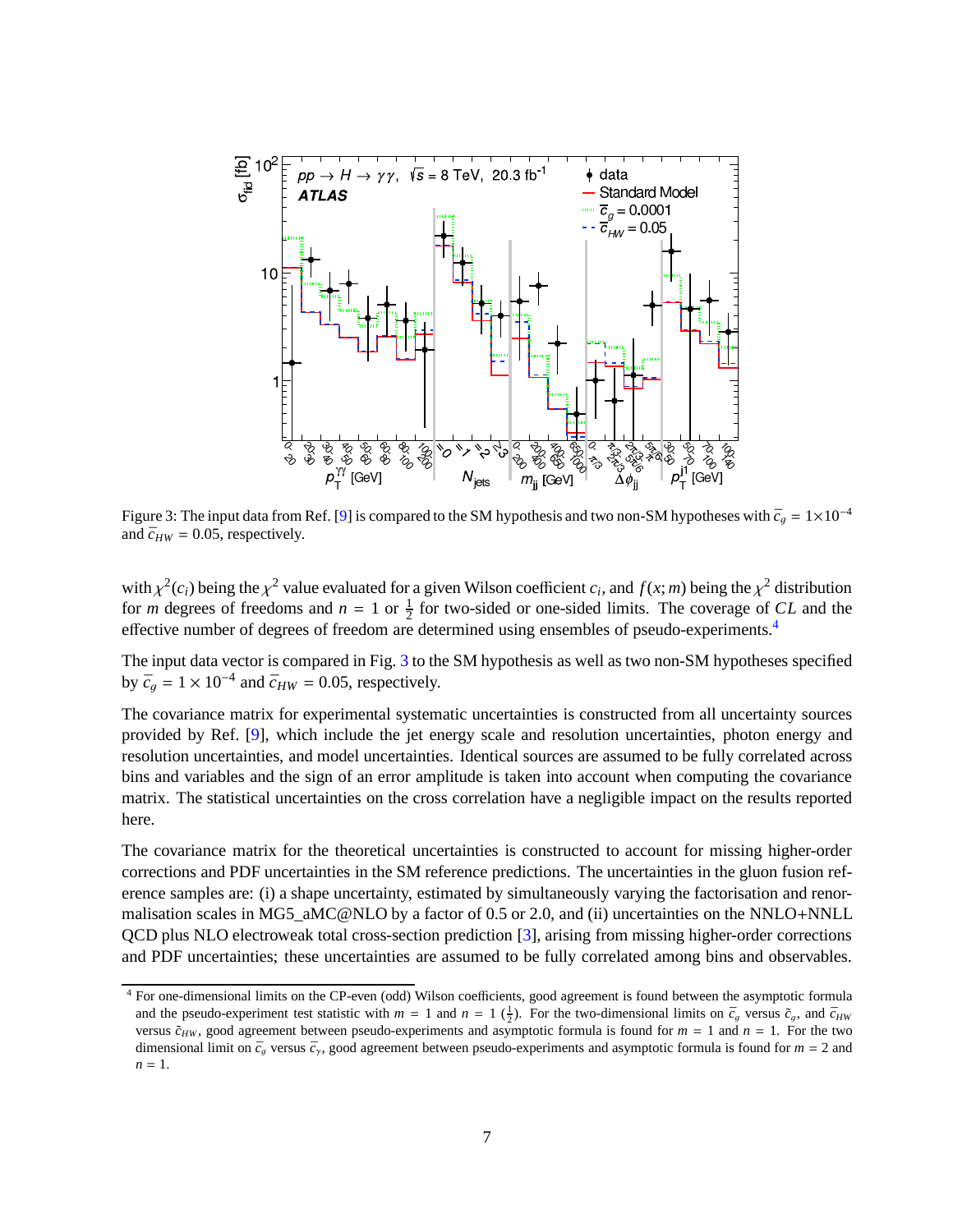<span id="page-8-0"></span>

Figure 4: The 68% (dark) and 95% (light) confidence regions for the fit to the  $\bar{c}_\gamma$  and  $\bar{c}_\alpha$  Wilson coefficients. All other coefficients are set to zero. The shaded area represents the allowed region of parameter space and the marker indicates the SM value.

For VBF, *ZH* and *WH*, shape uncertainties are neglected because their impact is expected to be negligible with respect to all other theory uncertainties. Normalisation uncertainties for these processes are taken from Ref. [\[3\]](#page-11-2).

The benefit of using more than one differential distribution in the analysis is quantified using an 'Asimov dataset', which is a representative dataset of the median expected cross-section measurement assuming the SM. For  $\bar{c}_g$  and  $\tilde{c}_g$ , the use of a single inclusive distribution  $(\rho_{\rm T}^{\gamma\gamma})$  $T_{\text{T}}^{\gamma\gamma}$  or  $N_{\text{jets}}$ ) results in the same expected limits as the full five-dimensional fit. For  $\bar{c}_{\gamma}$  and  $\tilde{c}_{\gamma}$ , the most sensitive variable is found to be  $p_T^{\gamma\gamma}$  $T^{\gamma}$ , with a 5% improvement in the expected limits obtained from using the five-dimensional information. For  $\bar{c}_{HW}$  and  $\tilde{c}_{HW}$ , the most sensitive variable is  $\Delta \phi_{jj}$  and an 18% improvement in the expected limits is obtained from using the five-dimensional fit. In summary, the expected sensitivity for  $\bar{c}_q$ ,  $\bar{c}_q$ ,  $\bar{c}_q$ , and  $\tilde{c}_\gamma$  arises mainly from the normalisation of the different production mechanisms, and can be probed using the inclusive distributions that distinguish between the different processes, whereas the  $\bar{c}_{HW}$  and  $\tilde{c}_{HW}$  coefficients benefit more from the full five-dimensional information due to the induced shape changes in the kinematics of the VBF+VH process.

#### **6 Results**

<span id="page-8-1"></span>The 68% and 95% confidence regions for a two-dimensional scan of  $\bar{c}_{\gamma}$  and  $\bar{c}_{g}$  are shown in Fig. [4,](#page-7-0) after setting all other Wilson coefficients to zero. These additional interactions can interfere with the correspond-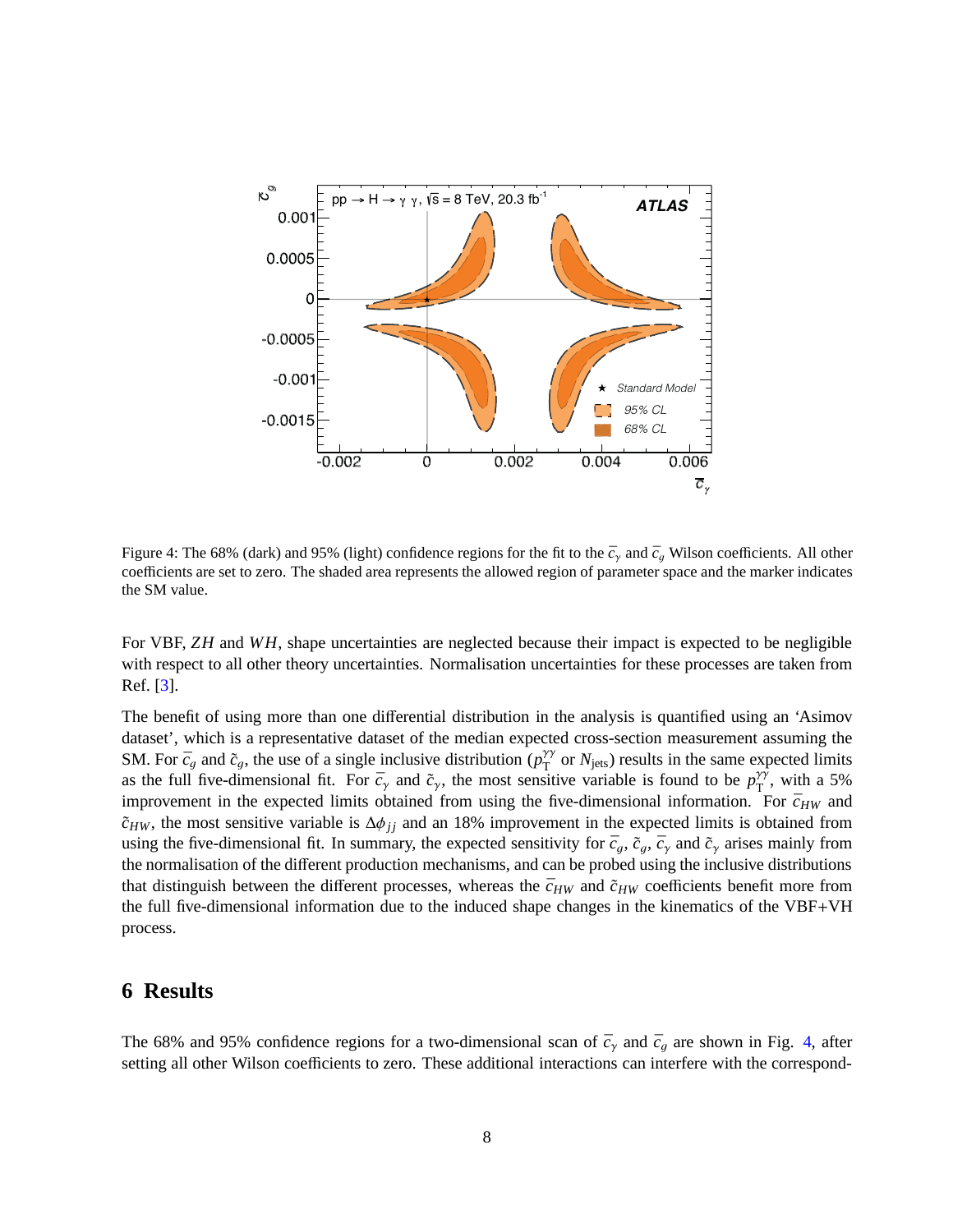<span id="page-9-0"></span>

Figure 5: The 68% (dark) and 95% (light) confidence regions for the fit to the  $\bar{c}_q$  and  $\tilde{c}_q$  Wilson coefficients. All other coefficients are set to zero. The shaded area represents the allowed region of parameter space and the marker indicates the SM value.

ing SM interactions. Destructive interference, for example, causes the  $H \rightarrow \gamma \gamma$  branching ratio to be zero at  $\bar{c}_\gamma \sim 2 \times 10^{-3}$  and the gluon fusion production cross section to be zero at  $\bar{c}_g \sim -2.2 \times 10^{-4}$ . The impact of these effects is evident in the structure of the obtained limits in the two-dimensional parameter plane.

The 68% and 95% confidence regions for a two-dimensional scan of  $\bar{c}_g$  and  $\tilde{c}_g$  are shown in Fig. [5,](#page-8-0) after setting all other Wilson coefficients to zero. The  $\Delta\phi_{jj}$  distribution is sensitive to the  $\tilde{c}_g$  parameter through the gluon fusion production mechanism (Figs. [2](#page-5-0) and [3\)](#page-6-1) and the limit on  $\tilde{c}_q$  is improved with the inclusion of this data in the fit. This is evident in Fig. [5](#page-8-0) where the limit band is constricted at the largest values of  $\tilde{c}_q$ .

The 68% and 95% confidence regions obtained from scanning  $\bar{c}_{HW}$  and  $\tilde{c}_{HW}$  are shown in Fig. [6,](#page-9-0) after setting  $\bar{c}_{HB} = \bar{c}_{HW}$  and  $\tilde{c}_{HB} = \tilde{c}_{HW}$  to ensure that the partial width for  $H \to Z\gamma$  is unchanged from the SM prediction.<sup>[5](#page-8-1)</sup> As discussed in Section [5,](#page-5-2) these Wilson coefficients produce large shape changes in all distributions and the obtained limits are strongest when fitting all five distributions simultaneously.

The 95% confidence regions for  $\bar{c}_{HW}$  and  $\tilde{c}_{HW}$  can be translated into the Higgs Characterisation frame-work [\[16\]](#page-11-18) and compared to the ATLAS results for non-SM CP-even and CP-odd *HVV* interactions, which were obtained using an angular analysis of the decay products in the *WW*<sup>∗</sup> and *ZZ*<sup>∗</sup> decay channels [\[36\]](#page-12-12). The translated limits are  $-0.08 < \tilde{\kappa}_{HVV}/\kappa_{SM} < 0.09$  and  $-0.22 < \tan(\alpha) \cdot \tilde{\kappa}_{AVV}/\kappa_{SM} < 0.22$ , where the variables  $\tilde{\kappa}_{\text{HVV}}$ ,  $\tilde{\kappa}_{\text{AVV}}$ ,  $\kappa_{\text{SM}}$  and  $\alpha$  are defined in Refs. [\[16,](#page-11-18)[36\]](#page-12-12). The limits obtained in this analysis are a factor of approximately seven stronger than those in Ref. [\[36\]](#page-12-12), due to increased sensitivity to the different Higgs

<sup>&</sup>lt;sup>5</sup> Values of  $|\bar{c}_{HW} - \bar{c}_{HB}| > 0.033$  lead to a very large decay rate for the  $H \rightarrow Z\gamma$  process that is contradicted by the experimental constraints reported by ATLAS [\[35\]](#page-12-13).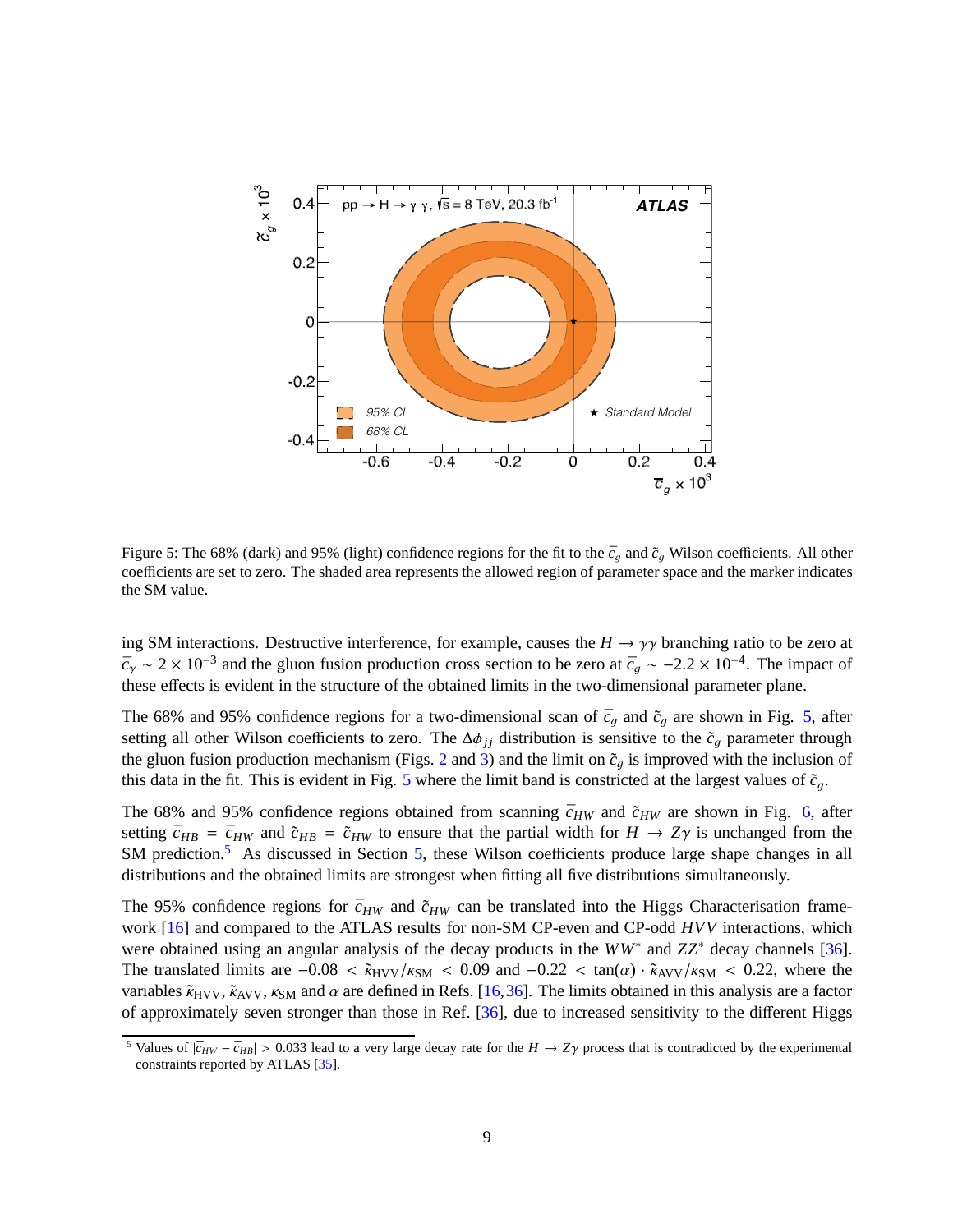<span id="page-10-0"></span>

Figure 6: The 68% (dark) and 95% (light) confidence regions for the fit to the  $\bar{c}_{HW}$  and  $\tilde{c}_{HW}$  Wilson coefficients. All other Wilson coefficients are set to zero, except for  $\bar{c}_{HB}$  and  $\tilde{c}_{HB}$  which are set to be equal to  $\bar{c}_{HW}$  and  $\tilde{c}_{HW}$ , respectively. The shaded area represents the allowed region of parameter space and the marker indicates the SM value.

boson production channels arising from the inclusion of rate and jet kinematic information in the signal hypothesis.

The observed limits on  $\bar{c}_{HW}$  and  $\tilde{c}_{HW}$  are also not excluded by current signal strength measurements. For example, the signal strength in the  $H \to ZZ^*$  and  $H \to WW^*$  channels is predicted to be approximately 1.3 for  $\bar{c}_{HW} = 0.1$ , which is consistent with the dedicated measurements [\[37,](#page-12-14) [38\]](#page-12-15).

The 95% confidence regions for a one-dimensional scan of the Wilson coefficients are given in Table [1.](#page-10-0)

# **7 Summary**

The strength and structure of the Higgs boson's interactions with other particles have been investigated using an effective Lagrangian. Limits are placed on anomalous CP-even and CP-odd interactions between the Higgs boson and photons, gluons, *W*-bosons and *Z*-bosons, using a fit to five differential cross sections previously measured by ATLAS in the  $H \to \gamma\gamma$  decay channel at  $\sqrt{s} = 8$  TeV [\[9\]](#page-11-4). No significant deviations from the SM predictions are observed. To allow a simultaneous fit to all distributions, the statistical correlations between these distributions have been determined by re-analysing the candidate  $H \to \gamma\gamma$  events in the proton-proton collision data. These correlations are made publicly [\[15\]](#page-11-11) available to allow for future analysis of theories with non-SM Higgs boson interactions.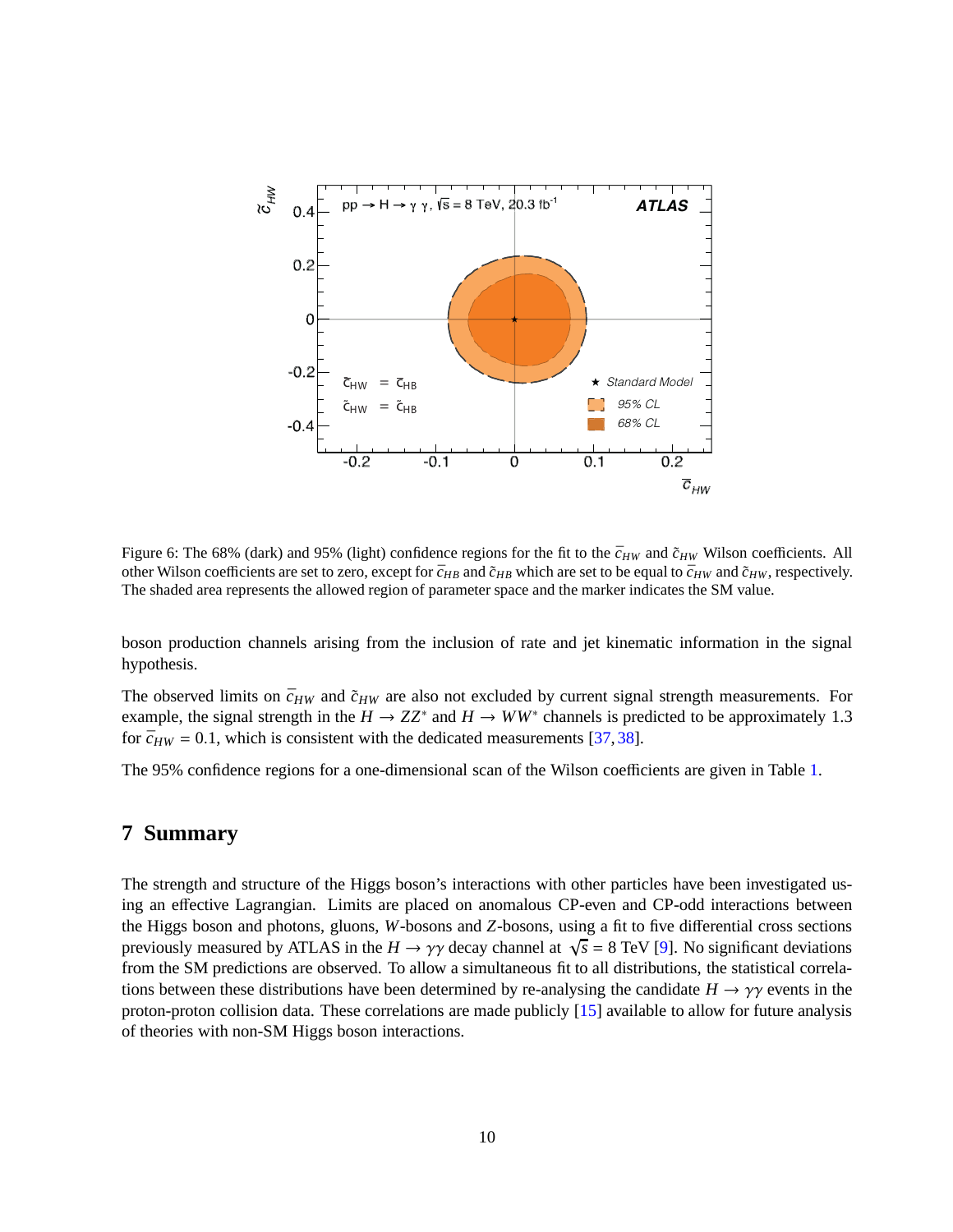| Coefficient          | 95% $1 - CL$ limit                                            |  |  |  |  |  |
|----------------------|---------------------------------------------------------------|--|--|--|--|--|
| $\bar{c}_{\gamma}$   | $[-7.4, 5.7] \times 10^{-4} \cup [3.8, 5.1] \times 10^{-3}$   |  |  |  |  |  |
| $\tilde{c}_{\gamma}$ | $[-1.8, 1.8] \times 10^{-3}$                                  |  |  |  |  |  |
| $\bar{c}_g$          | $[-0.7, 1.3] \times 10^{-4} \cup [-5.8, -3.8] \times 10^{-4}$ |  |  |  |  |  |
| $\tilde{c}_g$        | $[-2.4, 2.4] \times 10^{-4}$                                  |  |  |  |  |  |
| $\bar{c}_{HW}$       | $[-8.6, 9.2] \times 10^{-2}$                                  |  |  |  |  |  |
| $\tilde{c}_{HW}$     | $[-0.23, 0.23]$                                               |  |  |  |  |  |

<span id="page-11-5"></span><span id="page-11-2"></span><span id="page-11-1"></span><span id="page-11-0"></span>Table 1: Observed allowed ranges at 95% CL for the  $\bar{c}_\gamma$ ,  $\bar{c}_q$  and  $\bar{c}_{HW}$  Wilson coefficients and their CP-conjugate partners. Limits on  $\bar{c}_\gamma$ ,  $\bar{c}_g$ ,  $\tilde{c}_\gamma$  and  $\tilde{c}_g$  are each derived with all other Wilson coefficients set to zero. Limits on  $\bar{c}_{HW}$  and  $\tilde{c}_{HW}$  are derived with  $\bar{c}_{HB} = \bar{c}_{HW}$  and  $\tilde{c}_{HB} = \tilde{c}_{HW}$ , respectively. Two allowed regions are observed for  $\bar{c}_{\gamma}$  and  $\bar{c}_{q}$ , with the region between the solutions producing too small  $pp \to H \to \gamma\gamma$  cross section due to destructive interference between new interactions and the SM.

# <span id="page-11-3"></span>**Acknowledgements**

<span id="page-11-6"></span><span id="page-11-4"></span>We thank CERN for the very successful operation of the LHC, as well as the support staff from our institutions without whom ATLAS could not be operated efficiently. We also thank B. Fuks and V. Sanz for clarifications and calculations regarding the effective Lagrangian implementation used in this article.

<span id="page-11-18"></span><span id="page-11-12"></span><span id="page-11-11"></span><span id="page-11-10"></span><span id="page-11-9"></span><span id="page-11-8"></span><span id="page-11-7"></span>We acknowledge the support of ANPCyT, Argentina; YerPhI, Armenia; ARC, Australia; BMWFW and FWF, Austria; ANAS, Azerbaijan; SSTC, Belarus; CNPq and FAPESP, Brazil; NSERC, NRC and CFI, Canada; CERN; CONICYT, Chile; CAS, MOST and NSFC, China; COLCIENCIAS, Colombia; MSMT CR, MPO CR and VSC CR, Czech Republic; DNRF, DNSRC and Lundbeck Foundation, Denmark; IN2P3- CNRS, CEA-DSM/IRFU, France; GNSF, Georgia; BMBF, HGF, and MPG, Germany; GSRT, Greece; RGC, Hong Kong SAR, China; ISF, I-CORE and Benoziyo Center, Israel; INFN, Italy; MEXT and JSPS, Japan; CNRST, Morocco; FOM and NWO, Netherlands; RCN, Norway; MNiSW and NCN, Poland; FCT, Portugal; MNE/IFA, Romania; MES of Russia and NRC KI, Russian Federation; JINR; MESTD, Serbia; MSSR, Slovakia; ARRS and MIZŠ, Slovenia; DST/NRF, South Africa; MINECO, Spain; SRC and Wallenberg Foundation, Sweden; SERI, SNSF and Cantons of Bern and Geneva, Switzerland; MOST, Taiwan; TAEK, Turkey; STFC, United Kingdom; DOE and NSF, United States of America. In addition, individual groups and members have received support from BCKDF, the Canada Council, CANARIE, CRC, Compute Canada, FQRNT, and the Ontario Innovation Trust, Canada; EPLANET, ERC, FP7, Horizon 2020 and Marie Skłodowska-Curie Actions, European Union; Investissements d'Avenir Labex and Idex, ANR, Region Auvergne and Fondation Partager le Savoir, France; DFG and AvH Foundation, Germany; Herakleitos, Thales and Aristeia programmes co-financed by EU-ESF and the Greek NSRF; BSF, GIF and Minerva, Israel; BRF, Norway; the Royal Society and Leverhulme Trust, United Kingdom.

<span id="page-11-17"></span><span id="page-11-16"></span><span id="page-11-15"></span><span id="page-11-14"></span><span id="page-11-13"></span>The crucial computing support from all WLCG partners is acknowledged gratefully, in particular from CERN and the ATLAS Tier-1 facilities at TRIUMF (Canada), NDGF (Denmark, Norway, Sweden), CC-IN2P3 (France), KIT/GridKA (Germany), INFN-CNAF (Italy), NL-T1 (Netherlands), PIC (Spain), ASGC (Taiwan), RAL (UK) and BNL (USA) and in the Tier-2 facilities worldwide.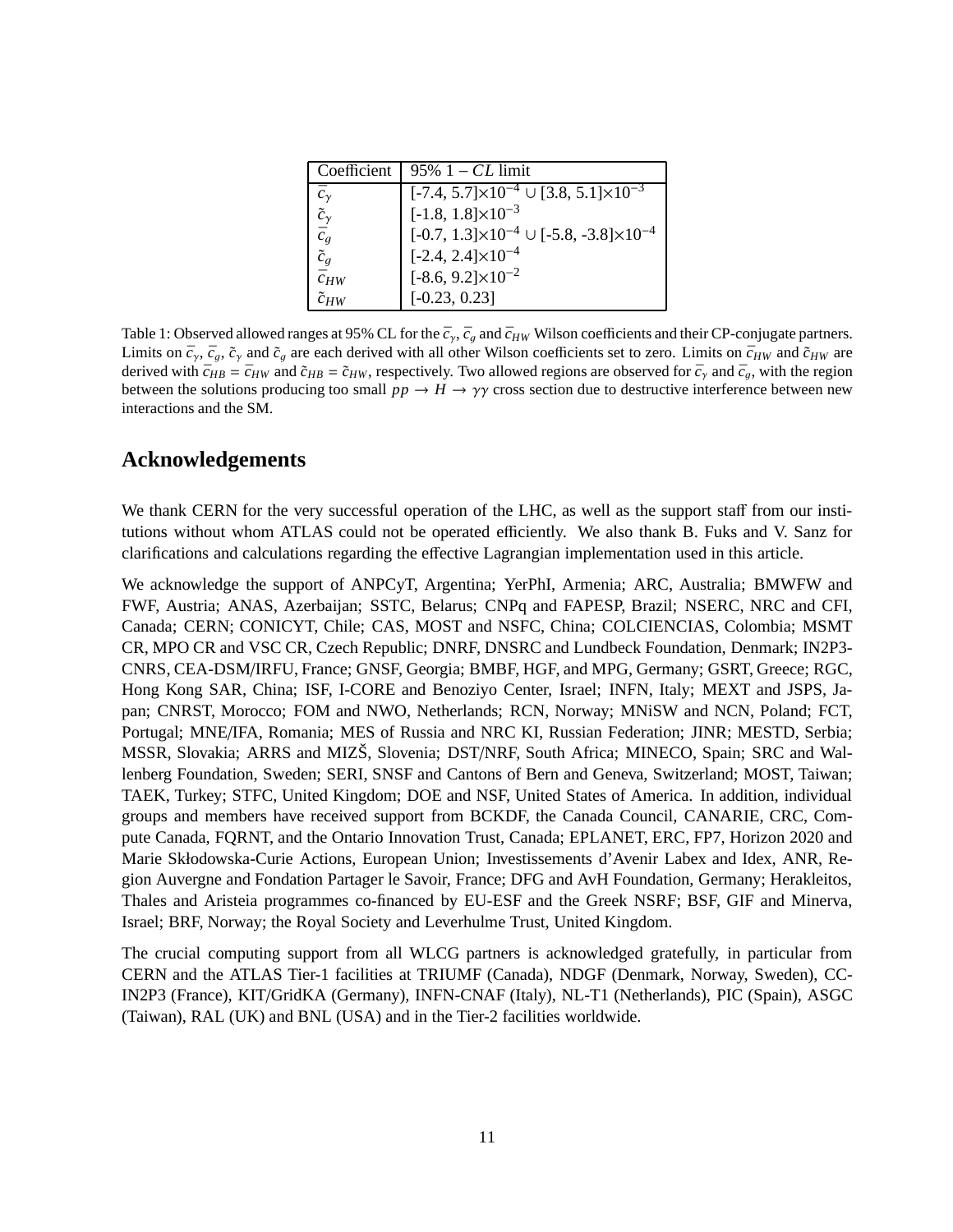#### <span id="page-12-1"></span><span id="page-12-0"></span>**References**

- [1] ATLAS Collaboration, Phys. Lett. **B716** [\(2012\) 1–29,](http://dx.doi.org/10.1016/j.physletb.2012.08.020) arXiv: 1207.7214 [hep-ex].
- <span id="page-12-2"></span>[2] CMS Collaboration, Phys. Lett. **B716** [\(2012\) 30–61,](http://dx.doi.org/10.1016/j.physletb.2012.08.021) arXiv: 1207.7235 [hep-ex].
- <span id="page-12-3"></span>[3] S. Heinemeyer, C. Mariotti, G. Passarino, and R. Tanaka (eds), [arXiv:1307.1347 \[hep-ph\]](http://arxiv.org/abs/1307.1347).
- <span id="page-12-4"></span>[4] W. Buchmüller and D. Wyler, Nucl. Phys. **B268** [\(1986\) 621–653.](http://dx.doi.org/10.1016/0550-3213(86)90262-2)
- <span id="page-12-5"></span>[5] K. Hagiwara, R. Szalapski, and D. Zeppenfeld, Phys. Lett. **B318** [\(1993\) 155–162,](http://dx.doi.org/10.1016/0370-2693(93)91799-S) [arXiv:hep-ph/9308347 \[hep-ph\]](http://arxiv.org/abs/hep-ph/9308347).
- <span id="page-12-6"></span>[6] G. Giudice, C. Grojean, A. Pomarol, and R. Rattazzi, JHEP **06** [\(2007\) 045,](http://dx.doi.org/10.1088/1126-6708/2007/06/045) arXiv:hep-ph/0703164 [hep-ph][.](http://arxiv.org/abs/hep-ph/0703164)
- <span id="page-12-8"></span><span id="page-12-7"></span>[7] B. Grzadkowski, M. Iskrzyński, M. Misiak, and J. Rosiek, JHEP 10 [\(2010\) 085,](http://dx.doi.org/10.1007/JHEP10(2010)085) arXiv:1008.4884 [hep-ph][.](http://arxiv.org/abs/1008.4884)
- <span id="page-12-9"></span>[8] R. Contino, M. Ghezzi, C. Grojean, M. Mühlleitner, and M. Spira, JHEP **07** [\(2013\) 035,](http://dx.doi.org/10.1007/JHEP07(2013)035) [arXiv:1303.3876 \[hep-ph\]](http://arxiv.org/abs/1303.3876).
- <span id="page-12-11"></span><span id="page-12-10"></span>[9] ATLAS Collaboration,, JHEP 09 [\(2014\) 112,](http://dx.doi.org/10.1007/JHEP09(2014)112) [arXiv:1407.4222 \[hep-ex\]](http://arxiv.org/abs/1407.4222).
- [10] A. Alloul, B. Fuks, and V. Sanz, JHEP **04** [\(2014\) 110,](http://dx.doi.org/10.1007/JHEP04(2014)110) [arXiv:1310.5150 \[hep-ph\]](http://arxiv.org/abs/1310.5150).
- <span id="page-12-13"></span>[11] A. Pomarol and F. Riva, JHEP **01** [\(2014\) 151,](http://dx.doi.org/10.1007/JHEP01(2014)151) [arXiv:1308.2803 \[hep-ph\]](http://arxiv.org/abs/1308.2803).
- <span id="page-12-12"></span>[12] J. Ellis, V. Sanz, and T. You, JHEP **03** [\(2015\) 157,](http://dx.doi.org/10.1007/JHEP03(2015)157) [arXiv:1410.7703 \[hep-ph\]](http://arxiv.org/abs/1410.7703).
- <span id="page-12-14"></span>[13] ATLAS Collaboration, JINST **3** [\(2008\) S08003.](http://dx.doi.org/doi:10.1088/1748-0221/3/08/S08003)
- <span id="page-12-15"></span>[14] K. Hayes, M. L. Perl, and B. Efron, Phys. Rev. **D39** [\(1989\) 274–279.](http://dx.doi.org/10.1103/PhysRevD.39.274)
- [15] Url: <http://hepdata.cedar.ac.uk/>.
- [16] P. Artoisenet et al., JHEP **11** [\(2013\) 043,](http://dx.doi.org/10.1007/JHEP11(2013)043) [arXiv:1306.6464 \[hep-ph\]](http://arxiv.org/abs/1306.6464).
- [17] J. Alwall, M. Herquet, F. Maltoni, O. Mattelaer, and T. Stelzer, JHEP **06** [\(2011\) 128,](http://dx.doi.org/10.1007/JHEP06(2011)128) [arXiv:1106.0522 \[hep-ph\]](http://arxiv.org/abs/1106.0522).
- [18] M. L. Mangano, M. Moretti, F. Piccinini, and M. Treccani, JHEP **01** [\(2007\) 013,](http://dx.doi.org/10.1088/1126-6708/2007/01/013) [arXiv:hep-ph/0611129 \[hep-ph\]](http://arxiv.org/abs/hep-ph/0611129).
- [19] T. Sjöstrand, S. Mrenna, and P. Z. Skands, JHEP **05** [\(2006\) 026,](http://dx.doi.org/10.1088/1126-6708/2006/05/026) arXiv:hep-ph/0603175 [hep-ph][.](http://arxiv.org/abs/hep-ph/0603175)
- [20] ATLAS and CMS Collaboration, *[Phys. Rev. Lett.](http://dx.doi.org/10.1103/PhysRevLett.114.191803)* **114** (2015) 191803, arXiv:1503.07589 [hep-ex][.](http://arxiv.org/abs/1503.07589)
- [21] ATLAS Collaboration, ATL-PHYS-PUB-2011-008 [https://[cdsweb.cern.ch](https://cdsweb.cern.ch/record/1345343)/record/1345343].
- [22] A. Buckley et al., [Comput. Phys. Commun.](http://dx.doi.org/http://dx.doi.org/10.1016/j.cpc.2013.05.021) **184** (2013) 2803–2819.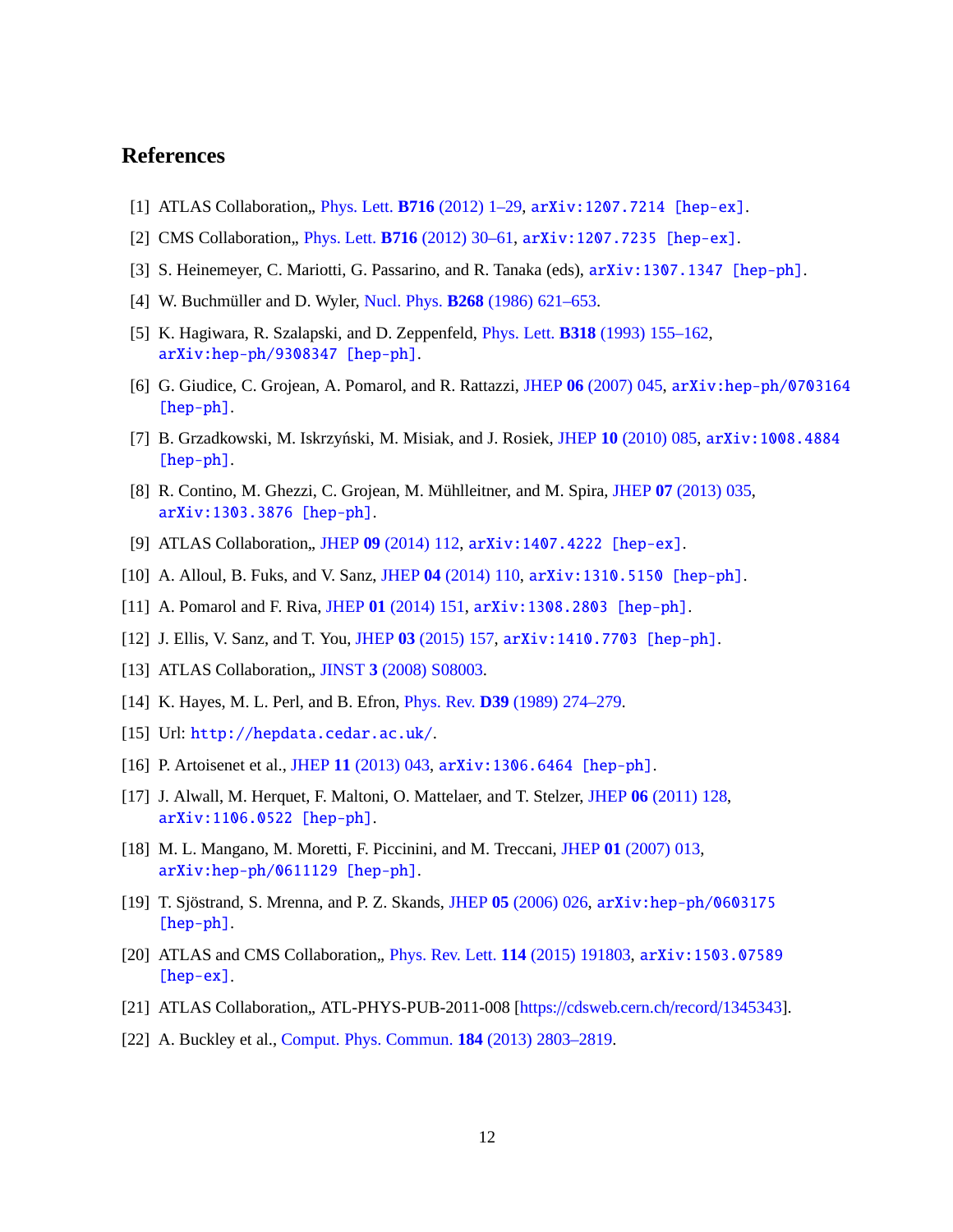- [23] A. Buckley, H. Hoeth, H. Lacker, H. Schulz, and J. E. von Seggern, Eur. Phys. J. **C65** (2010) 331–357, [arXiv:0907.2973 \[hep-ph\]](http://arxiv.org/abs/0907.2973).
- [24] A. Djouadi, J. Kalinowski, and M. Spira, [Comput. Phys. Commun.](http://dx.doi.org/10.1016/S0010-4655(97)00123-9) **108** (1998) 56–74, [arXiv:hep-ph/9704448 \[hep-ph\]](http://arxiv.org/abs/hep-ph/9704448).
- [25] J. Alwall et al., JHEP **07** (2014) 079, [arXiv:1405.0301 \[hep-ph\]](http://arxiv.org/abs/1405.0301), Predictions quoted in this paper derived by the authors.
- [26] H.-L. Lai et al., Phys. Rev. **D82** [\(2010\) 074024,](http://dx.doi.org/10.1103/PhysRevD.82.074024) [arXiv:1007.2241 \[hep-ph\]](http://arxiv.org/abs/1007.2241).
- [27] R. Frederix and S. Frixione, JHEP **12** (2012) 061, [arXiv:1209.6215 \[hep-ph\]](http://arxiv.org/abs/1209.6215).
- [28] T. Sjöstrand, S. Mrenna, and P. Z. Skands, [Comput. Phys. Commun.](http://dx.doi.org/10.1016/j.cpc.2008.01.036) **178** (2008) 852–867, [arXiv:0710.3820 \[hep-ph\]](http://arxiv.org/abs/0710.3820).
- [29] ATLAS Collaboration,, ATL-PHYS-PUB-2011-014 [https://[cdsweb.cern.ch](https://cdsweb.cern.ch/record/1400677)/record/1400677].
- [30] P. Nason and C. Oleari, JHEP **02** [\(2010\) 037,](http://dx.doi.org/10.1007/JHEP02(2010)037) [arXiv:0911.5299 \[hep-ph\]](http://arxiv.org/abs/0911.5299).
- [31] G. Klämke and D. Zeppenfeld, JHEP **04** [\(2007\) 052,](http://dx.doi.org/10.1088/1126-6708/2007/04/052) [arXiv:hep-ph/0703202 \[hep-ph\]](http://arxiv.org/abs/hep-ph/0703202).
- [32] J. R. Andersen, K. Arnold, and D. Zeppenfeld, JHEP **06** [\(2010\) 091,](http://dx.doi.org/10.1007/JHEP06(2010)091) [arXiv:1001.3822 \[hep-ph\]](http://arxiv.org/abs/1001.3822).
- [33] K. Arnold et al., [Comput. Phys. Commun.](http://dx.doi.org/10.1016/j.cpc.2009.03.006) **180** (2009) 1661–1670, [arXiv:0811.4559 \[hep-ph\]](http://arxiv.org/abs/0811.4559).
- [34] T. Plehn, D. L. Rainwater, and D. Zeppenfeld, [Phys. Rev. Lett.](http://dx.doi.org/10.1103/PhysRevLett.88.051801) **88** (2002) 051801, [arXiv:hep-ph/0105325 \[hep-ph\]](http://arxiv.org/abs/hep-ph/0105325).
- [35] ATLAS Collaboration, Phys. Lett. **B732** (2014) 8-27, arXiv: 1402.3051 [hep-ex].
- [36] ATLAS Collaboration,,  $arXiv:1506.05669$  [hep-ex].
- [37] ATLAS Collaboration, Phys. Rev. **D92** [\(2015\) 012006,](http://dx.doi.org/10.1103/PhysRevD.92.012006) arXiv: 1412.2641 [hep-ex].
- [38] ATLAS Collaboration, Phys. Rev. **D91** [\(2015\) 012006,](http://dx.doi.org/10.1103/PhysRevD.91.012006) arXiv: 1408.5191 [hep-ex].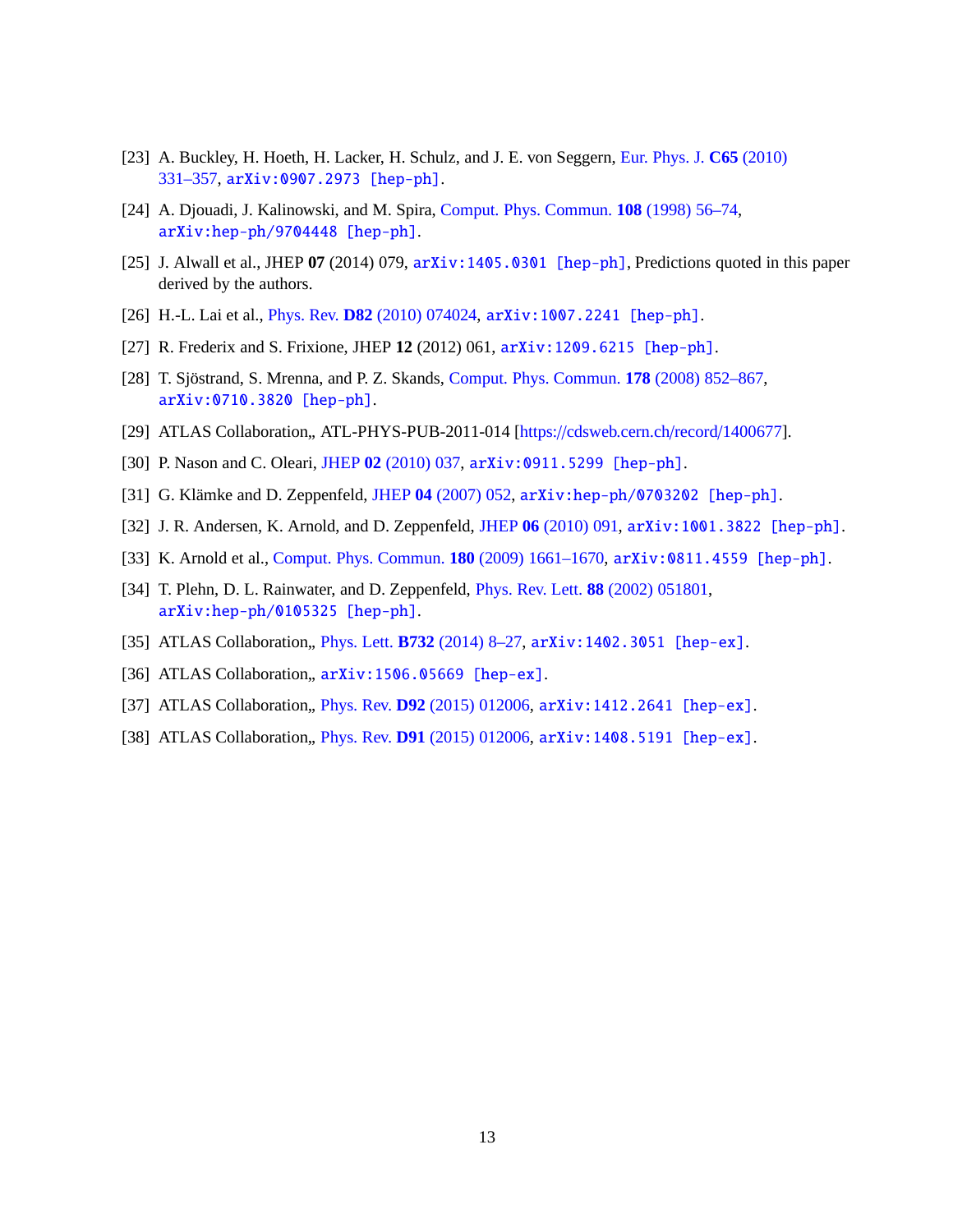#### The ATLAS Collaboration

G. Aad<sup>85</sup>, B. Abbott<sup>113</sup>, J. Abdallah<sup>151</sup>, O. Abdinov<sup>11</sup>, R. Aben<sup>107</sup>, M. Abolins<sup>90</sup>, O.S. AbouZeid<sup>158</sup>, H. Abramowicz<sup>153</sup>, H. Abreu<sup>152</sup>, R. Abreu<sup>116</sup>, Y. Abulaiti<sup>146a,146b</sup>, B.S. Acharya<sup>164a,164b,a</sup>, L. Adamczyk<sup>38a</sup>, D.L. Adams<sup>25</sup>, J. Adelman<sup>108</sup>, S. Adomeit<sup>100</sup>, T. Adye<sup>131</sup>, A.A. Affolder<sup>74</sup>, T. Agatonovic-Jovin<sup>13</sup>, J. Agricola<sup>54</sup>, J.A. Aguilar-Saavedra<sup>126a,126f</sup>, S.P. Ahlen<sup>22</sup>, F. Ahmadov<sup>65,b</sup>, G. Aielli<sup>133a,133b</sup>, H. Akerstedt<sup>146a,146b</sup>, T.P.A. Åkesson<sup>81</sup>, A.V. Akimov<sup>96</sup>, G.L. Alberghi<sup>20a,20b</sup>, J. Albert<sup>169</sup>, S. Albrand<sup>55</sup>, M.J. Alconada Verzini<sup>71</sup>, M. Aleksa<sup>30</sup>, I.N. Aleksandrov<sup>65</sup>, C. Alexa<sup>26b</sup>, G. Alexander<sup>153</sup>, T. Alexopoulos<sup>10</sup>, M. Alhroob<sup>113</sup>, G. Alimonti<sup>91a</sup>, L. Alio<sup>85</sup>, J. Alison<sup>31</sup>, S.P. Alkire<sup>35</sup>, B.M.M. Allbrooke<sup>149</sup>, P.P. Allport<sup>74</sup>, A. Aloisio<sup>104a,104b</sup>, A. Alonso<sup>36</sup>, F. Alonso<sup>71</sup>, C. Alpigiani<sup>76</sup>, A. Altheimer<sup>35</sup>, B. Alvarez Gonzalez<sup>30</sup>, D. Álvarez Piqueras<sup>167</sup>, M.G. Alviggi<sup>104a,104b</sup>, B.T. Amadio<sup>15</sup>, K. Amako<sup>66</sup>, Y. Amaral Coutinho<sup>24a</sup>, C. Amelung<sup>23</sup>, D. Amidei<sup>89</sup>, S.P. Amor Dos Santos<sup>126a,126c</sup>, A. Amorim<sup>126a,126b</sup>, S. Amoroso<sup>48</sup>, N. Amram<sup>153</sup>, G. Amundsen<sup>23</sup>, C. Anastopoulos<sup>139</sup>, L.S. Ancu<sup>49</sup>, N. Andari<sup>108</sup>, T. Andeen<sup>35</sup>, C.F. Anders<sup>58b</sup>, G. Anders<sup>30</sup>, J.K. Anders<sup>74</sup>, K.J. Anderson<sup>31</sup>, A. Andreazza<sup>91a,91b</sup>, V. Andrei<sup>58a</sup>, S. Angelidakis<sup>9</sup>, I. Angelozzi<sup>107</sup>, P. Anger<sup>44</sup>, A. Angerami<sup>35</sup>, F. Anghinolfi<sup>30</sup>, A.V. Anisenkov<sup>109,*c*</sup>, N. Anjos<sup>12</sup>, A. Annovi<sup>124a,124b</sup>, M. Antonelli<sup>47</sup>, A. Antonov<sup>98</sup>, J. Antos<sup>144b</sup>, F. Anulli<sup>132a</sup>, M. Aoki<sup>66</sup>, L. Aperio Bella<sup>18</sup>, G. Arabidze<sup>90</sup>, Y. Arai<sup>66</sup>, J.P. Araque<sup>126a</sup>, A.T.H. Arce<sup>45</sup>, F.A. Arduh<sup>71</sup>, J-F. Arguin<sup>95</sup>, S. Argyropoulos<sup>63</sup>, M. Arik<sup>19a</sup>, A.J. Armbruster<sup>30</sup>, O. Arnaez<sup>30</sup>, V. Arnal<sup>82</sup>, H. Arnold<sup>48</sup>, M. Arratia<sup>28</sup>, O. Arslan<sup>21</sup>, A. Artamonov<sup>97</sup>, G. Artoni<sup>23</sup>, S. Asai<sup>155</sup>, N. Asbah<sup>42</sup>, A. Ashkenazi<sup>153</sup>, B. Åsman<sup>146a,146b</sup>, L. Asquith<sup>149</sup>, K. Assamagan<sup>25</sup>, R. Astalos<sup>144a</sup>, M. Atkinson<sup>165</sup>, N.B. Atlay<sup>141</sup>, K. Augsten<sup>128</sup>, M. Aurousseau<sup>145b</sup>, G. Avolio<sup>30</sup>, B. Axen<sup>15</sup>, M.K. Ayoub<sup>117</sup>, G. Azuelos<sup>95,d</sup>, M.A. Baak<sup>30</sup>, A.E. Baas<sup>58a</sup>, M.J. Baca<sup>18</sup>, C. Bacci<sup>134a,134b</sup>, H. Bachacou<sup>136</sup>, K. Bachas<sup>154</sup>, M. Backes<sup>30</sup>, M. Backhaus<sup>30</sup>, P. Bagiacchi<sup>132a,132b</sup>, P. Bagnaia<sup>132a,132b</sup>, Y. Bai<sup>33a</sup>, T. Bain<sup>35</sup>, J.T. Baines<sup>131</sup>, O.K. Baker<sup>176</sup>, E.M. Baldin<sup>109,*c*</sup>, P. Balek<sup>129</sup>, T. Balestri<sup>148</sup>, F. Balli<sup>84</sup>, W.K. Balunas<sup>122</sup>, E. Banas<sup>39</sup>, Sw. Banerjee<sup>173</sup>, A.A.E. Bannoura<sup>175</sup>, H.S. Bansil<sup>18</sup>, L. Barak<sup>30</sup>, E.L. Barberio<sup>88</sup>, D. Barberis<sup>50a,50b</sup>, M. Barbero<sup>85</sup>, T. Barillari<sup>101</sup>, M. Barisonzi<sup>164a,164b</sup>, T. Barklow<sup>143</sup>, N. Barlow<sup>28</sup>, S.L. Barnes<sup>84</sup>, B.M. Barnett<sup>131</sup>, R.M. Barnett<sup>15</sup>, Z. Barnovska<sup>5</sup>, A. Baroncelli<sup>134a</sup>, G. Barone<sup>23</sup>, A.J. Barr<sup>120</sup>, F. Barreiro<sup>82</sup>, J. Barreiro Guimarães da Costa<sup>57</sup>, R. Bartoldus<sup>143</sup>, A.E. Barton<sup>72</sup>, P. Bartos<sup>144a</sup>, A. Basalaev<sup>123</sup>, A. Bassalat<sup>117</sup>, A. Basye<sup>165</sup>, R.L. Bates<sup>53</sup>, S.J. Batista<sup>158</sup>, J.R. Batley<sup>28</sup>, M. Battaglia<sup>137</sup>, M. Bauce<sup>132a,132b</sup>, F. Bauer<sup>136</sup>, H.S. Bawa<sup>143,e</sup>, J.B. Beacham<sup>111</sup>, M.D. Beattie<sup>72</sup>, T. Beau<sup>80</sup>, P.H. Beauchemin<sup>161</sup>, R. Beccherle<sup>124a,124b</sup>, P. Bechtle<sup>21</sup>, H.P. Beck<sup>17, *f*</sup>, K. Becker<sup>120</sup>, M. Becker<sup>83</sup>, M. Beckingham<sup>170</sup>, C. Becot<sup>117</sup>, A.J. Beddall<sup>19b</sup>, A. Beddall<sup>19b</sup>, V.A. Bednyakov<sup>65</sup>, C.P. Bee<sup>148</sup>, L.J. Beemster<sup>107</sup>, T.A. Beermann<sup>30</sup>, M. Begel<sup>25</sup>, J.K. Behr<sup>120</sup>, C. Belanger-Champagne<sup>87</sup>, W.H. Bell<sup>49</sup>, G. Bella<sup>153</sup>, L. Bellagamba<sup>20a</sup>, A. Bellerive<sup>29</sup>, M. Bellomo<sup>86</sup>, K. Belotskiy<sup>98</sup>, O. Beltramello<sup>30</sup>, O. Benary<sup>153</sup>, D. Benchekroun<sup>135a</sup>, M. Bender<sup>100</sup>, K. Bendtz<sup>146a,146b</sup>, N. Benekos<sup>10</sup>, Y. Benhammou<sup>153</sup>, E. Benhar Noccioli<sup>49</sup>, J.A. Benitez Garcia<sup>159b</sup>, D.P. Benjamin<sup>45</sup>, J.R. Bensinger<sup>23</sup>, S. Bentvelsen<sup>107</sup>, L. Beresford<sup>120</sup>, M. Beretta<sup>47</sup>, D. Berge<sup>107</sup>, E. Bergeaas Kuutmann<sup>166</sup>, N. Berger<sup>5</sup>, F. Berghaus<sup>169</sup>, J. Beringer<sup>15</sup>, C. Bernard<sup>22</sup>, N.R. Bernard<sup>86</sup>, C. Bernius<sup>110</sup>, F.U. Bernlochner<sup>21</sup>, T. Berry<sup>77</sup>, P. Berta<sup>129</sup>, C. Bertella<sup>83</sup>, G. Bertoli<sup>146a,146b</sup>, F. Bertolucci<sup>124a,124b</sup>, C. Bertsche<sup>113</sup>, D. Bertsche<sup>113</sup>, M.I. Besana<sup>91a</sup>, G.J. Besjes<sup>36</sup>, O. Bessidskaia Bylund<sup>146a,146b</sup>, M. Bessner<sup>42</sup>, N. Besson<sup>136</sup>, C. Betancourt<sup>48</sup>, S. Bethke<sup>101</sup>, A.J. Bevan<sup>76</sup>, W. Bhimji<sup>15</sup>, R.M. Bianchi<sup>125</sup>, L. Bianchini<sup>23</sup>, M. Bianco<sup>30</sup>, O. Biebel<sup>100</sup>, D. Biedermann<sup>16</sup>, S.P. Bieniek<sup>78</sup>, M. Biglietti<sup>134a</sup>, J. Bilbao De Mendizabal<sup>49</sup>, H. Bilokon<sup>47</sup>, M. Bindi<sup>54</sup>, S. Binet<sup>117</sup>, A. Bingul<sup>19b</sup>, C. Bini<sup>132a,132b</sup>, S. Biondi<sup>20a,20b</sup>, D.M. Bjergaard<sup>45</sup>, C.W. Black<sup>150</sup>, J.E. Black<sup>143</sup>,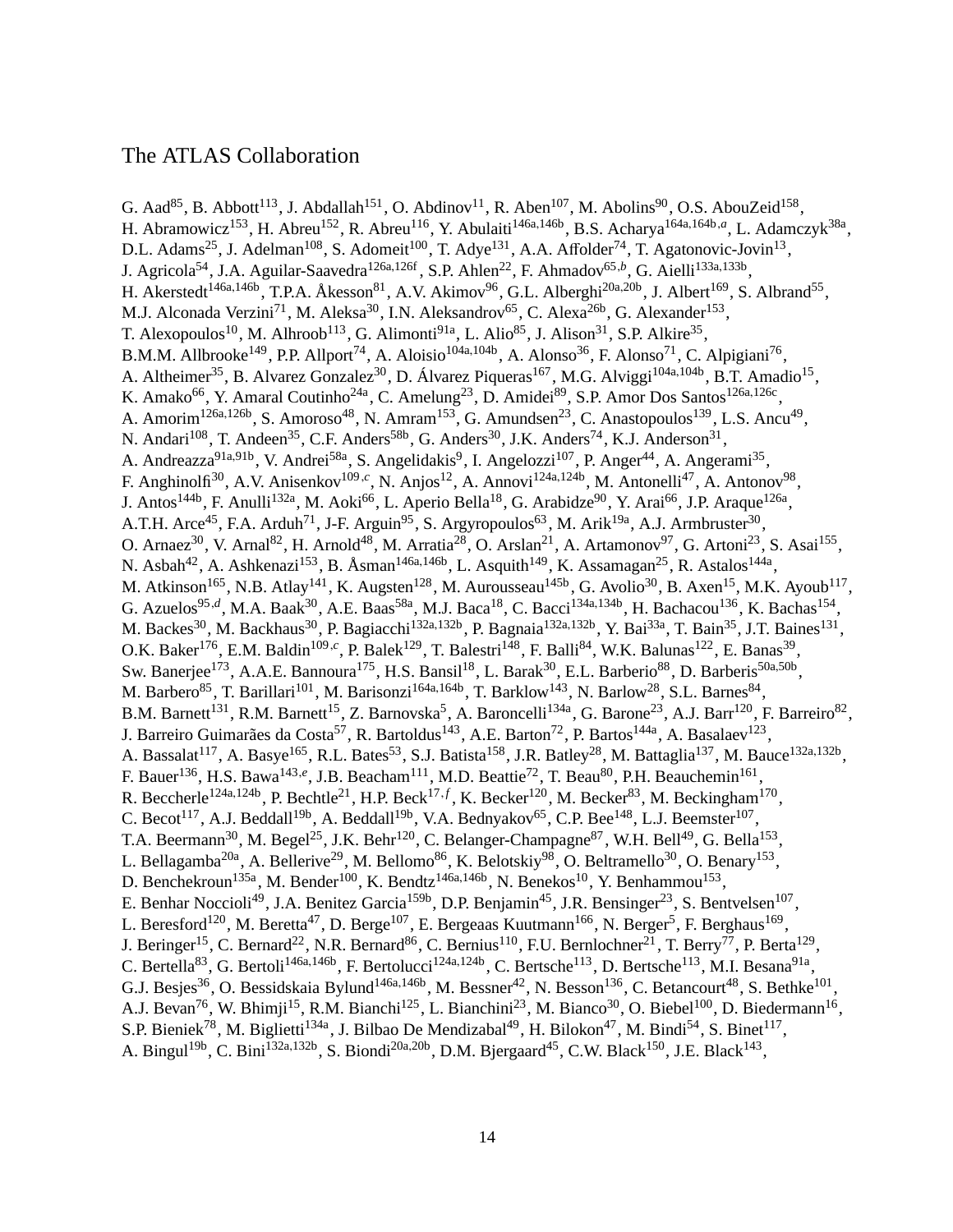K.M. Black<sup>22</sup>, D. Blackburn<sup>138</sup>, R.E. Blair<sup>6</sup>, J.-B. Blanchard<sup>136</sup>, J.E. Blanco<sup>77</sup>, T. Blazek<sup>144a</sup>, I. Bloch<sup>42</sup>, C. Blocker<sup>23</sup>, W. Blum<sup>83,\*</sup>, U. Blumenschein<sup>54</sup>, G.J. Bobbink<sup>107</sup>, V.S. Bobrovnikov<sup>109,*c*</sup>, S.S. Bocchetta<sup>81</sup>, A. Bocci<sup>45</sup>, C. Bock<sup>100</sup>, M. Boehler<sup>48</sup>, J.A. Bogaerts<sup>30</sup>, D. Bogavac<sup>13</sup>, A.G. Bogdanchikov<sup>109</sup>, C. Bohm<sup>146a</sup>, V. Boisvert<sup>77</sup>, T. Bold<sup>38a</sup>, V. Boldea<sup>26b</sup>, A.S. Boldyrev<sup>99</sup>, M. Bomben<sup>80</sup>, M. Bona<sup>76</sup>, M. Boonekamp<sup>136</sup>, A. Borisov<sup>130</sup>, G. Borissov<sup>72</sup>, S. Borroni<sup>42</sup>, J. Bortfeldt<sup>100</sup>, V. Bortolotto<sup>60a,60b,60c</sup>, K. Bos<sup>107</sup>, D. Boscherini<sup>20a</sup>, M. Bosman<sup>12</sup>, J. Boudreau<sup>125</sup>, J. Bouffard<sup>2</sup>, E.V. Bouhova-Thacker<sup>72</sup>, D. Boumediene<sup>34</sup>, C. Bourdarios<sup>117</sup>, N. Bousson<sup>114</sup>, S.K. Boutle<sup>53</sup>, A. Boveia<sup>30</sup>, J. Boyd<sup>30</sup>, I.R. Boyko<sup>65</sup>, I. Bozic<sup>13</sup>, J. Bracinik<sup>18</sup>, A. Brandt<sup>8</sup>, G. Brandt<sup>54</sup>, O. Brandt<sup>58a</sup>, U. Bratzler<sup>156</sup>, B. Brau<sup>86</sup>, J.E. Brau<sup>116</sup>, H.M. Braun<sup>175,\*</sup>, S.F. Brazzale<sup>164a,164c</sup>, W.D. Breaden Madden<sup>53</sup>, K. Brendlinger<sup>122</sup>, A.J. Brennan<sup>88</sup>, L. Brenner<sup>107</sup>, R. Brenner<sup>166</sup>, S. Bressler<sup>172</sup>, K. Bristow<sup>145c</sup>, T.M. Bristow<sup>46</sup>, D. Britton<sup>53</sup>, D. Britzger<sup>42</sup>, F.M. Brochu<sup>28</sup>, I. Brock<sup>21</sup>, R. Brock<sup>90</sup>, J. Bronner<sup>101</sup>, G. Brooijmans<sup>35</sup>, T. Brooks<sup>77</sup>, W.K. Brooks<sup>32b</sup>, J. Brosamer<sup>15</sup>, E. Brost<sup>116</sup>, J. Brown<sup>55</sup>, P.A. Bruckman de Renstrom<sup>39</sup>, D. Bruncko<sup>144b</sup>, R. Bruneliere<sup>48</sup>, A. Bruni<sup>20a</sup>, G. Bruni<sup>20a</sup>, M. Bruschi<sup>20a</sup>, N. Bruscino<sup>21</sup>, L. Bryngemark<sup>81</sup>, T. Buanes<sup>14</sup>, Q. Buat<sup>142</sup>, P. Buchholz<sup>141</sup>, A.G. Buckley<sup>53</sup>, S.I. Buda<sup>26b</sup>, I.A. Budagov<sup>65</sup>, F. Buehrer<sup>48</sup>, L. Bugge<sup>119</sup>, M.K. Bugge<sup>119</sup>, O. Bulekov<sup>98</sup>, D. Bullock<sup>8</sup>, H. Burckhart<sup>30</sup>, S. Burdin<sup>74</sup>, C.D. Burgard<sup>48</sup>, B. Burghgrave<sup>108</sup>, S. Burke<sup>131</sup>, I. Burmeister<sup>43</sup>, E. Busato<sup>34</sup>, D. Büscher<sup>48</sup>, V. Büscher<sup>83</sup>, P. Bussey<sup>53</sup>, J.M. Butler<sup>22</sup>, A.I. Butt<sup>3</sup>, C.M. Buttar<sup>53</sup>, J.M. Butterworth<sup>78</sup>, P. Butti<sup>107</sup>, W. Buttinger<sup>25</sup>, A. Buzatu<sup>53</sup>, A.R. Buzykaev<sup>109,*c*</sup>, S. Cabrera Urbán<sup>167</sup>, D. Caforio<sup>128</sup>, V.M. Cairo<sup>37a,37b</sup>, O. Cakir<sup>4a</sup>, N. Calace<sup>49</sup>, P. Calafiura<sup>15</sup>, A. Calandri<sup>136</sup>, G. Calderini<sup>80</sup>, P. Calfayan<sup>100</sup>, L.P. Caloba<sup>24a</sup>, D. Calvet<sup>34</sup>, S. Calvet<sup>34</sup>, R. Camacho Toro<sup>31</sup>, S. Camarda<sup>42</sup>, P. Camarri<sup>133a,133b</sup>, D. Cameron<sup>119</sup>, R. Caminal Armadans<sup>165</sup>, S. Campana<sup>30</sup>, M. Campanelli<sup>78</sup>, A. Campoverde<sup>148</sup>, V. Canale<sup>104a,104b</sup>, A. Canepa<sup>159a</sup>, M. Cano Bret<sup>33e</sup>, J. Cantero<sup>82</sup>, R. Cantrill<sup>126a</sup>, T. Cao<sup>40</sup>, M.D.M. Capeans Garrido<sup>30</sup>, I. Caprini<sup>26b</sup>, M. Caprini<sup>26b</sup>, M. Capua<sup>37a,37b</sup>, R. Caputo<sup>83</sup>, R. Cardarelli<sup>133a</sup>, F. Cardillo<sup>48</sup>, T. Carli<sup>30</sup>, G. Carlino<sup>104a</sup>, L. Carminati<sup>91a,91b</sup>, S. Caron<sup>106</sup>, E. Carquin<sup>32a</sup>, G.D. Carrillo-Montoya<sup>30</sup>, J.R. Carter<sup>28</sup>, J. Carvalho<sup>126a,126c</sup>, D. Casadei<sup>78</sup>, M.P. Casado<sup>12</sup>, M. Casolino<sup>12</sup>, E. Castaneda-Miranda<sup>145a</sup>, A. Castelli<sup>107</sup>, V. Castillo Gimenez<sup>167</sup>, N.F. Castro<sup>126a,g</sup>, P. Catastini<sup>57</sup>, A. Catinaccio<sup>30</sup>, J.R. Catmore<sup>119</sup>, A. Cattai<sup>30</sup>, J. Caudron<sup>83</sup>, V. Cavaliere<sup>165</sup>, D. Cavalli<sup>91a</sup>, M. Cavalli-Sforza<sup>12</sup>, V. Cavasinni<sup>124a,124b</sup>, F. Ceradini<sup>134a,134b</sup>, B.C. Cerio<sup>45</sup>, K. Cerny<sup>129</sup>, A.S. Cerqueira<sup>24b</sup>, A. Cerri<sup>149</sup>, L. Cerrito<sup>76</sup>, F. Cerutti<sup>15</sup>, M. Cerv<sup>30</sup>, A. Cervelli<sup>17</sup>, S.A. Cetin<sup>19c</sup>, A. Chafaq<sup>135a</sup>, D. Chakraborty<sup>108</sup>, I. Chalupkova<sup>129</sup>, P. Chang<sup>165</sup>, J.D. Chapman<sup>28</sup>, D.G. Charlton<sup>18</sup>, C.C. Chau<sup>158</sup>, C.A. Chavez Barajas<sup>149</sup>, S. Cheatham<sup>152</sup>, A. Chegwidden<sup>90</sup>, S. Chekanov<sup>6</sup>, S.V. Chekulaev<sup>159a</sup>, G.A. Chelkov<sup>65,h</sup>, M.A. Chelstowska<sup>89</sup>, C. Chen<sup>64</sup>, H. Chen<sup>25</sup>, K. Chen<sup>148</sup>, L. Chen<sup>33d,*i*</sup>, S. Chen<sup>33c</sup>, S. Chen<sup>155</sup>, X. Chen<sup>33f</sup>, Y. Chen<sup>67</sup>, H.C. Cheng<sup>89</sup>, Y. Cheng<sup>31</sup>, A. Cheplakov<sup>65</sup>, E. Cheremushkina<sup>130</sup>, R. Cherkaoui El Moursli<sup>135e</sup>, V. Chernyatin<sup>25,\*</sup>, E. Cheu<sup>7</sup>, L. Chevalier<sup>136</sup>, V. Chiarella<sup>47</sup>, G. Chiarelli<sup>124a,124b</sup>, G. Chiodini<sup>73a</sup>, A.S. Chisholm<sup>18</sup>, R.T. Chislett<sup>78</sup>, A. Chitan<sup>26b</sup>, M.V. Chizhov<sup>65</sup>, K. Choi<sup>61</sup>, S. Chouridou<sup>9</sup>, B.K.B. Chow<sup>100</sup>, V. Christodoulou<sup>78</sup>, D. Chromek-Burckhart<sup>30</sup>, J. Chudoba<sup>127</sup>, A.J. Chuinard<sup>87</sup>, J.J. Chwastowski<sup>39</sup>, L. Chytka<sup>115</sup>, G. Ciapetti<sup>132a,132b</sup>, A.K. Ciftci<sup>4a</sup>, D. Cinca<sup>53</sup>, V. Cindro<sup>75</sup>, I.A. Cioara<sup>21</sup>, A. Ciocio<sup>15</sup>, F. Cirotto<sup>104a,104b</sup>, Z.H. Citron<sup>172</sup>, M. Ciubancan<sup>26b</sup>, A. Clark<sup>49</sup>, B.L. Clark<sup>57</sup>, P.J. Clark<sup>46</sup>, R.N. Clarke<sup>15</sup>, W. Cleland<sup>125</sup>, C. Clement<sup>146a,146b</sup>, Y. Coadou<sup>85</sup>, M. Cobal $^{164a,164c}$ , A. Coccaro $^{49}$ , J. Cochran $^{64}$ , L. Coffey $^{23}$ , J.G. Cogan $^{143}$ , L. Colasurdo $^{106}$ , B. Cole $^{35}$ , S. Cole<sup>108</sup>, A.P. Colijn<sup>107</sup>, J. Collot<sup>55</sup>, T. Colombo<sup>58c</sup>, G. Compostella<sup>101</sup>, P. Conde Muiño<sup>126a,126b</sup>, E. Coniavitis<sup>48</sup>, S.H. Connell<sup>145b</sup>, I.A. Connelly<sup>77</sup>, V. Consorti<sup>48</sup>, S. Constantinescu<sup>26b</sup>, C. Conta<sup>121a,121b</sup>, G. Conti<sup>30</sup>, F. Conventi<sup>104a, *j*</sup>, M. Cooke<sup>15</sup>, B.D. Cooper<sup>78</sup>, A.M. Cooper-Sarkar<sup>120</sup>, T. Cornelissen<sup>175</sup>, M. Corradi<sup>20a</sup>, F. Corriveau<sup>87, k</sup>, A. Corso-Radu<sup>163</sup>, A. Cortes-Gonzalez<sup>12</sup>, G. Cortiana<sup>101</sup>, G. Costa<sup>91a</sup>, M.J. Costa<sup>167</sup>, D. Costanzo<sup>139</sup>, D. Côté<sup>8</sup>, G. Cottin<sup>28</sup>, G. Cowan<sup>77</sup>, B.E. Cox<sup>84</sup>, K. Cranmer<sup>110</sup>, G. Cree<sup>29</sup>,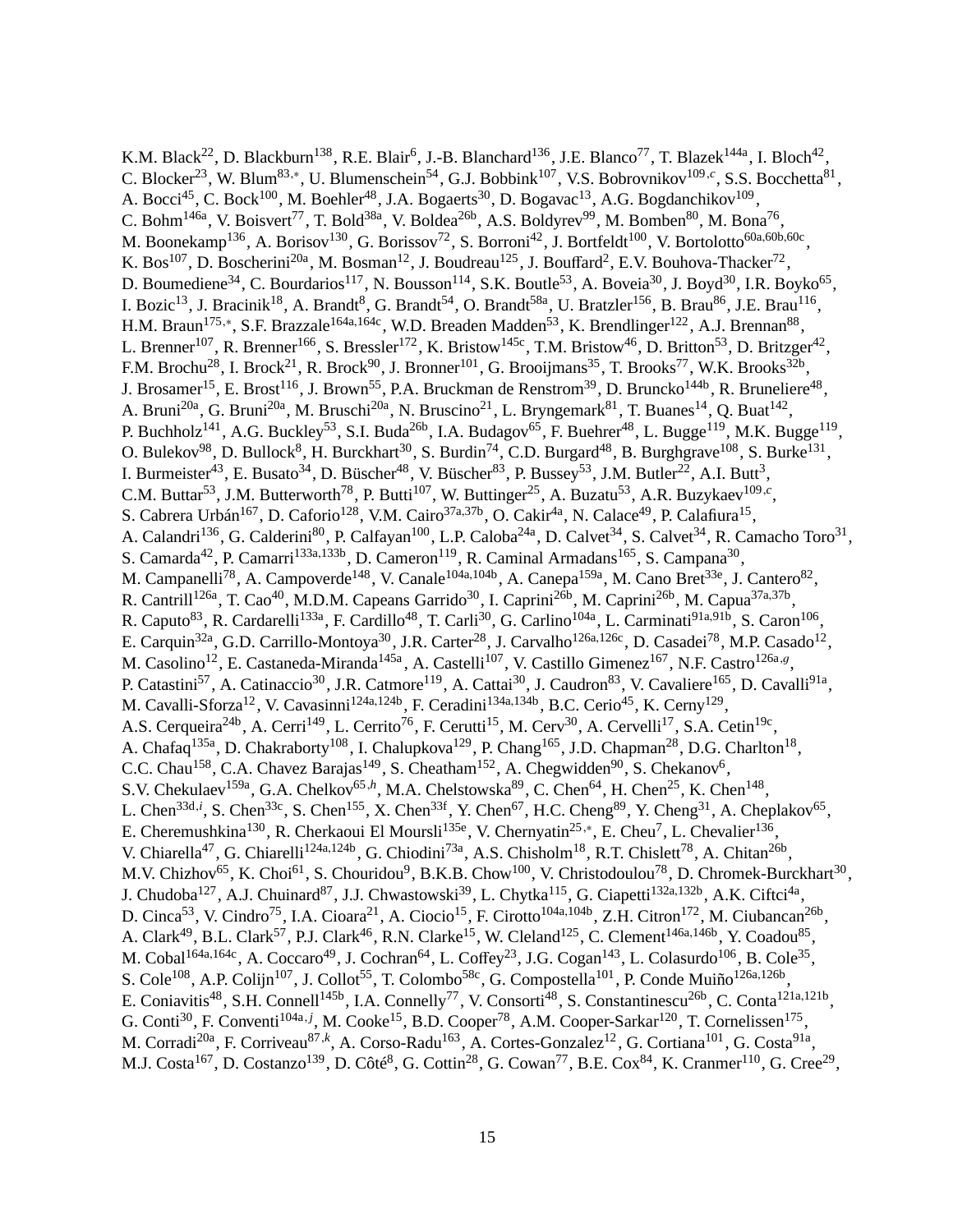S. Crépé-Renaudin<sup>55</sup>, F. Crescioli<sup>80</sup>, W.A. Cribbs<sup>146a,146b</sup>, M. Crispin Ortuzar<sup>120</sup>, M. Cristinziani<sup>21</sup>, V. Croft<sup>106</sup>, G. Crosetti<sup>37a,37b</sup>, T. Cuhadar Donszelmann<sup>139</sup>, J. Cummings<sup>176</sup>, M. Curatolo<sup>47</sup>, J. Cúth<sup>83</sup>, C. Cuthbert<sup>150</sup>, H. Czirr<sup>141</sup>, P. Czodrowski<sup>3</sup>, S. D'Auria<sup>53</sup>, M. D'Onofrio<sup>74</sup>, M.J. Da Cunha Sargedas De Sousa<sup>126a,126b</sup>, C. Da Via<sup>84</sup>, W. Dabrowski<sup>38a</sup>, A. Dafinca<sup>120</sup>, T. Dai<sup>89</sup>, O. Dale<sup>14</sup>, F. Dallaire<sup>95</sup>, C. Dallapiccola<sup>86</sup>, M. Dam<sup>36</sup>, J.R. Dandoy<sup>31</sup>, N.P. Dang<sup>48</sup>, A.C. Daniells<sup>18</sup>, M. Danninger<sup>168</sup>, M. Dano Hoffmann<sup>136</sup>, V. Dao<sup>48</sup>, G. Darbo<sup>50a</sup>, S. Darmora<sup>8</sup>, J. Dassoulas<sup>3</sup>, A. Dattagupta<sup>61</sup>, W. Davey<sup>21</sup>, C. David<sup>169</sup>, T. Davidek<sup>129</sup>, E. Davies<sup>120,*l*</sup>, M. Davies<sup>153</sup>, P. Davison<sup>78</sup>, Y. Davygora<sup>58a</sup>, E. Dawe<sup>88</sup>, I. Dawson<sup>139</sup>, R.K. Daya-Ishmukhametova<sup>86</sup>, K. De<sup>8</sup>, R. de Asmundis<sup>104a</sup>, A. De Benedetti<sup>113</sup>, S. De Castro<sup>20a,20b</sup>, S. De Cecco<sup>80</sup>, N. De Groot<sup>106</sup>, P. de Jong<sup>107</sup>, H. De la Torre<sup>82</sup>, F. De Lorenzi<sup>64</sup>, D. De Pedis<sup>132a</sup>, A. De Salvo<sup>132a</sup>, U. De Sanctis<sup>149</sup>, A. De Santo<sup>149</sup>, J.B. De Vivie De Regie<sup>117</sup>, W.J. Dearnaley<sup>72</sup>, R. Debbe<sup>25</sup>, C. Debenedetti<sup>137</sup>, D.V. Dedovich<sup>65</sup>, I. Deigaard<sup>107</sup>, J. Del Peso<sup>82</sup>, T. Del Prete<sup>124a,124b</sup>, D. Delgove<sup>117</sup>, F. Deliot<sup>136</sup>, C.M. Delitzsch<sup>49</sup>, M. Deliyergiyev<sup>75</sup>, A. Dell'Acqua<sup>30</sup>, L. Dell'Asta<sup>22</sup>, M. Dell'Orso<sup>124a,124b</sup>, M. Della Pietra<sup>104a, j</sup>, D. della Volpe<sup>49</sup>, M. Delmastro<sup>5</sup>, P.A. Delsart<sup>55</sup>, C. Deluca<sup>107</sup>, D.A. DeMarco<sup>158</sup>, S. Demers<sup>176</sup>, M. Demichev<sup>65</sup>, A. Demilly<sup>80</sup>, S.P. Denisov<sup>130</sup>, D. Derendarz<sup>39</sup>, J.E. Derkaoui<sup>135d</sup>, F. Derue<sup>80</sup>, P. Dervan<sup>74</sup>, K. Desch<sup>21</sup>, C. Deterre<sup>42</sup>, P.O. Deviveiros<sup>30</sup>, A. Dewhurst<sup>131</sup>, S. Dhaliwal<sup>23</sup>, A. Di Ciaccio<sup>133a,133b</sup>, L. Di Ciaccio<sup>5</sup>, A. Di Domenico<sup>132a,132b</sup>, C. Di Donato<sup>104a,104b</sup>, A. Di Girolamo<sup>30</sup>, B. Di Girolamo<sup>30</sup>, A. Di Mattia<sup>152</sup>, B. Di Micco<sup>134a,134b</sup>, R. Di Nardo<sup>47</sup>, A. Di Simone<sup>48</sup>, R. Di Sipio<sup>158</sup>, D. Di Valentino<sup>29</sup>, C. Diaconu<sup>85</sup>, M. Diamond<sup>158</sup>, F.A. Dias<sup>46</sup>, M.A. Diaz<sup>32a</sup>, E.B. Diehl<sup>89</sup>, J. Dietrich<sup>16</sup>, S. Diglio<sup>85</sup>, A. Dimitrievska<sup>13</sup>, J. Dingfelder<sup>21</sup>, P. Dita<sup>26b</sup>, S. Dita<sup>26b</sup>, F. Dittus<sup>30</sup>, F. Djama<sup>85</sup>, T. Djobava<sup>51b</sup>, J.I. Djuvsland<sup>58a</sup>, M.A.B. do Vale<sup>24c</sup>, D. Dobos<sup>30</sup>, M. Dobre<sup>26b</sup>, C. Doglioni<sup>81</sup>, T. Dohmae<sup>155</sup>, J. Dolejsi<sup>129</sup>, Z. Dolezal<sup>129</sup>, B.A. Dolgoshein<sup>98,∗</sup>, M. Donadelli<sup>24d</sup>, S. Donati<sup>124a,124b</sup>, P. Dondero<sup>121a,121b</sup>, J. Donini<sup>34</sup>, J. Dopke<sup>131</sup>, A. Doria<sup>104a</sup>, M.T. Dova<sup>71</sup>, A.T. Doyle<sup>53</sup>, E. Drechsler<sup>54</sup>, M. Dris<sup>10</sup>, E. Dubreuil<sup>34</sup>, E. Duchovni<sup>172</sup>, G. Duckeck<sup>100</sup>, O.A. Ducu<sup>26b,85</sup>, D. Duda<sup>107</sup>, A. Dudarev<sup>30</sup>, L. Duflot<sup>117</sup>, L. Duguid<sup>77</sup>, M. Dührssen<sup>30</sup>, M. Dunford<sup>58a</sup>, H. Duran Yildiz<sup>4a</sup>, M. Düren<sup>52</sup>, A. Durglishvili<sup>51b</sup>, D. Duschinger<sup>44</sup>, M. Dyndal $^{38a}$ , C. Eckardt $^{42}$ , K.M. Ecker $^{101}$ , R.C. Edgar $^{89}$ , W. Edson $^2$ , N.C. Edwards $^{46}$ , W. Ehrenfeld $^{21}$ , T. Eifert $^{30}$ , G. Eigen $^{14}$ , K. Einsweiler $^{15}$ , T. Ekelof $^{166}$ , M. El Kacimi $^{135c}$ , M. Ellert $^{166}$ , S. Elles $^5$ , F. Ellinghaus<sup>175</sup>, A.A. Elliot<sup>169</sup>, N. Ellis<sup>30</sup>, J. Elmsheuser<sup>100</sup>, M. Elsing<sup>30</sup>, D. Emeliyanov<sup>131</sup>, Y. Enari<sup>155</sup>, O.C. Endner<sup>83</sup>, M. Endo<sup>118</sup>, J. Erdmann<sup>43</sup>, A. Ereditato<sup>17</sup>, G. Ernis<sup>175</sup>, J. Ernst<sup>2</sup>, M. Ernst<sup>25</sup>, S. Errede<sup>165</sup>, E. Ertel<sup>83</sup>, M. Escalier<sup>117</sup>, H. Esch<sup>43</sup>, C. Escobar<sup>125</sup>, B. Esposito<sup>47</sup>, A.I. Etienvre<sup>136</sup>, E. Etzion<sup>153</sup>, H. Evans<sup>61</sup>, A. Ezhilov<sup>123</sup>, L. Fabbri<sup>20a,20b</sup>, G. Facini<sup>31</sup>, R.M. Fakhrutdinov<sup>130</sup>, S. Falciano<sup>132a</sup>, R.J. Falla<sup>78</sup>, J. Faltova<sup>129</sup>, Y. Fang<sup>33a</sup>, M. Fanti<sup>91a,91b</sup>, A. Farbin<sup>8</sup>, A. Farilla<sup>134a</sup>, T. Farooque<sup>12</sup>, S. Farrell<sup>15</sup>, S.M. Farrington<sup>170</sup>, P. Farthouat<sup>30</sup>, F. Fassi<sup>135e</sup>, P. Fassnacht<sup>30</sup>, D. Fassouliotis<sup>9</sup>, M. Faucci Giannelli<sup>77</sup>, A. Favareto<sup>50a,50b</sup>, L. Fayard<sup>117</sup>, P. Federic<sup>144a</sup>, O.L. Fedin<sup>123,m</sup>, W. Fedorko<sup>168</sup>, S. Feigl<sup>30</sup>, L. Feligioni<sup>85</sup>, C. Feng<sup>33d</sup>, E.J. Feng<sup>6</sup>, H. Feng<sup>89</sup>, A.B. Fenyuk<sup>130</sup>, L. Feremenga<sup>8</sup>, P. Fernandez Martinez<sup>167</sup>, S. Fernandez Perez<sup>30</sup>, J. Ferrando<sup>53</sup>, A. Ferrari<sup>166</sup>, P. Ferrari<sup>107</sup>, R. Ferrari<sup>121a</sup>, D.E. Ferreira de Lima<sup>53</sup>, A. Ferrer<sup>167</sup>, D. Ferrere<sup>49</sup>, C. Ferretti<sup>89</sup>, A. Ferretto Parodi<sup>50a,50b</sup>, M. Fiascaris<sup>31</sup>, F. Fiedler<sup>83</sup>, A. Filipčič<sup>75</sup>, M. Filipuzzi<sup>42</sup>, F. Filthaut<sup>106</sup>, M. Fincke-Keeler<sup>169</sup>, K.D. Finelli<sup>150</sup>, M.C.N. Fiolhais<sup>126a,126c</sup>, L. Fiorini<sup>167</sup>, A. Firan<sup>40</sup>, A. Fischer<sup>2</sup>, C. Fischer<sup>12</sup>, J. Fischer<sup>175</sup>, W.C. Fisher<sup>90</sup>, E.A. Fitzgerald<sup>23</sup>, N. Flaschel<sup>42</sup>, I. Fleck<sup>141</sup>, P. Fleischmann<sup>89</sup>, S. Fleischmann<sup>175</sup>, G.T. Fletcher<sup>139</sup>, G. Fletcher<sup>76</sup>, R.R.M. Fletcher<sup>122</sup>, T. Flick<sup>175</sup>, A. Floderus<sup>81</sup>, L.R. Flores Castillo<sup>60a</sup>, M.J. Flowerdew<sup>101</sup>, A. Formica<sup>136</sup>, A. Forti<sup>84</sup>, D. Fournier<sup>117</sup>, H. Fox<sup>72</sup>, S. Fracchia<sup>12</sup>, P. Francavilla<sup>80</sup>, M. Franchini<sup>20a,20b</sup>, D. Francis<sup>30</sup>, L. Franconi<sup>119</sup>, M. Franklin<sup>57</sup>, M. Frate<sup>163</sup>, M. Fraternali<sup>121a,121b</sup>, D. Freeborn<sup>78</sup>, S.T. French<sup>28</sup>, F. Friedrich<sup>44</sup>, D. Froidevaux<sup>30</sup>, J.A. Frost<sup>120</sup>, C. Fukunaga<sup>156</sup>, E. Fullana Torregrosa<sup>83</sup>, B.G. Fulsom<sup>143</sup>, T. Fusayasu<sup>102</sup>,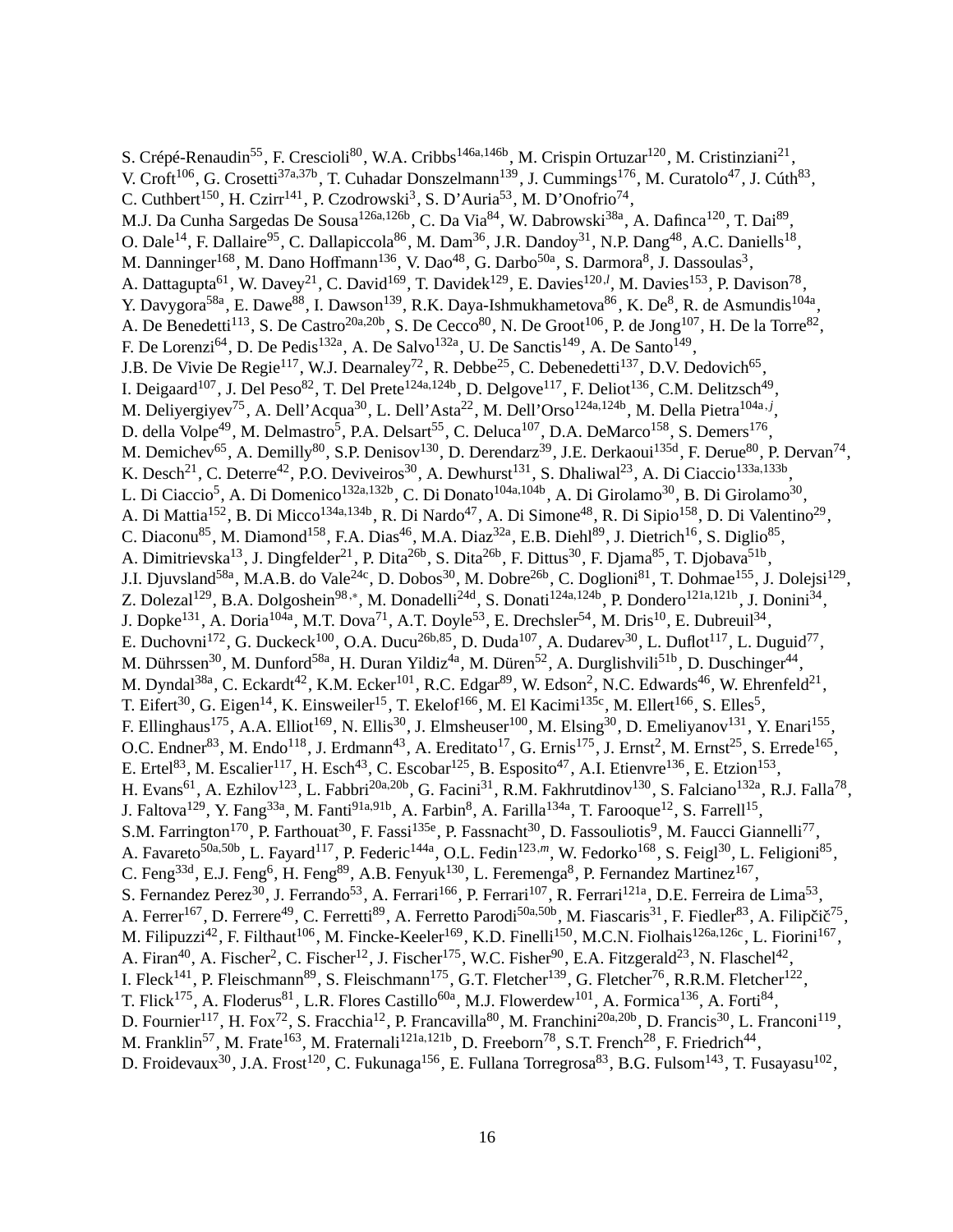J. Fuster<sup>167</sup>, C. Gabaldon<sup>55</sup>, O. Gabizon<sup>175</sup>, A. Gabrielli<sup>20a,20b</sup>, A. Gabrielli<sup>15</sup>, G.P. Gach<sup>38a</sup>, S. Gadatsch<sup>30</sup>, S. Gadomski<sup>49</sup>, G. Gagliardi<sup>50a,50b</sup>, P. Gagnon<sup>61</sup>, C. Galea<sup>106</sup>, B. Galhardo<sup>126a,126c</sup>, E.J. Gallas<sup>120</sup>, B.J. Gallop<sup>131</sup>, P. Gallus<sup>128</sup>, G. Galster<sup>36</sup>, K.K. Gan<sup>111</sup>, J. Gao<sup>33b,85</sup>, Y. Gao<sup>46</sup>, Y.S. Gao<sup>143,e</sup>, F.M. Garay Walls<sup>46</sup>, F. Garberson<sup>176</sup>, C. García<sup>167</sup>, J.E. García Navarro<sup>167</sup>, M. Garcia-Sciveres<sup>15</sup>, R.W. Gardner<sup>31</sup>, N. Garelli<sup>143</sup>, V. Garonne<sup>119</sup>, C. Gatti<sup>47</sup>, A. Gaudiello<sup>50a,50b</sup>, G. Gaudio<sup>121a</sup>, B. Gaur<sup>141</sup>, L. Gauthier<sup>95</sup>, P. Gauzzi<sup>132a,132b</sup>, I.L. Gavrilenko<sup>96</sup>, C. Gay<sup>168</sup>, G. Gaycken<sup>21</sup>, E.N. Gazis<sup>10</sup>, P. Ge<sup>33d</sup>, Z. Gecse<sup>168</sup>, C.N.P. Gee<sup>131</sup>, Ch. Geich-Gimbel<sup>21</sup>, M.P. Geisler<sup>58a</sup>, C. Gemme<sup>50a</sup>, M.H. Genest<sup>55</sup>, S. Gentile<sup>132a,132b</sup>, M. George<sup>54</sup>, S. George<sup>77</sup>, D. Gerbaudo<sup>163</sup>, A. Gershon<sup>153</sup>, S. Ghasemi<sup>141</sup>, H. Ghazlane<sup>135b</sup>, B. Giacobbe<sup>20a</sup>, S. Giagu<sup>132a,132b</sup>, V. Giangiobbe<sup>12</sup>, P. Giannetti<sup>124a,124b</sup>, B. Gibbard<sup>25</sup>, S.M. Gibson<sup>77</sup>, M. Gilchriese<sup>15</sup>, T.P.S. Gillam<sup>28</sup>, D. Gillberg<sup>30</sup>, G. Gilles<sup>34</sup>, D.M. Gingrich<sup>3,d</sup>, N. Giokaris<sup>9</sup>, M.P. Giordani<sup>164a,164c</sup>, F.M. Giorgi<sup>20a</sup>, F.M. Giorgi<sup>16</sup>, P.F. Giraud<sup>136</sup>, P. Giromini<sup>47</sup>, D. Giugni<sup>91a</sup>, C. Giuliani<sup>48</sup>, M. Giulini<sup>58b</sup>, B.K. Gjelsten<sup>119</sup>, S. Gkaitatzis<sup>154</sup>, I. Gkialas<sup>154</sup>, E.L. Gkougkousis<sup>117</sup>, L.K. Gladilin<sup>99</sup>, C. Glasman<sup>82</sup>, J. Glatzer<sup>30</sup>, P.C.F. Glaysher<sup>46</sup>, A. Glazov<sup>42</sup>, M. Goblirsch-Kolb<sup>101</sup>, J.R. Goddard<sup>76</sup>, J. Godlewski<sup>39</sup>, S. Goldfarb<sup>89</sup>, T. Golling<sup>49</sup>, D. Golubkov<sup>130</sup>, A. Gomes<sup>126a,126b,126d</sup>, R. Gonçalo<sup>126a</sup>, J. Goncalves Pinto Firmino Da Costa<sup>136</sup>, L. Gonella<sup>21</sup>, S. González de la Hoz<sup>167</sup>, G. Gonzalez Parra<sup>12</sup>, S. Gonzalez-Sevilla<sup>49</sup>, L. Goossens<sup>30</sup>, P.A. Gorbounov<sup>97</sup>, H.A. Gordon<sup>25</sup>, I. Gorelov<sup>105</sup>, B. Gorini<sup>30</sup>, E. Gorini<sup>73a,73b</sup>, A. Gorišek<sup>75</sup>, E. Gornicki<sup>39</sup>, A.T. Goshaw<sup>45</sup>, C. Gössling<sup>43</sup>, M.I. Gostkin<sup>65</sup>, D. Goujdami<sup>135c</sup>, A.G. Goussiou<sup>138</sup>, N. Govender<sup>145b</sup>, E. Gozani<sup>152</sup>, H.M.X. Grabas<sup>137</sup>, L. Graber<sup>54</sup>, I. Grabowska-Bold<sup>38a</sup>, P.O.J. Gradin<sup>166</sup>, P. Grafström<sup>20a,20b</sup>, K-J. Grahn<sup>42</sup>, J. Gramling<sup>49</sup>, E. Gramstad<sup>119</sup>, S. Grancagnolo<sup>16</sup>, V. Gratchev<sup>123</sup>, H.M. Gray<sup>30</sup>, E. Graziani<sup>134a</sup>, Z.D. Greenwood<sup>79,n</sup>, C. Grefe<sup>21</sup>, K. Gregersen<sup>78</sup>, I.M. Gregor<sup>42</sup>, P. Grenier<sup>143</sup>, J. Griffiths<sup>8</sup>, A.A. Grillo<sup>137</sup>, K. Grimm<sup>72</sup>, S. Grinstein<sup>12,o</sup>, Ph. Gris<sup>34</sup>, J.-F. Grivaz<sup>117</sup>, J.P. Grohs<sup>44</sup>, A. Grohsjean<sup>42</sup>, E. Gross<sup>172</sup>, J. Grosse-Knetter<sup>54</sup>, G.C. Grossi<sup>79</sup>, Z.J. Grout<sup>149</sup>, L. Guan<sup>89</sup>, J. Guenther<sup>128</sup>, F. Guescini<sup>49</sup>, D. Guest<sup>176</sup>, O. Gueta<sup>153</sup>, E. Guido<sup>50a,50b</sup>, T. Guillemin<sup>117</sup>, S. Guindon<sup>2</sup>, U. Gul<sup>53</sup>, C. Gumpert<sup>44</sup>, J. Guo<sup>33e</sup>, Y. Guo<sup>33b</sup>, S. Gupta<sup>120</sup>, G. Gustavino<sup>132a,132b</sup>, P. Gutierrez<sup>113</sup>, N.G. Gutierrez Ortiz<sup>78</sup>, C. Gutschow<sup>44</sup>, C. Guyot<sup>136</sup>, C. Gwenlan<sup>120</sup>, C.B. Gwilliam<sup>74</sup>, A. Haas<sup>110</sup>, C. Haber<sup>15</sup>, H.K. Hadavand<sup>8</sup>, N. Haddad<sup>135e</sup>, P. Haefner<sup>21</sup>, S. Hageböck<sup>21</sup>, Z. Hajduk<sup>39</sup>, H. Hakobyan<sup>177</sup>, M. Haleem<sup>42</sup>, J. Haley<sup>114</sup>, D. Hall<sup>120</sup>, G. Halladjian<sup>90</sup>, G.D. Hallewell<sup>85</sup>, K. Hamacher<sup>175</sup>, P. Hamal<sup>115</sup>, K. Hamano<sup>169</sup>, A. Hamilton<sup>145a</sup>, G.N. Hamity<sup>139</sup>, P.G. Hamnett<sup>42</sup>, L. Han<sup>33b</sup>, K. Hanagaki<sup>66, p</sup>, K. Hanawa<sup>155</sup>, M. Hance<sup>15</sup>, B. Haney<sup>122</sup>, P. Hanke<sup>58a</sup>, R. Hanna<sup>136</sup>, J.B. Hansen<sup>36</sup>, J.D. Hansen<sup>36</sup>, M.C. Hansen<sup>21</sup>, P.H. Hansen<sup>36</sup>, K. Hara<sup>160</sup>, A.S. Hard<sup>173</sup>, T. Harenberg<sup>175</sup>, F. Hariri<sup>117</sup>, S. Harkusha<sup>92</sup>, R.D. Harrington<sup>46</sup>, P.F. Harrison<sup>170</sup>, F. Hartjes<sup>107</sup>, M. Hasegawa<sup>67</sup>, Y. Hasegawa<sup>140</sup>, A. Hasib<sup>113</sup>, S. Hassani<sup>136</sup>, S. Haug<sup>17</sup>, R. Hauser<sup>90</sup>, L. Hauswald<sup>44</sup>, M. Havranek<sup>127</sup>, C.M. Hawkes<sup>18</sup>, R.J. Hawkings<sup>30</sup>, A.D. Hawkins<sup>81</sup>, T. Hayashi<sup>160</sup>, D. Hayden<sup>90</sup>, C.P. Hays<sup>120</sup>, J.M. Hays<sup>76</sup>, H.S. Hayward<sup>74</sup>, S.J. Haywood<sup>131</sup>, S.J. Head<sup>18</sup>, T. Heck<sup>83</sup>, V. Hedberg<sup>81</sup>, L. Heelan<sup>8</sup>, S. Heim<sup>122</sup>, T. Heim<sup>175</sup>, B. Heinemann<sup>15</sup>, L. Heinrich<sup>110</sup>, J. Hejbal<sup>127</sup>, L. Helary<sup>22</sup>, S. Hellman<sup>146a,146b</sup>, D. Hellmich<sup>21</sup>, C. Helsens<sup>12</sup>, J. Henderson<sup>120</sup>, R.C.W. Henderson<sup>72</sup>, Y. Heng<sup>173</sup>, C. Hengler<sup>42</sup>, S. Henkelmann<sup>168</sup>, A. Henrichs<sup>176</sup>, A.M. Henriques Correia<sup>30</sup>, S. Henrot-Versille<sup>117</sup>, G.H. Herbert<sup>16</sup>, Y. Hernández Jiménez<sup>167</sup>, R. Herrberg-Schubert<sup>16</sup>, G. Herten<sup>48</sup>, R. Hertenberger<sup>100</sup>, L. Hervas<sup>30</sup>, G.G. Hesketh<sup>78</sup>, N.P. Hessey<sup>107</sup>, J.W. Hetherly<sup>40</sup>, R. Hickling<sup>76</sup>, E. Higón-Rodriguez<sup>167</sup>, E. Hill<sup>169</sup>, J.C. Hill<sup>28</sup>, K.H. Hiller<sup>42</sup>, S.J. Hillier<sup>18</sup>, I. Hinchliffe<sup>15</sup>, E. Hines<sup>122</sup>, R.R. Hinman<sup>15</sup>, M. Hirose<sup>157</sup>, D. Hirschbuehl<sup>175</sup>, J. Hobbs<sup>148</sup>, N. Hod<sup>107</sup>, M.C. Hodgkinson $^{139}$ , P. Hodgson $^{139}$ , A. Hoecker $^{30}$ , M.R. Hoeferkamp $^{105}$ , F. Hoenig $^{100}$ , M. Hohlfeld $^{83}$ , D. Hohn<sup>21</sup>, T.R. Holmes<sup>15</sup>, M. Homann<sup>43</sup>, T.M. Hong<sup>125</sup>, W.H. Hopkins<sup>116</sup>, Y. Horii<sup>103</sup>, A.J. Horton<sup>142</sup>, J-Y. Hostachy<sup>55</sup>, S. Hou<sup>151</sup>, A. Hoummada<sup>135a</sup>, J. Howard<sup>120</sup>, J. Howarth<sup>42</sup>, M. Hrabovsky<sup>115</sup>, I. Hristova<sup>16</sup>, J. Hrivnac<sup>117</sup>, T. Hryn'ova<sup>5</sup>, A. Hrynevich<sup>93</sup>, C. Hsu<sup>145c</sup>, P.J. Hsu<sup>151,q</sup>, S.-C. Hsu<sup>138</sup>, D. Hu<sup>35</sup>, Q. Hu<sup>33b</sup>,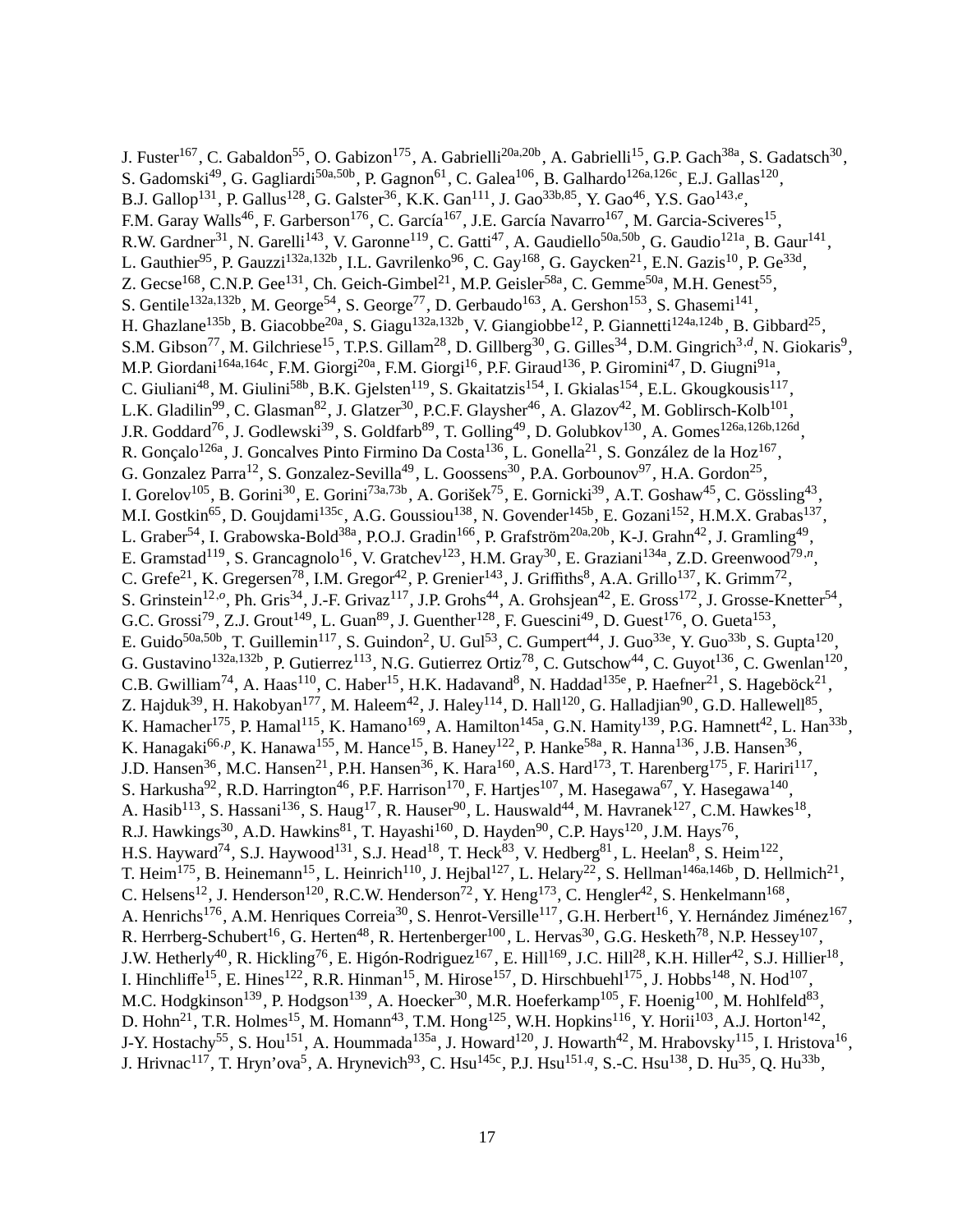X. Hu<sup>89</sup>, Y. Huang<sup>42</sup>, Z. Hubacek<sup>128</sup>, F. Hubaut<sup>85</sup>, F. Huegging<sup>21</sup>, T.B. Huffman<sup>120</sup>, E.W. Hughes<sup>35</sup>, G. Hughes<sup>72</sup>, M. Huhtinen<sup>30</sup>, T.A. Hülsing<sup>83</sup>, N. Huseynov<sup>65,b</sup>, J. Huston<sup>90</sup>, J. Huth<sup>57</sup>, G. Iacobucci<sup>49</sup>, G. Iakovidis<sup>25</sup>, I. Ibragimov<sup>141</sup>, L. Iconomidou-Fayard<sup>117</sup>, E. Ideal<sup>176</sup>, Z. Idrissi<sup>135e</sup>, P. Iengo<sup>30</sup>, O. Igonkina<sup>107</sup>, T. Iizawa<sup>171</sup>, Y. Ikegami<sup>66</sup>, K. Ikematsu<sup>141</sup>, M. Ikeno<sup>66</sup>, Y. Ilchenko<sup>31,r</sup>, D. Iliadis<sup>154</sup>, N. Ilic<sup>143</sup>, T. Ince<sup>101</sup>, G. Introzzi<sup>121a,121b</sup>, P. Ioannou<sup>9</sup>, M. Iodice<sup>134a</sup>, K. Iordanidou<sup>35</sup>, V. Ippolito<sup>57</sup>, A. Irles Quiles<sup>167</sup>, C. Isaksson<sup>166</sup>, M. Ishino<sup>68</sup>, M. Ishitsuka<sup>157</sup>, R. Ishmukhametov<sup>111</sup>, C. Issever<sup>120</sup>, S. Istin<sup>19a</sup>, J.M. Iturbe Ponce<sup>84</sup>, R. Iuppa<sup>133a,133b</sup>, J. Ivarsson<sup>81</sup>, W. Iwanski<sup>39</sup>, H. Iwasaki<sup>66</sup>, J.M. Izen<sup>41</sup>, V. Izzo<sup>104a</sup>, S. Jabbar<sup>3</sup>, B. Jackson<sup>122</sup>, M. Jackson<sup>74</sup>, P. Jackson<sup>1</sup>, M.R. Jaekel<sup>30</sup>, V. Jain<sup>2</sup>, K. Jakobs<sup>48</sup>, S. Jakobsen<sup>30</sup>, T. Jakoubek<sup>127</sup>, J. Jakubek<sup>128</sup>, D.O. Jamin<sup>114</sup>, D.K. Jana<sup>79</sup>, E. Jansen<sup>78</sup>, R. Jansky<sup>62</sup>, J. Janssen<sup>21</sup>, M. Janus<sup>54</sup>, G. Jarlskog<sup>81</sup>, N. Javadov<sup>65,b</sup>, T. Javůrek<sup>48</sup>, L. Jeanty<sup>15</sup>, J. Jejelava<sup>51a,s</sup>, G.-Y. Jeng<sup>150</sup>, D. Jennens<sup>88</sup>, P. Jenni<sup>48,*t*</sup>, J. Jentzsch<sup>43</sup>, C. Jeske<sup>170</sup>, S. Jézéquel<sup>5</sup>, H. Ji<sup>173</sup>, J. Jia<sup>148</sup>, Y. Jiang<sup>33b</sup>, S. Jiggins<sup>78</sup>, J. Jimenez Pena<sup>167</sup>, S. Jin<sup>33a</sup>, A. Jinaru<sup>26b</sup>, O. Jinnouchi<sup>157</sup>, M.D. Joergensen<sup>36</sup>, P. Johansson<sup>139</sup>, K.A. Johns<sup>7</sup>, K. Jon-And<sup>146a,146b</sup>, G. Jones<sup>170</sup>, R.W.L. Jones<sup>72</sup>, T.J. Jones<sup>74</sup>, J. Jongmanns<sup>58a</sup>, P.M. Jorge<sup>126a,126b</sup>, K.D. Joshi<sup>84</sup>, J. Jovicevic<sup>159a</sup>, X. Ju<sup>173</sup>, C.A. Jung<sup>43</sup>, P. Jussel<sup>62</sup>, A. Juste Rozas<sup>12,0</sup>, M. Kaci<sup>167</sup>, A. Kaczmarska<sup>39</sup>, M. Kado<sup>117</sup>, H. Kagan<sup>111</sup>, M. Kagan<sup>143</sup>, S.J. Kahn<sup>85</sup>, E. Kajomovitz<sup>45</sup>, C.W. Kalderon<sup>120</sup>, S. Kama<sup>40</sup>, A. Kamenshchikov<sup>130</sup>, N. Kanaya<sup>155</sup>, S. Kaneti<sup>28</sup>, V.A. Kantserov<sup>98</sup>, J. Kanzaki<sup>66</sup>, B. Kaplan<sup>110</sup>, L.S. Kaplan<sup>173</sup>, A. Kapliy<sup>31</sup>, D. Kar<sup>145c</sup>, K. Karakostas<sup>10</sup>, A. Karamaoun<sup>3</sup>, N. Karastathis<sup>10,107</sup>, M.J. Kareem<sup>54</sup>, E. Karentzos<sup>10</sup>, M. Karnevskiy<sup>83</sup>, S.N. Karpov<sup>65</sup>, Z.M. Karpova<sup>65</sup>, K. Karthik<sup>110</sup>, V. Kartvelishvili<sup>72</sup>, A.N. Karyukhin<sup>130</sup>, K. Kasahara<sup>160</sup>, L. Kashif<sup>173</sup>, R.D. Kass<sup>111</sup>, A. Kastanas<sup>14</sup>, Y. Kataoka<sup>155</sup>, C. Kato<sup>155</sup>, A. Katre<sup>49</sup>, J. Katzy<sup>42</sup>, K. Kawagoe<sup>70</sup>, T. Kawamoto<sup>155</sup>, G. Kawamura<sup>54</sup>, S. Kazama<sup>155</sup>, V.F. Kazanin<sup>109,*c*</sup>, R. Keeler<sup>169</sup>, R. Kehoe<sup>40</sup>, J.S. Keller<sup>42</sup>, J.J. Kempster<sup>77</sup>, H. Keoshkerian<sup>84</sup>, O. Kepka<sup>127</sup>, B.P. Kerševan<sup>75</sup>, S. Kersten<sup>175</sup>, R.A. Keyes<sup>87</sup>, F. Khalil-zada<sup>11</sup>, H. Khandanyan<sup>146a,146b</sup>, A. Khanov<sup>114</sup>, A.G. Kharlamov<sup>109,*c*</sup>, T.J. Khoo<sup>28</sup>, V. Khovanskiy<sup>97</sup>, E. Khramov<sup>65</sup>, J. Khubua<sup>51b,*u*</sup>, S. Kido<sup>67</sup>, H.Y. Kim<sup>8</sup>, S.H. Kim<sup>160</sup>, Y.K. Kim<sup>31</sup>, N. Kimura<sup>154</sup>, O.M. Kind<sup>16</sup>, B.T. King<sup>74</sup>, M. King<sup>167</sup>, S.B. King<sup>168</sup>, J. Kirk<sup>131</sup>, A.E. Kiryunin<sup>101</sup>, T. Kishimoto<sup>67</sup>, D. Kisielewska<sup>38a</sup>, F. Kiss<sup>48</sup>, K. Kiuchi<sup>160</sup>, O. Kivernyk<sup>136</sup>, E. Kladiva<sup>144b</sup>, M.H. Klein<sup>35</sup>, M. Klein<sup>74</sup>, U. Klein<sup>74</sup>, K. Kleinknecht<sup>83</sup>, P. Klimek<sup>146a,146b</sup>, A. Klimentov<sup>25</sup>, R. Klingenberg<sup>43</sup>, J.A. Klinger<sup>139</sup>, T. Klioutchnikova<sup>30</sup>, E.-E. Kluge<sup>58a</sup>, P. Kluit<sup>107</sup>, S. Kluth<sup>101</sup>, J. Knapik<sup>39</sup>, E. Kneringer<sup>62</sup>, E.B.F.G. Knoops<sup>85</sup>, A. Knue<sup>53</sup>, A. Kobayashi<sup>155</sup>, D. Kobayashi<sup>157</sup>, T. Kobayashi<sup>155</sup>, M. Kobel<sup>44</sup>, M. Kocian<sup>143</sup>, P. Kodys<sup>129</sup>, T. Koffas<sup>29</sup>, E. Koffeman<sup>107</sup>, L.A. Kogan<sup>120</sup>, S. Kohlmann<sup>175</sup>, Z. Kohout<sup>128</sup>, T. Kohriki<sup>66</sup>, T. Koi<sup>143</sup>, H. Kolanoski<sup>16</sup>, M. Kolb<sup>58b</sup>, I. Koletsou<sup>5</sup>, A.A. Komar<sup>96,\*</sup>, Y. Komori<sup>155</sup>, T. Kondo<sup>66</sup>, N. Kondrashova<sup>42</sup>, K. Köneke<sup>48</sup>, A.C. König<sup>106</sup>, T. Kono<sup>66</sup>, R. Konoplich<sup>110,*v*</sup>, N. Konstantinidis<sup>78</sup>, R. Kopeliansky<sup>152</sup>, S. Koperny<sup>38a</sup>, L. Köpke<sup>83</sup>, A.K. Kopp<sup>48</sup>, K. Korcyl<sup>39</sup>, K. Kordas<sup>154</sup>, A. Korn<sup>78</sup>, A.A. Korol<sup>109,*c*</sup>, I. Korolkov<sup>12</sup>, E.V. Korolkova<sup>139</sup>, O. Kortner<sup>101</sup>, S. Kortner<sup>101</sup>, T. Kosek<sup>129</sup>, V.V. Kostyukhin<sup>21</sup>, V.M. Kotov<sup>65</sup>, A. Kotwal<sup>45</sup>, A. Kourkoumeli-Charalampidi<sup>154</sup>, C. Kourkoumelis<sup>9</sup>, V. Kouskoura<sup>25</sup>, A. Koutsman<sup>159a</sup>, R. Kowalewski<sup>169</sup>, T.Z. Kowalski<sup>38a</sup>, W. Kozanecki<sup>136</sup>, A.S. Kozhin<sup>130</sup>, V.A. Kramarenko<sup>99</sup>, G. Kramberger<sup>75</sup>, D. Krasnopevtsev<sup>98</sup>, M.W. Krasny<sup>80</sup>, A. Krasznahorkay<sup>30</sup>, J.K. Kraus<sup>21</sup>, A. Kravchenko<sup>25</sup>, S. Kreiss<sup>110</sup>, M. Kretz<sup>58c</sup>, J. Kretzschmar<sup>74</sup>, K. Kreutzfeldt<sup>52</sup>, P. Krieger<sup>158</sup>, K. Krizka<sup>31</sup>, K. Kroeninger<sup>43</sup>, H. Kroha<sup>101</sup>, J. Kroll<sup>122</sup>, J. Kroseberg<sup>21</sup>, J. Krstic<sup>13</sup>, U. Kruchonak<sup>65</sup>, H. Krüger<sup>21</sup>, N. Krumnack<sup>64</sup>, A. Kruse<sup>173</sup>, M.C. Kruse<sup>45</sup>, M. Kruskal<sup>22</sup>, T. Kubota<sup>88</sup>, H. Kucuk<sup>78</sup>, S. Kuday<sup>4b</sup>, S. Kuehn<sup>48</sup>, A. Kugel<sup>58c</sup>, F. Kuger<sup>174</sup>, A. Kuhl<sup>137</sup>, T. Kuhl<sup>42</sup>, V. Kukhtin<sup>65</sup>, R. Kukla<sup>136</sup>, Y. Kulchitsky<sup>92</sup>, S. Kuleshov<sup>32b</sup>, M. Kuna<sup>132a,132b</sup>, T. Kunigo<sup>68</sup>, A. Kupco<sup>127</sup>, H. Kurashige<sup>67</sup>, Y.A. Kurochkin<sup>92</sup>, V. Kus<sup>127</sup>, E.S. Kuwertz<sup>169</sup>, M. Kuze<sup>157</sup>, J. Kvita<sup>115</sup>, T. Kwan<sup>169</sup>, D. Kyriazopoulos<sup>139</sup>, A. La Rosa<sup>137</sup>, J.L. La Rosa Navarro<sup>24d</sup>, L. La Rotonda<sup>37a,37b</sup>,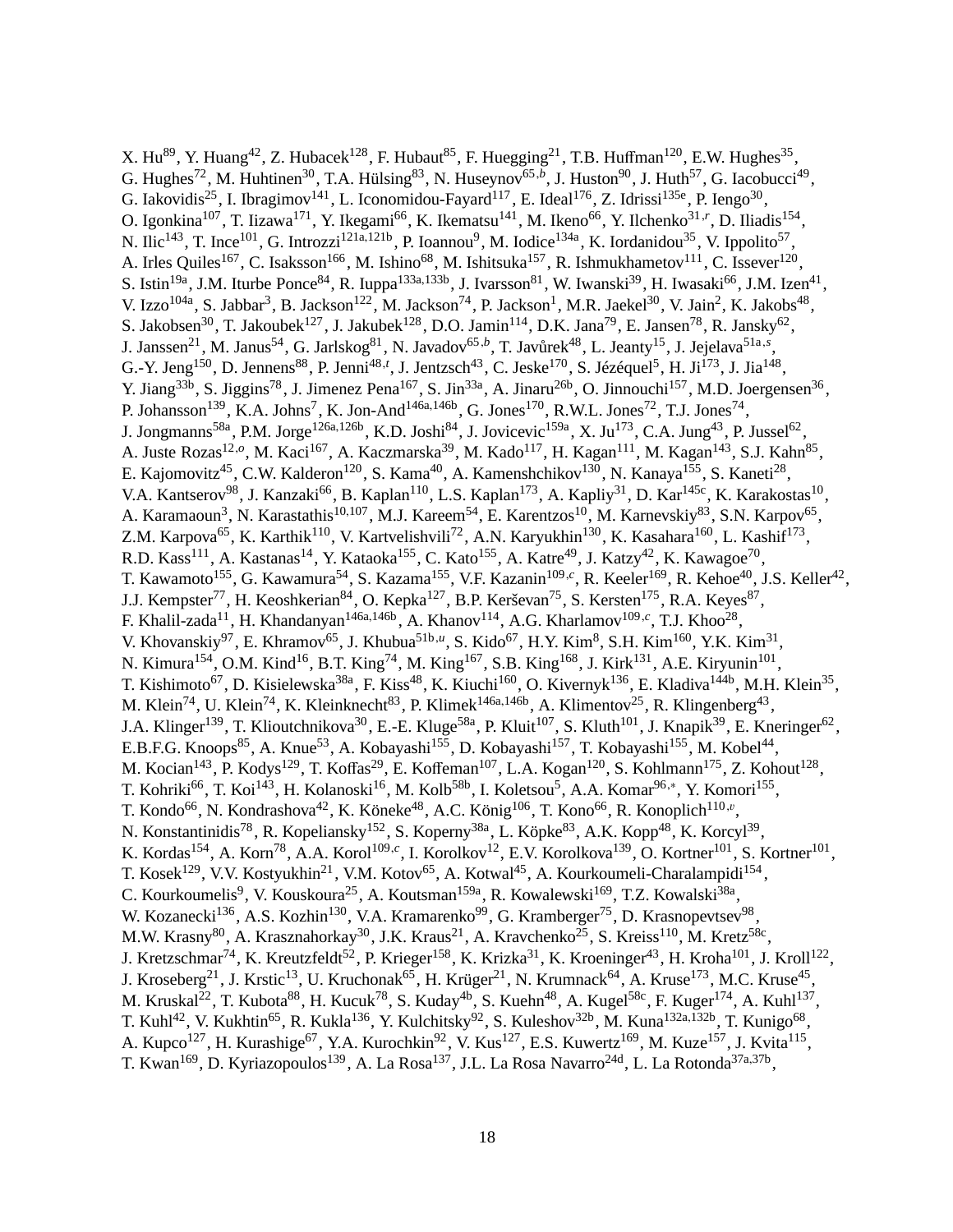C. Lacasta<sup>167</sup>, F. Lacava<sup>132a,132b</sup>, J. Lacey<sup>29</sup>, H. Lacker<sup>16</sup>, D. Lacour<sup>80</sup>, V.R. Lacuesta<sup>167</sup>, E. Ladygin<sup>65</sup>, R. Lafaye<sup>5</sup>, B. Laforge<sup>80</sup>, T. Lagouri<sup>176</sup>, S. Lai<sup>54</sup>, L. Lambourne<sup>78</sup>, S. Lammers<sup>61</sup>, C.L. Lampen<sup>7</sup>, W. Lampl<sup>7</sup>, E. Lançon<sup>136</sup>, U. Landgraf<sup>48</sup>, M.P.J. Landon<sup>76</sup>, V.S. Lang<sup>58a</sup>, J.C. Lange<sup>12</sup>, A.J. Lankford<sup>163</sup>, F. Lanni<sup>25</sup>, K. Lantzsch<sup>21</sup>, A. Lanza<sup>121a</sup>, S. Laplace<sup>80</sup>, C. Lapoire<sup>30</sup>, J.F. Laporte<sup>136</sup>, T. Lari<sup>91a</sup>, F. Lasagni Manghi<sup>20a,20b</sup>, M. Lassnig<sup>30</sup>, P. Laurelli<sup>47</sup>, W. Lavrijsen<sup>15</sup>, A.T. Law<sup>137</sup>, P. Laycock<sup>74</sup>, T. Lazovich<sup>57</sup>, O. Le Dortz<sup>80</sup>, E. Le Guirriec<sup>85</sup>, E. Le Menedeu<sup>12</sup>, M. LeBlanc<sup>169</sup>, T. LeCompte<sup>6</sup>, F. Ledroit-Guillon<sup>55</sup>, C.A. Lee<sup>145b</sup>, S.C. Lee<sup>151</sup>, L. Lee<sup>1</sup>, G. Lefebvre<sup>80</sup>, M. Lefebvre<sup>169</sup>, F. Legger<sup>100</sup>, C. Leggett<sup>15</sup>, A. Lehan<sup>74</sup>, G. Lehmann Miotto<sup>30</sup>, X. Lei<sup>7</sup>, W.A. Leight<sup>29</sup>, A. Leisos<sup>154,*w*</sup>, A.G. Leister<sup>176</sup>, M.A.L. Leite<sup>24d</sup>, R. Leitner<sup>129</sup>, D. Lellouch<sup>172</sup>, B. Lemmer<sup>54</sup>, K.J.C. Leney<sup>78</sup>, T. Lenz<sup>21</sup>, B. Lenzi<sup>30</sup>, R. Leone<sup>7</sup>, S. Leone<sup>124a,124b</sup>, C. Leonidopoulos<sup>46</sup>, S. Leontsinis<sup>10</sup>, C. Leroy<sup>95</sup>, C.G. Lester<sup>28</sup>, M. Levchenko<sup>123</sup>, J. Levêque<sup>5</sup>, D. Levin<sup>89</sup>, L.J. Levinson<sup>172</sup>, M. Levy<sup>18</sup>, A. Lewis<sup>120</sup>, A.M. Leyko<sup>21</sup>, M. Leyton<sup>41</sup>, B. Li<sup>33b,x</sup>, H. Li<sup>148</sup>, H.L. Li<sup>31</sup>, L. Li<sup>45</sup>, L. Li<sup>33e</sup>, S. Li<sup>45</sup>, X. Li<sup>84</sup>, Y. Li<sup>33c,y</sup>, Z. Liang<sup>137</sup>, H. Liao<sup>34</sup>, B. Liberti<sup>133a</sup>, A. Liblong<sup>158</sup>, P. Lichard<sup>30</sup>, K. Lie<sup>165</sup>, J. Liebal<sup>21</sup>, W. Liebig<sup>14</sup>, C. Limbach<sup>21</sup>, A. Limosani<sup>150</sup>, S.C. Lin<sup>151, z</sup>, T.H. Lin<sup>83</sup>, F. Linde<sup>107</sup>, B.E. Lindquist<sup>148</sup>, J.T. Linnemann<sup>90</sup>, E. Lipeles<sup>122</sup>, A. Lipniacka<sup>14</sup>, M. Lisovyi<sup>58b</sup>, T.M. Liss<sup>165</sup>, D. Lissauer<sup>25</sup>, A. Lister<sup>168</sup>, A.M. Litke<sup>137</sup>, B. Liu<sup>151,aa</sup>, D. Liu<sup>151</sup>, H. Liu<sup>89</sup>, J. Liu<sup>85</sup>, J.B. Liu<sup>33b</sup>, K. Liu<sup>85</sup>, L. Liu<sup>165</sup>, M. Liu<sup>45</sup>, M. Liu<sup>33b</sup>, Y. Liu<sup>33b</sup>, M. Livan<sup>121a,121b</sup>, A. Lleres<sup>55</sup>, J. Llorente Merino<sup>82</sup>, S.L. Lloyd<sup>76</sup>, F. Lo Sterzo<sup>151</sup>, E. Lobodzinska<sup>42</sup>, P. Loch<sup>7</sup>, W.S. Lockman<sup>137</sup>, F.K. Loebinger<sup>84</sup>, A.E. Loevschall-Jensen<sup>36</sup>, K.M. Loew<sup>23</sup>, A. Loginov<sup>176</sup>, T. Lohse<sup>16</sup>, K. Lohwasser<sup>42</sup>, M. Lokajicek<sup>127</sup>, B.A. Long<sup>22</sup>, J.D. Long<sup>89</sup>, R.E. Long<sup>72</sup>, K.A. Looper<sup>111</sup>, L. Lopes<sup>126a</sup>, D. Lopez Mateos<sup>57</sup>, B. Lopez Paredes<sup>139</sup>, I. Lopez Paz<sup>12</sup>, J. Lorenz<sup>100</sup>, N. Lorenzo Martinez<sup>61</sup>, M. Losada<sup>162</sup>, P.J. Lösel<sup>100</sup>, X. Lou<sup>33a</sup>, A. Lounis<sup>117</sup>, J. Love<sup>6</sup>, P.A. Love<sup>72</sup>, N. Lu<sup>89</sup>, H.J. Lubatti<sup>138</sup>, C. Luci<sup>132a,132b</sup>, A. Lucotte<sup>55</sup>, F. Luehring<sup>61</sup>, W. Lukas<sup>62</sup>, L. Luminari<sup>132a</sup>, O. Lundberg<sup>146a,146b</sup>, B. Lund-Jensen<sup>147</sup>, D. Lynn<sup>25</sup>, R. Lysak<sup>127</sup>, E. Lytken<sup>81</sup>, H. Ma<sup>25</sup>, L.L. Ma<sup>33d</sup>, G. Maccarrone<sup>47</sup>, A. Macchiolo<sup>101</sup>, C.M. Macdonald<sup>139</sup>, B. Maček<sup>75</sup>, J. Machado Miguens<sup>122,126b</sup>, D. Macina<sup>30</sup>, D. Madaffari<sup>85</sup>, R. Madar<sup>34</sup>, H.J. Maddocks<sup>72</sup>, W.F. Mader<sup>44</sup>, A. Madsen<sup>166</sup>, J. Maeda<sup>67</sup>, S. Maeland<sup>14</sup>, T. Maeno<sup>25</sup>, A. Maevskiy<sup>99</sup>, E. Magradze<sup>54</sup>, K. Mahboubi<sup>48</sup>, J. Mahlstedt<sup>107</sup>, C. Maiani<sup>136</sup>, C. Maidantchik<sup>24a</sup>, A.A. Maier<sup>101</sup>, T. Maier<sup>100</sup>, A. Maio<sup>126a,126b,126d</sup>, S. Majewski<sup>116</sup>, Y. Makida<sup>66</sup>, N. Makovec $^{117}$ , B. Malaescu $^{80}$ , Pa. Malecki $^{39}$ , V.P. Maleev $^{123}$ , F. Malek $^{55}$ , U. Mallik $^{63}$ , D. Malon $^6$ , C. Malone<sup>143</sup>, S. Maltezos<sup>10</sup>, V.M. Malyshev<sup>109</sup>, S. Malyukov<sup>30</sup>, J. Mamuzic<sup>42</sup>, G. Mancini<sup>47</sup>, B. Mandelli<sup>30</sup>, L. Mandelli<sup>91a</sup>, I. Mandić<sup>75</sup>, R. Mandrysch<sup>63</sup>, J. Maneira<sup>126a,126b</sup>, A. Manfredini<sup>101</sup>, L. Manhaes de Andrade Filho<sup>24b</sup>, J. Manjarres Ramos<sup>159b</sup>, A. Mann<sup>100</sup>, A. Manousakis-Katsikakis<sup>9</sup>, B. Mansoulie<sup>136</sup>, R. Mantifel<sup>87</sup>, M. Mantoani<sup>54</sup>, L. Mapelli<sup>30</sup>, L. March<sup>145c</sup>, G. Marchiori<sup>80</sup>, M. Marcisovsky<sup>127</sup>, C.P. Marino<sup>169</sup>, M. Marjanovic<sup>13</sup>, D.E. Marley<sup>89</sup>, F. Marroquim<sup>24a</sup>, S.P. Marsden<sup>84</sup>, Z. Marshall<sup>15</sup>, L.F. Marti<sup>17</sup>, S. Marti-Garcia<sup>167</sup>, B. Martin<sup>90</sup>, T.A. Martin<sup>170</sup>, V.J. Martin<sup>46</sup>, B. Martin dit Latour<sup>14</sup>, M. Martinez<sup>12,0</sup>, S. Martin-Haugh<sup>131</sup>, V.S. Martoiu<sup>26b</sup>, A.C. Martyniuk<sup>78</sup>, M. Marx<sup>138</sup>, F. Marzano<sup>132a</sup>, A. Marzin<sup>30</sup>, L. Masetti<sup>83</sup>, T. Mashimo<sup>155</sup>, R. Mashinistov<sup>96</sup>, J. Masik<sup>84</sup>, A.L. Maslennikov<sup>109,*c*</sup>, I. Massa<sup>20a,20b</sup>, L. Massa<sup>20a,20b</sup>, P. Mastrandrea<sup>148</sup>, A. Mastroberardino<sup>37a,37b</sup>, T. Masubuchi<sup>155</sup>, P. Mättig<sup>175</sup>, J. Mattmann<sup>83</sup>, J. Maurer<sup>26b</sup>, S.J. Maxfield<sup>74</sup>, D.A. Maximov<sup>109,*c*</sup>, R. Mazini<sup>151</sup>, S.M. Mazza<sup>91a,91b</sup>, L. Mazzaferro<sup>133a,133b</sup>, G. Mc Goldrick<sup>158</sup>, S.P. Mc Kee<sup>89</sup>, A. McCarn<sup>89</sup>, R.L. McCarthy<sup>148</sup>, T.G. McCarthy<sup>29</sup>, N.A. McCubbin<sup>131</sup>, K.W. McFarlane<sup>56,∗</sup>, J.A. Mcfayden<sup>78</sup>, G. Mchedlidze<sup>54</sup>, S.J. McMahon<sup>131</sup>, R.A. McPherson<sup>169,k</sup>, M. Medinnis<sup>42</sup>, S. Meehan<sup>145a</sup>, S. Mehlhase<sup>100</sup>, A. Mehta<sup>74</sup>, K. Meier<sup>58a</sup>, C. Meineck<sup>100</sup>, B. Meirose<sup>41</sup>, B.R. Mellado Garcia<sup>145c</sup>, F. Meloni<sup>17</sup>, A. Mengarelli<sup>20a,20b</sup>, S. Menke<sup>101</sup>, E. Meoni<sup>161</sup>, K.M. Mercurio<sup>57</sup>, S. Mergelmeyer<sup>21</sup>, P. Mermod<sup>49</sup>, L. Merola<sup>104a,104b</sup>, C. Meroni<sup>91a</sup>, F.S. Merritt<sup>31</sup>, A. Messina<sup>132a,132b</sup>, J. Metcalfe<sup>25</sup>, A.S. Mete<sup>163</sup>,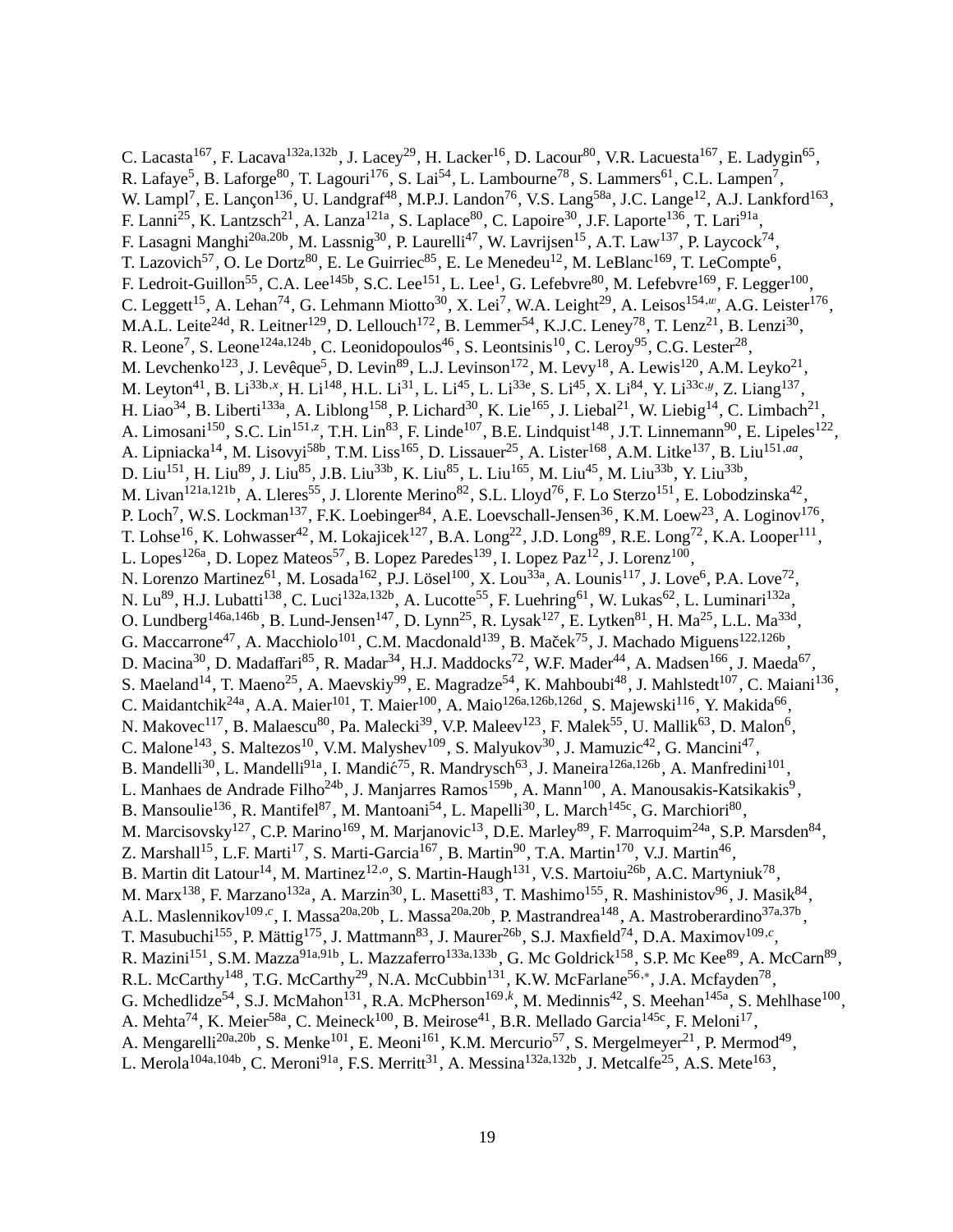C. Meyer<sup>83</sup>, C. Meyer<sup>122</sup>, J-P. Meyer<sup>136</sup>, J. Meyer<sup>107</sup>, H. Meyer Zu Theenhausen<sup>58a</sup>, R.P. Middleton<sup>131</sup>, S. Miglioranzi<sup>164a,164c</sup>, L. Mijović<sup>21</sup>, G. Mikenberg<sup>172</sup>, M. Mikestikova<sup>127</sup>, M. Mikuž<sup>75</sup>, M. Milesi<sup>88</sup>, A. Milic<sup>30</sup>, D.W. Miller<sup>31</sup>, C. Mills<sup>46</sup>, A. Milov<sup>172</sup>, D.A. Milstead<sup>146a,146b</sup>, A.A. Minaenko<sup>130</sup>, Y. Minami<sup>155</sup>, I.A. Minashvili<sup>65</sup>, A.I. Mincer<sup>110</sup>, B. Mindur<sup>38a</sup>, M. Mineev<sup>65</sup>, Y. Ming<sup>173</sup>, L.M. Mir<sup>12</sup>, K.P. Mistry<sup>122</sup>, T. Mitani<sup>171</sup>, J. Mitrevski<sup>100</sup>, V.A. Mitsou<sup>167</sup>, A. Miucci<sup>49</sup>, P.S. Miyagawa<sup>139</sup>, J.U. Mjörnmark<sup>81</sup>, T. Moa<sup>146a,146b</sup>, K. Mochizuki<sup>85</sup>, S. Mohapatra<sup>35</sup>, W. Mohr<sup>48</sup>, S. Molander<sup>146a,146b</sup>, R. Moles-Valls<sup>21</sup>, R. Monden<sup>68</sup>, K. Mönig<sup>42</sup>, C. Monini<sup>55</sup>, J. Monk<sup>36</sup>, E. Monnier<sup>85</sup>, J. Montejo Berlingen<sup>12</sup>, F. Monticelli<sup>71</sup>, S. Monzani<sup>132a,132b</sup>, R.W. Moore<sup>3</sup>, N. Morange<sup>117</sup>, D. Moreno<sup>162</sup>, M. Moreno Llácer<sup>54</sup>, P. Morettini<sup>50a</sup>, D. Mori<sup>142</sup>, T. Mori<sup>155</sup>, M. Morii<sup>57</sup>, M. Morinaga<sup>155</sup>, V. Morisbak<sup>119</sup>, S. Moritz<sup>83</sup>, A.K. Morley<sup>150</sup>, G. Mornacchi<sup>30</sup>, J.D. Morris<sup>76</sup>, S.S. Mortensen<sup>36</sup>, A. Morton<sup>53</sup>, L. Morvaj<sup>103</sup>, M. Mosidze<sup>51b</sup>, J. Moss<sup>143</sup>, K. Motohashi<sup>157</sup>, R. Mount<sup>143</sup>, E. Mountricha<sup>25</sup>, S.V. Mouraviev<sup>96,\*</sup>, E.J.W. Moyse<sup>86</sup>, S. Muanza<sup>85</sup>, R.D. Mudd<sup>18</sup>, F. Mueller<sup>101</sup>, J. Mueller<sup>125</sup>, R.S.P. Mueller<sup>100</sup>, T. Mueller<sup>28</sup>, D. Muenstermann<sup>49</sup>, P. Mullen<sup>53</sup>, G.A. Mullier<sup>17</sup>, J.A. Murillo Quijada<sup>18</sup>, W.J. Murray<sup>170,131</sup>, H. Musheghyan<sup>54</sup>, E. Musto<sup>152</sup>, A.G. Myagkov<sup>130,ab</sup>, M. Myska<sup>128</sup>, B.P. Nachman<sup>143</sup>, O. Nackenhorst<sup>54</sup>, J. Nadal<sup>54</sup>, K. Nagai<sup>120</sup>, R. Nagai<sup>157</sup>, Y. Nagai<sup>85</sup>, K. Nagano<sup>66</sup>, A. Nagarkar<sup>111</sup>, Y. Nagasaka<sup>59</sup>, K. Nagata $^{160}$ , M. Nagel $^{101}$ , E. Nagy $^{85}$ , A.M. Nairz $^{30}$ , Y. Nakahama $^{30}$ , K. Nakamura $^{66}$ , T. Nakamura $^{155}$ , I. Nakano<sup>112</sup>, H. Namasivayam<sup>41</sup>, R.F. Naranjo Garcia<sup>42</sup>, R. Narayan<sup>31</sup>, D.I. Narrias Villar<sup>58a</sup>, T. Naumann<sup>42</sup>, G. Navarro<sup>162</sup>, R. Nayyar<sup>7</sup>, H.A. Neal<sup>89</sup>, P.Yu. Nechaeva<sup>96</sup>, T.J. Neep<sup>84</sup>, P.D. Nef<sup>143</sup>, A. Negri<sup>121a,121b</sup>, M. Negrini<sup>20a</sup>, S. Nektarijevic<sup>106</sup>, C. Nellist<sup>117</sup>, A. Nelson<sup>163</sup>, S. Nemecek<sup>127</sup>, P. Nemethy<sup>110</sup>, A.A. Nepomuceno<sup>24a</sup>, M. Nessi<sup>30,ac</sup>, M.S. Neubauer<sup>165</sup>, M. Neumann<sup>175</sup>, R.M. Neves<sup>110</sup>, P. Nevski<sup>25</sup>, P.R. Newman<sup>18</sup>, D.H. Nguyen<sup>6</sup>, R.B. Nickerson<sup>120</sup>, R. Nicolaidou<sup>136</sup>, B. Nicquevert<sup>30</sup>, J. Nielsen<sup>137</sup>, N. Nikiforou<sup>35</sup>, A. Nikiforov<sup>16</sup>, V. Nikolaenko<sup>130,ab</sup>, I. Nikolic-Audit<sup>80</sup>, K. Nikolopoulos<sup>18</sup>, J.K. Nilsen<sup>119</sup>, P. Nilsson<sup>25</sup>, Y. Ninomiya<sup>155</sup>, A. Nisati<sup>132a</sup>, R. Nisius<sup>101</sup>, T. Nobe<sup>155</sup>, M. Nomachi<sup>118</sup>, I. Nomidis<sup>29</sup>, T. Nooney<sup>76</sup>, S. Norberg<sup>113</sup>, M. Nordberg<sup>30</sup>, O. Novgorodova<sup>44</sup>, S. Nowak<sup>101</sup>, M. Nozaki<sup>66</sup>, L. Nozka<sup>115</sup>, K. Ntekas<sup>10</sup>, G. Nunes Hanninger<sup>88</sup>, T. Nunnemann<sup>100</sup>, E. Nurse<sup>78</sup>, F. Nuti<sup>88</sup>, B.J. O'Brien<sup>46</sup>, F. O'grady<sup>7</sup>, D.C. O'Neil<sup>142</sup>, V. O'Shea<sup>53</sup>, F.G. Oakham<sup>29,d</sup>, H. Oberlack<sup>101</sup>, T. Obermann<sup>21</sup>, J. Ocariz<sup>80</sup>, A. Ochi<sup>67</sup>, I. Ochoa<sup>78</sup>, J.P. Ochoa-Ricoux<sup>32a</sup>, S. Oda<sup>70</sup>, S. Odaka<sup>66</sup>, H. Ogren<sup>61</sup>, A. Oh<sup>84</sup>, S.H. Oh<sup>45</sup>, C.C. Ohm<sup>15</sup>, H. Ohman<sup>166</sup>, H. Oide<sup>30</sup>, W. Okamura<sup>118</sup>, H. Okawa<sup>160</sup>, Y. Okumura<sup>31</sup>, T. Okuyama<sup>66</sup>, A. Olariu<sup>26b</sup>, S.A. Olivares Pino<sup>46</sup>, D. Oliveira Damazio<sup>25</sup>, E. Oliver Garcia<sup>167</sup>, A. Olszewski<sup>39</sup>, J. Olszowska<sup>39</sup>, A. Onofre<sup>126a,126e</sup>, K. Onogi<sup>103</sup>, P.U.E. Onyisi<sup>31,r</sup>, C.J. Oram<sup>159a</sup>, M.J. Oreglia<sup>31</sup>, Y. Oren<sup>153</sup>, D. Orestano<sup>134a,134b</sup>, N. Orlando<sup>154</sup>, C. Oropeza Barrera<sup>53</sup>, R.S. Orr<sup>158</sup>, B. Osculati<sup>50a,50b</sup>, R. Ospanov<sup>84</sup>, G. Otero y Garzon<sup>27</sup>, H. Otono<sup>70</sup>, M. Ouchrif<sup>135d</sup>, F. Ould-Saada<sup>119</sup>, A. Ouraou<sup>136</sup>, K.P. Oussoren<sup>107</sup>, Q. Ouyang<sup>33a</sup>, A. Ovcharova<sup>15</sup>, M. Owen<sup>53</sup>, R.E. Owen<sup>18</sup>, V.E. Ozcan<sup>19a</sup>, N. Ozturk<sup>8</sup>, K. Pachal<sup>142</sup>, A. Pacheco Pages<sup>12</sup>, C. Padilla Aranda<sup>12</sup>, M. Pagáčová<sup>48</sup>, S. Pagan Griso<sup>15</sup>, E. Paganis<sup>139</sup>, F. Paige<sup>25</sup>, P. Pais<sup>86</sup>, K. Pajchel<sup>119</sup>, G. Palacino<sup>159b</sup>, S. Palestini<sup>30</sup>, M. Palka<sup>38b</sup>, D. Pallin<sup>34</sup>, A. Palma<sup>126a,126b</sup>, Y.B. Pan<sup>173</sup>, E. Panagiotopoulou<sup>10</sup>, C.E. Pandini<sup>80</sup>, J.G. Panduro Vazquez<sup>77</sup>, P. Pani<sup>146a,146b</sup>, S. Panitkin<sup>25</sup>, D. Pantea<sup>26b</sup>, L. Paolozzi<sup>49</sup>, Th.D. Papadopoulou<sup>10</sup>, K. Papageorgiou<sup>154</sup>, A. Paramonov<sup>6</sup>, D. Paredes Hernandez<sup>154</sup>, M.A. Parker<sup>28</sup>, K.A. Parker<sup>139</sup>, F. Parodi<sup>50a,50b</sup>, J.A. Parsons<sup>35</sup>, U. Parzefall<sup>48</sup>, E. Pasqualucci<sup>132a</sup>, S. Passaggio<sup>50a</sup>, F. Pastore<sup>134a,134b,\*</sup>, Fr. Pastore<sup>77</sup>, G. Pásztor<sup>29</sup>, S. Pataraia<sup>175</sup>, N.D. Patel<sup>150</sup>, J.R. Pater<sup>84</sup>, T. Pauly<sup>30</sup>, J. Pearce<sup>169</sup>, B. Pearson<sup>113</sup>, L.E. Pedersen<sup>36</sup>, M. Pedersen<sup>119</sup>, S. Pedraza Lopez<sup>167</sup>, R. Pedro<sup>126a,126b</sup>, S.V. Peleganchuk<sup>109,c</sup>, D. Pelikan<sup>166</sup>, O. Penc<sup>127</sup>, C. Peng<sup>33a</sup>, H. Peng<sup>33b</sup>, B. Penning<sup>31</sup>, J. Penwell<sup>61</sup>, D.V. Perepelitsa<sup>25</sup>, E. Perez Codina<sup>159a</sup>, M.T. Pérez García-Estañ<sup>167</sup>, L. Perini<sup>91a,91b</sup>, H. Pernegger<sup>30</sup>, S. Perrella<sup>104a,104b</sup>, R. Peschke<sup>42</sup>, V.D. Peshekhonov<sup>65</sup>, K. Peters<sup>30</sup>, R.F.Y. Peters<sup>84</sup>, B.A. Petersen<sup>30</sup>, T.C. Petersen<sup>36</sup>, E. Petit<sup>42</sup>, A. Petridis<sup>1</sup>,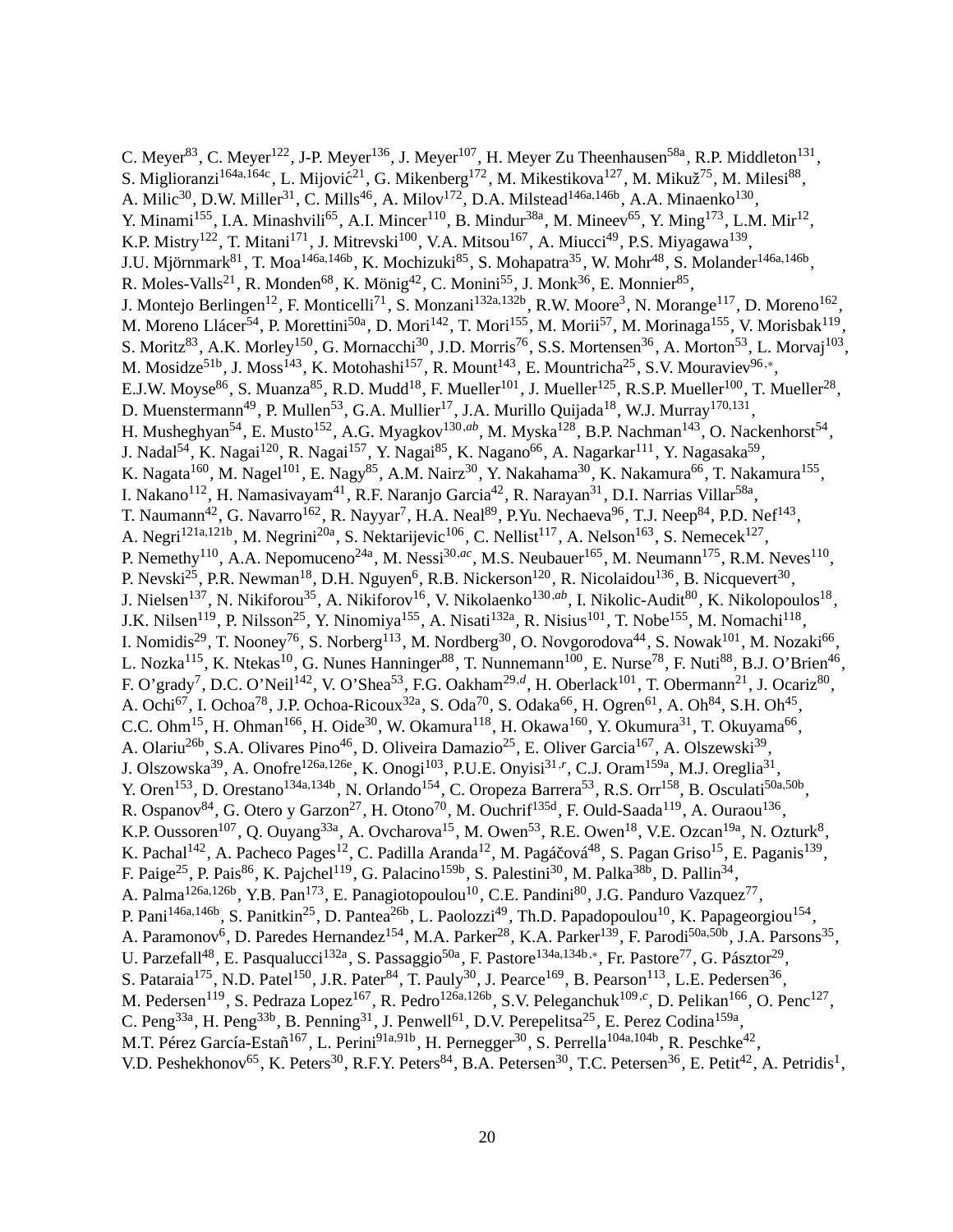C. Petridou<sup>154</sup>, P. Petroff<sup>117</sup>, E. Petrolo<sup>132a</sup>, F. Petrucci<sup>134a,134b</sup>, N.E. Pettersson<sup>157</sup>, R. Pezoa<sup>32b</sup>, P.W. Phillips<sup>131</sup>, G. Piacquadio<sup>143</sup>, E. Pianori<sup>170</sup>, A. Picazio<sup>49</sup>, E. Piccaro<sup>76</sup>, M. Piccinini<sup>20a,20b</sup>, M.A. Pickering<sup>120</sup>, R. Piegaia<sup>27</sup>, D.T. Pignotti<sup>111</sup>, J.E. Pilcher<sup>31</sup>, A.D. Pilkington<sup>84</sup>, J. Pina<sup>126a,126b,126d</sup>, M. Pinamonti<sup>164a,164c,ad</sup>, J.L. Pinfold<sup>3</sup>, A. Pingel<sup>36</sup>, S. Pires<sup>80</sup>, H. Pirumov<sup>42</sup>, M. Pitt<sup>172</sup>, C. Pizio<sup>91a,91b</sup>, L. Plazak<sup>144a</sup>, M.-A. Pleier<sup>25</sup>, V. Pleskot<sup>129</sup>, E. Plotnikova<sup>65</sup>, P. Plucinski<sup>146a,146b</sup>, D. Pluth<sup>64</sup>, R. Poettgen<sup>146a,146b</sup>, L. Poggioli<sup>117</sup>, D. Pohl<sup>21</sup>, G. Polesello<sup>121a</sup>, A. Poley<sup>42</sup>, A. Policicchio<sup>37a,37b</sup>, R. Polifka<sup>158</sup>, A. Polini<sup>20a</sup>, C.S. Pollard<sup>53</sup>, V. Polychronakos<sup>25</sup>, K. Pommès<sup>30</sup>, L. Pontecorvo<sup>132a</sup>, B.G. Pope<sup>90</sup>, G.A. Popeneciu<sup>26c</sup>, D.S. Popovic<sup>13</sup>, A. Poppleton<sup>30</sup>, S. Pospisil<sup>128</sup>, K. Potamianos<sup>15</sup>, I.N. Potrap<sup>65</sup>, C.J. Potter<sup>149</sup>, C.T. Potter<sup>116</sup>, G. Poulard<sup>30</sup>, J. Poveda<sup>30</sup>, V. Pozdnyakov<sup>65</sup>, P. Pralavorio<sup>85</sup>, A. Pranko<sup>15</sup>, S. Prasad<sup>30</sup>, S. Prell<sup>64</sup>, D. Price<sup>84</sup>, L.E. Price<sup>6</sup>, M. Primavera<sup>73a</sup>, S. Prince<sup>87</sup>, M. Proissl<sup>46</sup>, K. Prokofiev<sup>60c</sup>, F. Prokoshin<sup>32b</sup>, E. Protopapadaki<sup>136</sup>, S. Protopopescu<sup>25</sup>, J. Proudfoot<sup>6</sup>, M. Przybycien<sup>38a</sup>, E. Ptacek<sup>116</sup>, D. Puddu<sup>134a,134b</sup>, E. Pueschel<sup>86</sup>, D. Puldon<sup>148</sup>, M. Purohit<sup>25,ae</sup>, P. Puzo<sup>117</sup>, J. Qian<sup>89</sup>, G. Qin<sup>53</sup>, Y. Qin<sup>84</sup>, A. Quadt<sup>54</sup>, D.R. Quarrie<sup>15</sup>, W.B. Quayle<sup>164a,164b</sup>, M. Queitsch-Maitland<sup>84</sup>, D. Quilty<sup>53</sup>, S. Raddum<sup>119</sup>, V. Radeka<sup>25</sup>, V. Radescu<sup>42</sup>, S.K. Radhakrishnan<sup>148</sup>, P. Radloff<sup>116</sup>, P. Rados<sup>88</sup>, F. Ragusa<sup>91a,91b</sup>, G. Rahal<sup>178</sup>, S. Rajagopalan<sup>25</sup>, M. Rammensee<sup>30</sup>, C. Rangel-Smith<sup>166</sup>, F. Rauscher<sup>100</sup>, S. Rave<sup>83</sup>, T. Ravenscroft<sup>53</sup>, M. Raymond<sup>30</sup>, A.L. Read<sup>119</sup>, N.P. Readioff<sup>74</sup>, D.M. Rebuzzi<sup>121a,121b</sup>, A. Redelbach<sup>174</sup>, G. Redlinger<sup>25</sup>, R. Reece<sup>137</sup>, K. Reeves<sup>41</sup>, L. Rehnisch<sup>16</sup>, J. Reichert<sup>122</sup>, H. Reisin<sup>27</sup>, C. Rembser<sup>30</sup>, H. Ren<sup>33a</sup>, A. Renaud<sup>117</sup>, M. Rescigno<sup>132a</sup>, S. Resconi<sup>91a</sup>, O.L. Rezanova<sup>109,*c*</sup>, P. Reznicek<sup>129</sup>, R. Rezvani<sup>95</sup>, R. Richter<sup>101</sup>, S. Richter<sup>78</sup>, E. Richter-Was<sup>38b</sup>, O. Ricken<sup>21</sup>, M. Ridel<sup>80</sup>, P. Rieck<sup>16</sup>, C.J. Riegel<sup>175</sup>, J. Rieger<sup>54</sup>, O. Rifki<sup>113</sup>, M. Rijssenbeek<sup>148</sup>, A. Rimoldi<sup>121a,121b</sup>, L. Rinaldi<sup>20a</sup>, B. Ristic<sup>49</sup>, E. Ritsch<sup>30</sup>, I. Riu<sup>12</sup>, F. Rizatdinova<sup>114</sup>, E. Rizvi<sup>76</sup>, S.H. Robertson<sup>87,k</sup>, A. Robichaud-Veronneau<sup>87</sup>, D. Robinson<sup>28</sup>, J.E.M. Robinson<sup>42</sup>, A. Robson<sup>53</sup>, C. Roda<sup>124a,124b</sup>, S. Roe<sup>30</sup>, O. Røhne<sup>119</sup>, S. Rolli<sup>161</sup>, A. Romaniouk<sup>98</sup>, M. Romano<sup>20a,20b</sup>, S.M. Romano Saez<sup>34</sup>, E. Romero Adam<sup>167</sup>, N. Rompotis<sup>138</sup>, M. Ronzani<sup>48</sup>, L. Roos<sup>80</sup>, E. Ros<sup>167</sup>, S. Rosati<sup>132a</sup>, K. Rosbach<sup>48</sup>, P. Rose<sup>137</sup>, P.L. Rosendahl<sup>14</sup>, O. Rosenthal<sup>141</sup>, V. Rossetti<sup>146a,146b</sup>, E. Rossi<sup>104a,104b</sup>, L.P. Rossi<sup>50a</sup>, J.H.N. Rosten<sup>28</sup>, R. Rosten<sup>138</sup>, M. Rotaru<sup>26b</sup>, I. Roth<sup>172</sup>, J. Rothberg<sup>138</sup>, D. Rousseau<sup>117</sup>, C.R. Royon<sup>136</sup>, A. Rozanov<sup>85</sup>, Y. Rozen<sup>152</sup>, X. Ruan<sup>145c</sup>, F. Rubbo<sup>143</sup>, I. Rubinskiy<sup>42</sup>, V.I. Rud<sup>99</sup>, C. Rudolph<sup>44</sup>, M.S. Rudolph<sup>158</sup>, F. Rühr<sup>48</sup>, A. Ruiz-Martinez<sup>30</sup>, Z. Rurikova<sup>48</sup>, N.A. Rusakovich<sup>65</sup>, A. Ruschke<sup>100</sup>, H.L. Russell<sup>138</sup>, J.P. Rutherfoord<sup>7</sup>, N. Ruthmann<sup>48</sup>, Y.F. Ryabov<sup>123</sup>, M. Rybar<sup>165</sup>, G. Rybkin<sup>117</sup>, N.C. Ryder<sup>120</sup>, A.F. Saavedra<sup>150</sup>, G. Sabato<sup>107</sup>, S. Sacerdoti<sup>27</sup>, A. Saddique<sup>3</sup>, H.F-W. Sadrozinski<sup>137</sup>, R. Sadykov<sup>65</sup>, F. Safai Tehrani<sup>132a</sup>, M. Sahinsoy<sup>58a</sup>, M. Saimpert<sup>136</sup>, T. Saito<sup>155</sup>, H. Sakamoto<sup>155</sup>, Y. Sakurai<sup>171</sup>, G. Salamanna<sup>134a,134b</sup>, A. Salamon<sup>133a</sup>, J.E. Salazar Loyola<sup>32b</sup>, M. Saleem<sup>113</sup>, D. Salek<sup>107</sup>, P.H. Sales De Bruin<sup>138</sup>, D. Salihagic<sup>101</sup>, A. Salnikov<sup>143</sup>, J. Salt<sup>167</sup>, D. Salvatore<sup>37a,37b</sup>, F. Salvatore<sup>149</sup>, A. Salvucci<sup>60a</sup>, A. Salzburger<sup>30</sup>, D. Sammel<sup>48</sup>, D. Sampsonidis<sup>154</sup>, A. Sanchez<sup>104a,104b</sup>, J. Sánchez<sup>167</sup>, V. Sanchez Martinez<sup>167</sup>, H. Sandaker<sup>119</sup>, R.L. Sandbach<sup>76</sup>, H.G. Sander<sup>83</sup>, M.P. Sanders<sup>100</sup>, M. Sandhoff<sup>175</sup>, C. Sandoval<sup>162</sup>, R. Sandstroem<sup>101</sup>, D.P.C. Sankey<sup>131</sup>, M. Sannino<sup>50a,50b</sup>, A. Sansoni<sup>47</sup>, C. Santoni<sup>34</sup>, R. Santonico<sup>133a,133b</sup>, H. Santos<sup>126a</sup>, I. Santoyo Castillo<sup>149</sup>, K. Sapp<sup>125</sup>, A. Sapronov<sup>65</sup>, J.G. Saraiva<sup>126a,126d</sup>, B. Sarrazin<sup>21</sup>, O. Sasaki<sup>66</sup>, Y. Sasaki<sup>155</sup>, K. Sato<sup>160</sup>, G. Sauvage<sup>5,\*</sup>, E. Sauvan<sup>5</sup>, G. Savage<sup>77</sup>, P. Savard<sup>158,d</sup>, C. Sawyer<sup>131</sup>, L. Sawyer<sup>79,n</sup>, J. Saxon<sup>31</sup>, C. Sbarra<sup>20a</sup>, A. Sbrizzi<sup>20a,20b</sup>, T. Scanlon<sup>78</sup>, D.A. Scannicchio<sup>163</sup>, M. Scarcella<sup>150</sup>, V. Scarfone<sup>37a,37b</sup>, J. Schaarschmidt<sup>172</sup>, P. Schacht<sup>101</sup>, D. Schaefer<sup>30</sup>, R. Schaefer<sup>42</sup>, J. Schaeffer<sup>83</sup>, S. Schaepe<sup>21</sup>, S. Schaetzel<sup>58b</sup>, U. Schäfer<sup>83</sup>, A.C. Schaffer<sup>117</sup>, D. Schaile<sup>100</sup>, R.D. Schamberger<sup>148</sup>, V. Scharf<sup>58a</sup>, V.A. Schegelsky<sup>123</sup>, D. Scheirich<sup>129</sup>, M. Schernau<sup>163</sup>, C. Schiavi<sup>50a,50b</sup>, C. Schillo<sup>48</sup>, M. Schioppa<sup>37a,37b</sup>, S. Schlenker<sup>30</sup>, K. Schmieden<sup>30</sup>, C. Schmitt<sup>83</sup>, S. Schmitt<sup>58b</sup>, S. Schmitt<sup>42</sup>, B. Schneider<sup>159a</sup>, Y.J. Schnellbach<sup>74</sup>, U. Schnoor<sup>44</sup>, L. Schoeffel<sup>136</sup>,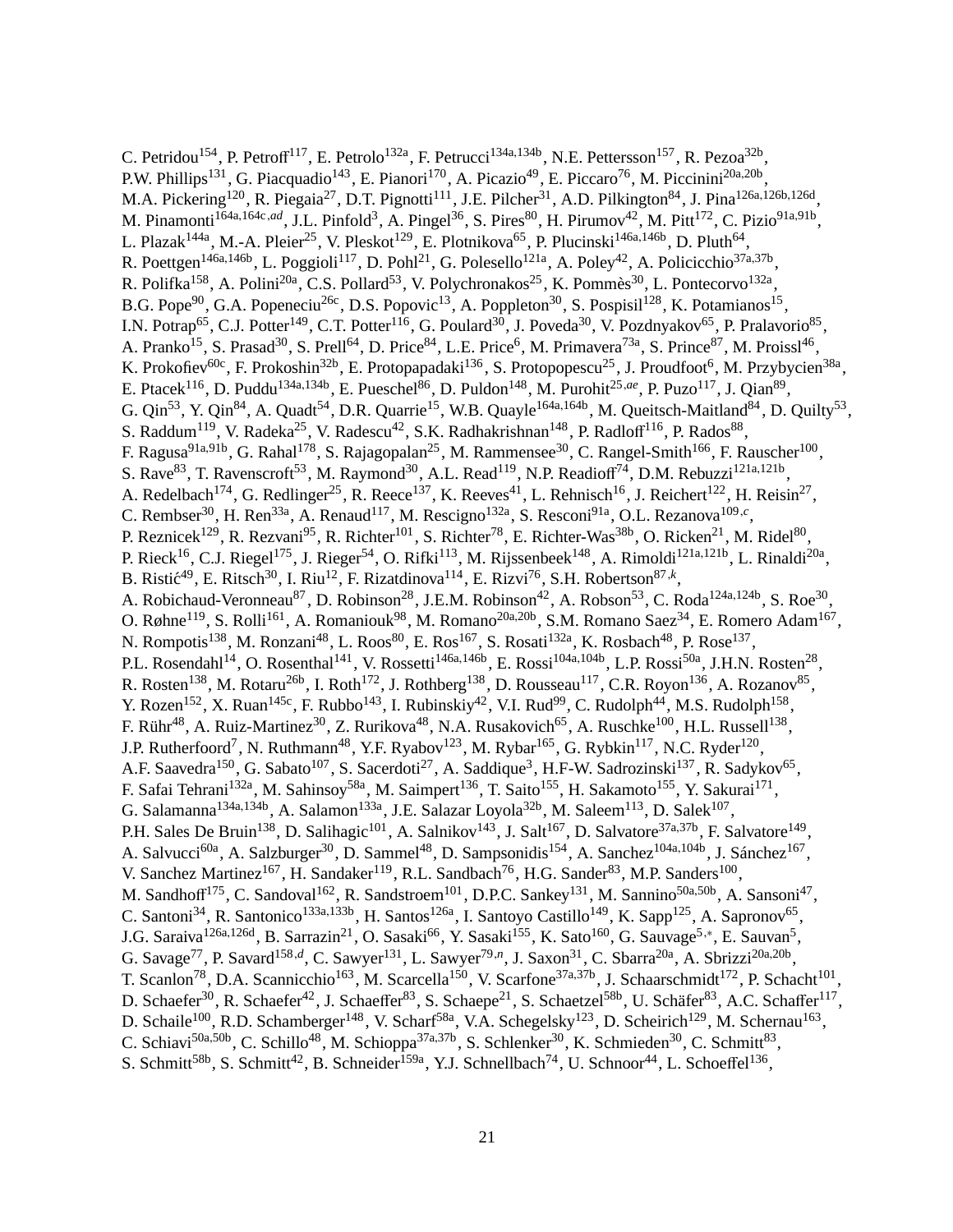A. Schoening<sup>58b</sup>, B.D. Schoenrock<sup>90</sup>, E. Schopf<sup>21</sup>, A.L.S. Schorlemmer<sup>54</sup>, M. Schott<sup>83</sup>, D. Schouten<sup>159a</sup>, J. Schovancova<sup>8</sup>, S. Schramm<sup>49</sup>, M. Schreyer<sup>174</sup>, C. Schroeder<sup>83</sup>, N. Schuh<sup>83</sup>, M.J. Schultens<sup>21</sup>, H.-C. Schultz-Coulon<sup>58a</sup>, H. Schulz<sup>16</sup>, M. Schumacher<sup>48</sup>, B.A. Schumm<sup>137</sup>, Ph. Schune<sup>136</sup>, C. Schwanenberger<sup>84</sup>, A. Schwartzman<sup>143</sup>, T.A. Schwarz<sup>89</sup>, Ph. Schwegler<sup>101</sup>, H. Schweiger<sup>84</sup>, Ph. Schwemling<sup>136</sup>, R. Schwienhorst<sup>90</sup>, J. Schwindling<sup>136</sup>, T. Schwindt<sup>21</sup>, F.G. Sciacca<sup>17</sup>, E. Scifo<sup>117</sup>, G. Sciolla<sup>23</sup>, F. Scuri<sup>124a,124b</sup>, F. Scutti<sup>21</sup>, J. Searcy<sup>89</sup>, G. Sedov<sup>42</sup>, E. Sedykh<sup>123</sup>, P. Seema<sup>21</sup>, S.C. Seidel<sup>105</sup>, A. Seiden<sup>137</sup>, F. Seifert<sup>128</sup>, J.M. Seixas<sup>24a</sup>, G. Sekhniaidze<sup>104a</sup>, K. Sekhon<sup>89</sup>, S.J. Sekula<sup>40</sup>, D.M. Seliverstov<sup>123,∗</sup>, N. Semprini-Cesari<sup>20a,20b</sup>, C. Serfon<sup>30</sup>, L. Serin<sup>117</sup>, L. Serkin<sup>164a,164b</sup>, T. Serre<sup>85</sup>, M. Sessa<sup>134a,134b</sup>, R. Seuster<sup>159a</sup>, H. Severini<sup>113</sup>, T. Sfiligoj<sup>75</sup>, F. Sforza<sup>30</sup>, A. Sfyrla<sup>30</sup>, E. Shabalina<sup>54</sup>, M. Shamim<sup>116</sup>, L.Y. Shan<sup>33a</sup>, R. Shang<sup>165</sup>, J.T. Shank<sup>22</sup>, M. Shapiro<sup>15</sup>, P.B. Shatalov<sup>97</sup>, K. Shaw<sup>164a,164b</sup>, S.M. Shaw<sup>84</sup>, A. Shcherbakova<sup>146a,146b</sup>, C.Y. Shehu<sup>149</sup>, P. Sherwood<sup>78</sup>, L. Shi<sup>151,af</sup>, S. Shimizu<sup>67</sup>, C.O. Shimmin<sup>163</sup>, M. Shimojima<sup>102</sup>, M. Shiyakova<sup>65</sup>, A. Shmeleva<sup>96</sup>, D. Shoaleh Saadi<sup>95</sup>, M.J. Shochet<sup>31</sup>, S. Shojaii<sup>91a,91b</sup>, S. Shrestha<sup>111</sup>, E. Shulga<sup>98</sup>, M.A. Shupe<sup>7</sup>, S. Shushkevich<sup>42</sup>, P. Sicho<sup>127</sup>, P.E. Sidebo<sup>147</sup>, O. Sidiropoulou<sup>174</sup>, D. Sidorov<sup>114</sup>, A. Sidoti<sup>20a,20b</sup>, F. Siegert<sup>44</sup>, Dj. Sijacki<sup>13</sup>, J. Silva<sup>126a,126d</sup>, Y. Silver<sup>153</sup>, S.B. Silverstein<sup>146a</sup>, V. Simak<sup>128</sup>, O. Simard<sup>5</sup>, Lj. Simic<sup>13</sup>, S. Simion<sup>117</sup>, E. Simioni<sup>83</sup>, B. Simmons<sup>78</sup>, D. Simon<sup>34</sup>, P. Sinervo<sup>158</sup>, N.B. Sinev<sup>116</sup>, M. Sioli<sup>20a,20b</sup>, G. Siragusa<sup>174</sup>, A.N. Sisakyan<sup>65,\*</sup>, S.Yu. Sivoklokov<sup>99</sup>, J. Sjölin<sup>146a,146b</sup>, T.B. Sjursen<sup>14</sup>, M.B. Skinner<sup>72</sup>, H.P. Skottowe<sup>57</sup>, P. Skubic<sup>113</sup>, M. Slater<sup>18</sup>, T. Slavicek<sup>128</sup>, M. Slawinska<sup>107</sup>, K. Sliwa<sup>161</sup>, V. Smakhtin<sup>172</sup>, B.H. Smart<sup>46</sup>, L. Smestad<sup>14</sup>, S.Yu. Smirnov<sup>98</sup>, Y. Smirnov<sup>98</sup>, L.N. Smirnova<sup>99,ag</sup>, O. Smirnova<sup>81</sup>, M.N.K. Smith<sup>35</sup>, R.W. Smith<sup>35</sup>, M. Smizanska<sup>72</sup>, K. Smolek<sup>128</sup>, A.A. Snesarev<sup>96</sup>, G. Snidero<sup>76</sup>, S. Snyder<sup>25</sup>, R. Sobie<sup>169,k</sup>, F. Socher<sup>44</sup>, A. Soffer<sup>153</sup>, D.A. Soh<sup>151,af</sup>, G. Sokhrannyi<sup>75</sup>, C.A. Solans<sup>30</sup>, M. Solar<sup>128</sup>, J. Solc<sup>128</sup>, E.Yu. Soldatov<sup>98</sup>, U. Soldevila<sup>167</sup>, A.A. Solodkov<sup>130</sup>, A. Soloshenko<sup>65</sup>, O.V. Solovyanov<sup>130</sup>, V. Solovyev<sup>123</sup>, P. Sommer<sup>48</sup>, H.Y. Song<sup>33b</sup>, N. Soni<sup>1</sup>, A. Sood<sup>15</sup>, A. Sopczak<sup>128</sup>, B. Sopko<sup>128</sup>, V. Sopko<sup>128</sup>, V. Sorin<sup>12</sup>, D. Sosa<sup>58b</sup>, M. Sosebee<sup>8</sup>, C.L. Sotiropoulou<sup>124a,124b</sup>, R. Soualah<sup>164a,164c</sup>, A.M. Soukharev<sup>109,c</sup>, D. South<sup>42</sup>, B.C. Sowden<sup>77</sup>, S. Spagnolo<sup>73a,73b</sup>, M. Spalla<sup>124a,124b</sup>, M. Spangenberg<sup>170</sup>, F. Spanò<sup>77</sup>, W.R. Spearman<sup>57</sup>, D. Sperlich<sup>16</sup>, F. Spettel<sup>101</sup>, R. Spighi<sup>20a</sup>, G. Spigo<sup>30</sup>, L.A. Spiller<sup>88</sup>, M. Spousta<sup>129</sup>, T. Spreitzer<sup>158</sup>, R.D. St. Denis<sup>53,\*</sup>, A. Stabile<sup>91a</sup>, S. Staerz<sup>44</sup>, J. Stahlman<sup>122</sup>, R. Stamen<sup>58a</sup>, S. Stamm<sup>16</sup>, E. Stanecka<sup>39</sup>, C. Stanescu<sup>134a</sup>, M. Stanescu-Bellu<sup>42</sup>, M.M. Stanitzki<sup>42</sup>, S. Stapnes<sup>119</sup>, E.A. Starchenko<sup>130</sup>, J. Stark<sup>55</sup>, P. Staroba<sup>127</sup>, P. Starovoitov<sup>58a</sup>, R. Staszewski<sup>39</sup>, P. Steinberg<sup>25</sup>, B. Stelzer<sup>142</sup>, H.J. Stelzer<sup>30</sup>, O. Stelzer-Chilton<sup>159a</sup>, H. Stenzel<sup>52</sup>, G.A. Stewart<sup>53</sup>, J.A. Stillings<sup>21</sup>, M.C. Stockton<sup>87</sup>, M. Stoebe<sup>87</sup>, G. Stoicea<sup>26b</sup>, P. Stolte<sup>54</sup>, S. Stonjek<sup>101</sup>, A.R. Stradling<sup>8</sup>, A. Straessner<sup>44</sup>, M.E. Stramaglia<sup>17</sup>, J. Strandberg<sup>147</sup>, S. Strandberg<sup>146a,146b</sup>, A. Strandlie<sup>119</sup>, E. Strauss<sup>143</sup>, M. Strauss<sup>113</sup>, P. Strizenec<sup>144b</sup>, R. Ströhmer<sup>174</sup>, D.M. Strom<sup>116</sup>, R. Stroynowski<sup>40</sup>, A. Strubig<sup>106</sup>, S.A. Stucci<sup>17</sup>, B. Stugu<sup>14</sup>, N.A. Styles<sup>42</sup>, D. Su<sup>143</sup>, J. Su<sup>125</sup>, R. Subramaniam<sup>79</sup>, A. Succurro<sup>12</sup>, Y. Sugaya<sup>118</sup>, M. Suk<sup>128</sup>, V.V. Sulin<sup>96</sup>, S. Sultansoy<sup>4c</sup>, T. Sumida<sup>68</sup>, S. Sun<sup>57</sup>, X. Sun<sup>33a</sup>, J.E. Sundermann<sup>48</sup>, K. Suruliz<sup>149</sup>, G. Susinno<sup>37a,37b</sup>, M.R. Sutton<sup>149</sup>, S. Suzuki<sup>66</sup>, M. Svatos<sup>127</sup>, M. Swiatlowski<sup>143</sup>, I. Sykora<sup>144a</sup>, T. Sykora<sup>129</sup>, D. Ta<sup>48</sup>, C. Taccini<sup>134a,134b</sup>, K. Tackmann<sup>42</sup>, J. Taenzer<sup>158</sup>, A. Taffard<sup>163</sup>, R. Tafirout<sup>159a</sup>, N. Taiblum<sup>153</sup>, H. Takai<sup>25</sup>, R. Takashima<sup>69</sup>, H. Takeda<sup>67</sup>, T. Takeshita<sup>140</sup>, Y. Takubo<sup>66</sup>, M. Talby<sup>85</sup>, A.A. Talyshev<sup>109,c</sup>, J.Y.C. Tam<sup>174</sup>, K.G. Tan<sup>88</sup>, J. Tanaka<sup>155</sup>, R. Tanaka<sup>117</sup>, S. Tanaka<sup>66</sup>, B.B. Tannenwald<sup>111</sup>, N. Tannoury<sup>21</sup>, S. Tapprogge<sup>83</sup>, S. Tarem<sup>152</sup>, F. Tarrade<sup>29</sup>, G.F. Tartarelli<sup>91a</sup>, P. Tas<sup>129</sup>, M. Tasevsky<sup>127</sup>, T. Tashiro<sup>68</sup>, E. Tassi<sup>37a,37b</sup>, A. Tavares Delgado<sup>126a,126b</sup>, Y. Tayalati<sup>135d</sup>, F.E. Taylor<sup>94</sup>, G.N. Taylor<sup>88</sup>, P.T.E. Taylor<sup>88</sup>, W. Taylor<sup>159b</sup>, F.A. Teischinger<sup>30</sup>, M. Teixeira Dias Castanheira<sup>76</sup>, P. Teixeira-Dias<sup>77</sup>, K.K. Temming<sup>48</sup>, D. Temple<sup>142</sup>, H. Ten Kate<sup>30</sup>, P.K. Teng<sup>151</sup>, J.J. Teoh<sup>118</sup>, F. Tepel<sup>175</sup>, S. Terada<sup>66</sup>, K. Terashi<sup>155</sup>, J. Terron<sup>82</sup>, S. Terzo<sup>101</sup>, M. Testa<sup>47</sup>, R.J. Teuscher<sup>158,k</sup>, T. Theveneaux-Pelzer<sup>34</sup>, J.P. Thomas<sup>18</sup>, J. Thomas-Wilsker<sup>77</sup>,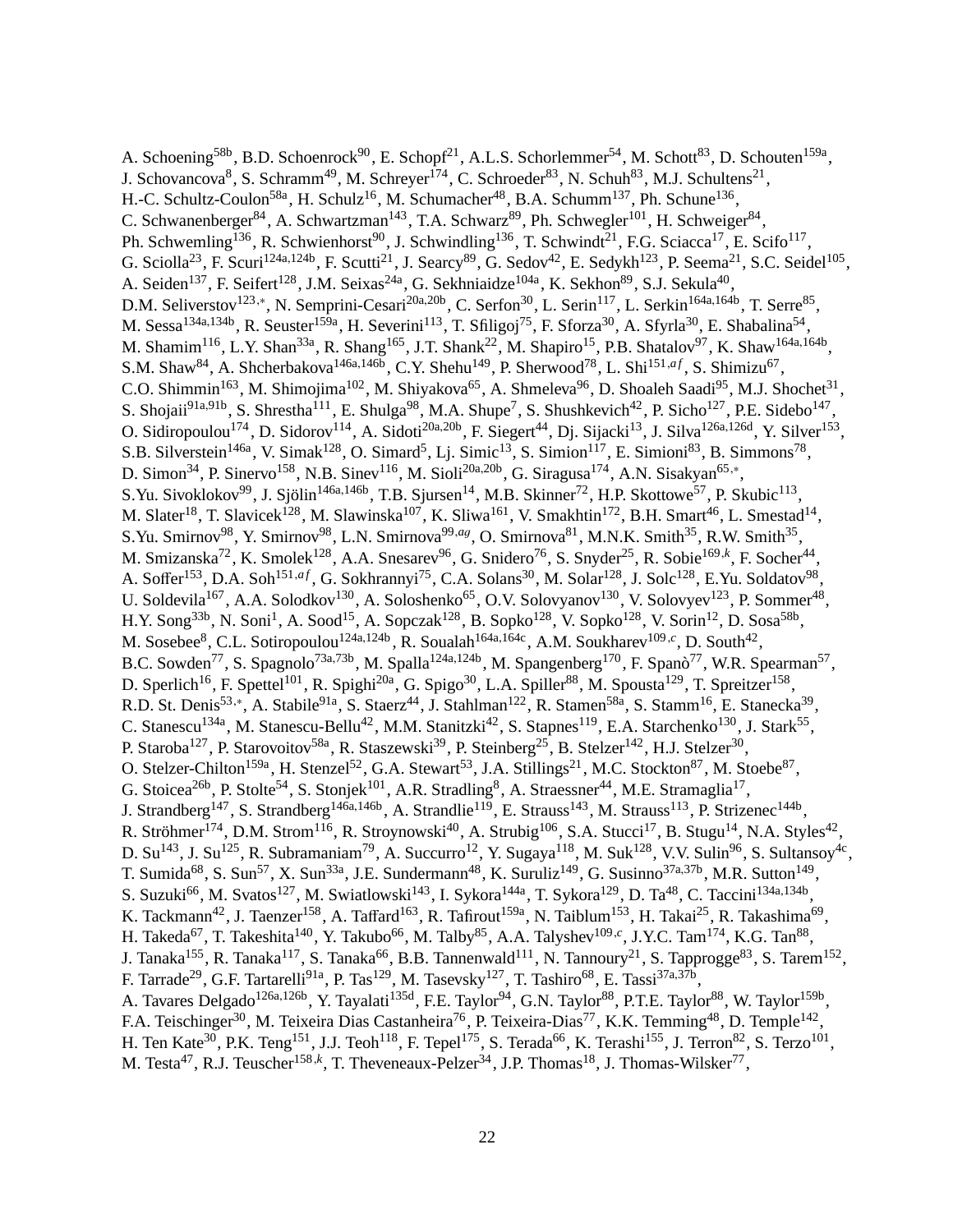E.N. Thompson<sup>35</sup>, P.D. Thompson<sup>18</sup>, R.J. Thompson<sup>84</sup>, A.S. Thompson<sup>53</sup>, L.A. Thomsen<sup>176</sup>, E. Thomson<sup>122</sup>, M. Thomson<sup>28</sup>, R.P. Thun<sup>89,\*</sup>, M.J. Tibbetts<sup>15</sup>, R.E. Ticse Torres<sup>85</sup>, V.O. Tikhomirov<sup>96,*ah*</sup>, Yu.A. Tikhonov<sup>109,c</sup>, S. Timoshenko<sup>98</sup>, E. Tiouchichine<sup>85</sup>, P. Tipton<sup>176</sup>, S. Tisserant<sup>85</sup>, K. Todome<sup>157</sup>, T. Todorov<sup>5,∗</sup>, S. Todorova-Nova<sup>129</sup>, J. Tojo<sup>70</sup>, S. Tokár<sup>144a</sup>, K. Tokushuku<sup>66</sup>, K. Tollefson<sup>90</sup>, E. Tolley<sup>57</sup>, L. Tomlinson<sup>84</sup>, M. Tomoto<sup>103</sup>, L. Tompkins<sup>143,*ai*</sup>, K. Toms<sup>105</sup>, E. Torrence<sup>116</sup>, H. Torres<sup>142</sup>, E. Torró Pastor<sup>138</sup>, J. Toth<sup>85,aj</sup>, F. Touchard<sup>85</sup>, D.R. Tovey<sup>139</sup>, T. Trefzger<sup>174</sup>, L. Tremblet<sup>30</sup>, A. Tricoli<sup>30</sup>, I.M. Trigger<sup>159a</sup>, S. Trincaz-Duvoid<sup>80</sup>, M.F. Tripiana<sup>12</sup>, W. Trischuk<sup>158</sup>, B. Trocmé<sup>55</sup>, C. Troncon<sup>91a</sup>, M. Trottier-McDonald<sup>15</sup>, M. Trovatelli<sup>169</sup>, L. Truong<sup>164a,164c</sup>, M. Trzebinski<sup>39</sup>, A. Trzupek<sup>39</sup>, C. Tsarouchas<sup>30</sup>, J.C-L. Tseng<sup>120</sup>, P.V. Tsiareshka<sup>92</sup>, D. Tsionou<sup>154</sup>, G. Tsipolitis<sup>10</sup>, N. Tsirintanis<sup>9</sup>, S. Tsiskaridze<sup>12</sup>, V. Tsiskaridze<sup>48</sup>, E.G. Tskhadadze<sup>51a</sup>, I.I. Tsukerman<sup>97</sup>, V. Tsulaia<sup>15</sup>, S. Tsuno<sup>66</sup>, D. Tsybychev<sup>148</sup>, A. Tudorache<sup>26b</sup>, V. Tudorache<sup>26b</sup>, A.N. Tuna<sup>57</sup>, S.A. Tupputi<sup>20a,20b</sup>, S. Turchikhin<sup>99,ag</sup>, D. Turecek<sup>128</sup>, R. Turra<sup>91a,91b</sup>, A.J. Turvey<sup>40</sup>, P.M. Tuts<sup>35</sup>, A. Tykhonov<sup>49</sup>, M. Tylmad<sup>146a,146b</sup>, M. Tyndel<sup>131</sup>, I. Ueda<sup>155</sup>, R. Ueno<sup>29</sup>, M. Ughetto<sup>146a,146b</sup>, M. Ugland<sup>14</sup>, F. Ukegawa<sup>160</sup>, G. Unal<sup>30</sup>, A. Undrus<sup>25</sup>, G. Unel<sup>163</sup>, F.C. Ungaro<sup>48</sup>, Y. Unno<sup>66</sup>, C. Unverdorben<sup>100</sup>, J. Urban<sup>144b</sup>, P. Urquijo<sup>88</sup>, P. Urrejola<sup>83</sup>, G. Usai<sup>8</sup>, A. Usanova<sup>62</sup>, L. Vacavant<sup>85</sup>, V. Vacek<sup>128</sup>, B. Vachon<sup>87</sup>, C. Valderanis<sup>83</sup>, N. Valencic<sup>107</sup>, S. Valentinetti<sup>20a,20b</sup>, A. Valero<sup>167</sup>, L. Valery<sup>12</sup>, S. Valkar<sup>129</sup>, E. Valladolid Gallego<sup>167</sup>, S. Vallecorsa<sup>49</sup>, J.A. Valls Ferrer<sup>167</sup>, W. Van Den Wollenberg<sup>107</sup>, P.C. Van Der Deijl<sup>107</sup>, R. van der Geer<sup>107</sup>, H. van der Graaf<sup>107</sup>, N. van Eldik<sup>152</sup>, P. van Gemmeren<sup>6</sup>, J. Van Nieuwkoop<sup>142</sup>, I. van Vulpen<sup>107</sup>, M.C. van Woerden<sup>30</sup>, M. Vanadia<sup>132a,132b</sup>, W. Vandelli<sup>30</sup>, R. Vanguri<sup>122</sup>, A. Vaniachine<sup>6</sup>, F. Vannucci<sup>80</sup>, G. Vardanyan<sup>177</sup>, R. Vari<sup>132a</sup>, E.W. Varnes<sup>7</sup>, T. Varol<sup>40</sup>, D. Varouchas<sup>80</sup>, A. Vartapetian<sup>8</sup>, K.E. Varvell<sup>150</sup>, F. Vazeille<sup>34</sup>, T. Vazquez Schroeder<sup>87</sup>, J. Veatch<sup>7</sup>, L.M. Veloce<sup>158</sup>, F. Veloso<sup>126a,126c</sup>, T. Velz<sup>21</sup>, S. Veneziano<sup>132a</sup>, A. Ventura<sup>73a,73b</sup>, D. Ventura<sup>86</sup>, M. Venturi<sup>169</sup>, N. Venturi<sup>158</sup>, A. Venturini<sup>23</sup>, V. Vercesi<sup>121a</sup>, M. Verducci<sup>132a,132b</sup>, W. Verkerke<sup>107</sup>, J.C. Vermeulen<sup>107</sup>, A. Vest<sup>44</sup>, M.C. Vetterli<sup>142,d</sup>, O. Viazlo<sup>81</sup>, I. Vichou<sup>165</sup>, T. Vickey<sup>139</sup>, O.E. Vickey Boeriu<sup>139</sup>, G.H.A. Viehhauser<sup>120</sup>, S. Viel<sup>15</sup>, R. Vigne<sup>62</sup>, M. Villa<sup>20a,20b</sup>, M. Villaplana Perez<sup>91a,91b</sup>, E. Vilucchi<sup>47</sup>, M.G. Vincter<sup>29</sup>, V.B. Vinogradov<sup>65</sup>, I. Vivarelli<sup>149</sup>, F. Vives Vaque<sup>3</sup>, S. Vlachos<sup>10</sup>, D. Vladoiu<sup>100</sup>, M. Vlasak<sup>128</sup>, M. Vogel<sup>32a</sup>, P. Vokac<sup>128</sup>, G. Volpi<sup>124a,124b</sup>, M. Volpi<sup>88</sup>, H. von der Schmitt<sup>101</sup>, H. von Radziewski<sup>48</sup>, E. von Toerne<sup>21</sup>, V. Vorobel<sup>129</sup>, K. Vorobev<sup>98</sup>, M. Vos<sup>167</sup>, R. Voss<sup>30</sup>, J.H. Vossebeld<sup>74</sup>, N. Vranjes<sup>13</sup>, M. Vranjes Milosavljevic<sup>13</sup>, V. Vrba<sup>127</sup>, M. Vreeswijk<sup>107</sup>, R. Vuillermet<sup>30</sup>, I. Vukotic<sup>31</sup>, Z. Vykydal<sup>128</sup>, P. Wagner<sup>21</sup>, W. Wagner<sup>175</sup>, H. Wahlberg<sup>71</sup>, S. Wahrmund<sup>44</sup>, J. Wakabayashi<sup>103</sup>, J. Walder<sup>72</sup>, R. Walker<sup>100</sup>, W. Walkowiak<sup>141</sup>, C. Wang<sup>151</sup>, F. Wang<sup>173</sup>, H. Wang<sup>15</sup>, H. Wang<sup>40</sup>, J. Wang<sup>42</sup>, J. Wang<sup>150</sup>, K. Wang<sup>87</sup>, R. Wang<sup>6</sup>, S.M. Wang<sup>151</sup>, T. Wang<sup>21</sup>, T. Wang<sup>35</sup>, X. Wang<sup>176</sup>, C. Wanotayaroj<sup>116</sup>, A. Warburton<sup>87</sup>, C.P. Ward<sup>28</sup>, D.R. Wardrope<sup>78</sup>, A. Washbrook<sup>46</sup>, C. Wasicki<sup>42</sup>, P.M. Watkins<sup>18</sup>, A.T. Watson<sup>18</sup>, I.J. Watson<sup>150</sup>, M.F. Watson<sup>18</sup>, G. Watts<sup>138</sup>, S. Watts<sup>84</sup>, B.M. Waugh<sup>78</sup>, S. Webb<sup>84</sup>, M.S. Weber<sup>17</sup>, S.W. Weber<sup>174</sup>, J.S. Webster<sup>31</sup>, A.R. Weidberg<sup>120</sup>, B. Weinert<sup>61</sup>, J. Weingarten<sup>54</sup>, C. Weiser<sup>48</sup>, H. Weits<sup>107</sup>, P.S. Wells<sup>30</sup>, T. Wenaus<sup>25</sup>, T. Wengler<sup>30</sup>, S. Wenig<sup>30</sup>, N. Wermes<sup>21</sup>, M. Werner<sup>48</sup>, P. Werner<sup>30</sup>, M. Wessels<sup>58a</sup>, J. Wetter<sup>161</sup>, K. Whalen<sup>116</sup>, A.M. Wharton<sup>72</sup>, A. White<sup>8</sup>, M.J. White<sup>1</sup>, R. White<sup>32b</sup>, S. White<sup>124a,124b</sup>, D. Whiteson<sup>163</sup>, F.J. Wickens<sup>131</sup>, W. Wiedenmann<sup>173</sup>, M. Wielers<sup>131</sup>, P. Wienemann<sup>21</sup>, C. Wiglesworth<sup>36</sup>, L.A.M. Wiik-Fuchs<sup>21</sup>, A. Wildauer<sup>101</sup>, H.G. Wilkens<sup>30</sup>, H.H. Williams<sup>122</sup>, S. Williams<sup>107</sup>, C. Willis<sup>90</sup>, S. Willocq<sup>86</sup>, A. Wilson<sup>89</sup>, J.A. Wilson<sup>18</sup>, I. Wingerter-Seez<sup>5</sup>, F. Winklmeier<sup>116</sup>, B.T. Winter<sup>21</sup>, M. Wittgen<sup>143</sup>, J. Wittkowski<sup>100</sup>, S.J. Wollstadt $^{83}$ , M.W. Wolter $^{39}$ , H. Wolters $^{126a,126c}$ , B.K. Wosiek $^{39}$ , J. Wotschack $^{30}$ , M.J. Woudstra $^{84}$ , K.W. Wozniak<sup>39</sup>, M. Wu<sup>55</sup>, M. Wu<sup>31</sup>, S.L. Wu<sup>173</sup>, X. Wu<sup>49</sup>, Y. Wu<sup>89</sup>, T.R. Wyatt<sup>84</sup>, B.M. Wynne<sup>46</sup>, S. Xella<sup>36</sup>, D. Xu<sup>33a</sup>, L. Xu<sup>25</sup>, B. Yabsley<sup>150</sup>, S. Yacoob<sup>145a</sup>, R. Yakabe<sup>67</sup>, M. Yamada<sup>66</sup>, D. Yamaguchi<sup>157</sup>, Y. Yamaguchi<sup>118</sup>, A. Yamamoto<sup>66</sup>, S. Yamamoto<sup>155</sup>, T. Yamanaka<sup>155</sup>, K. Yamauchi<sup>103</sup>, Y. Yamazaki<sup>67</sup>,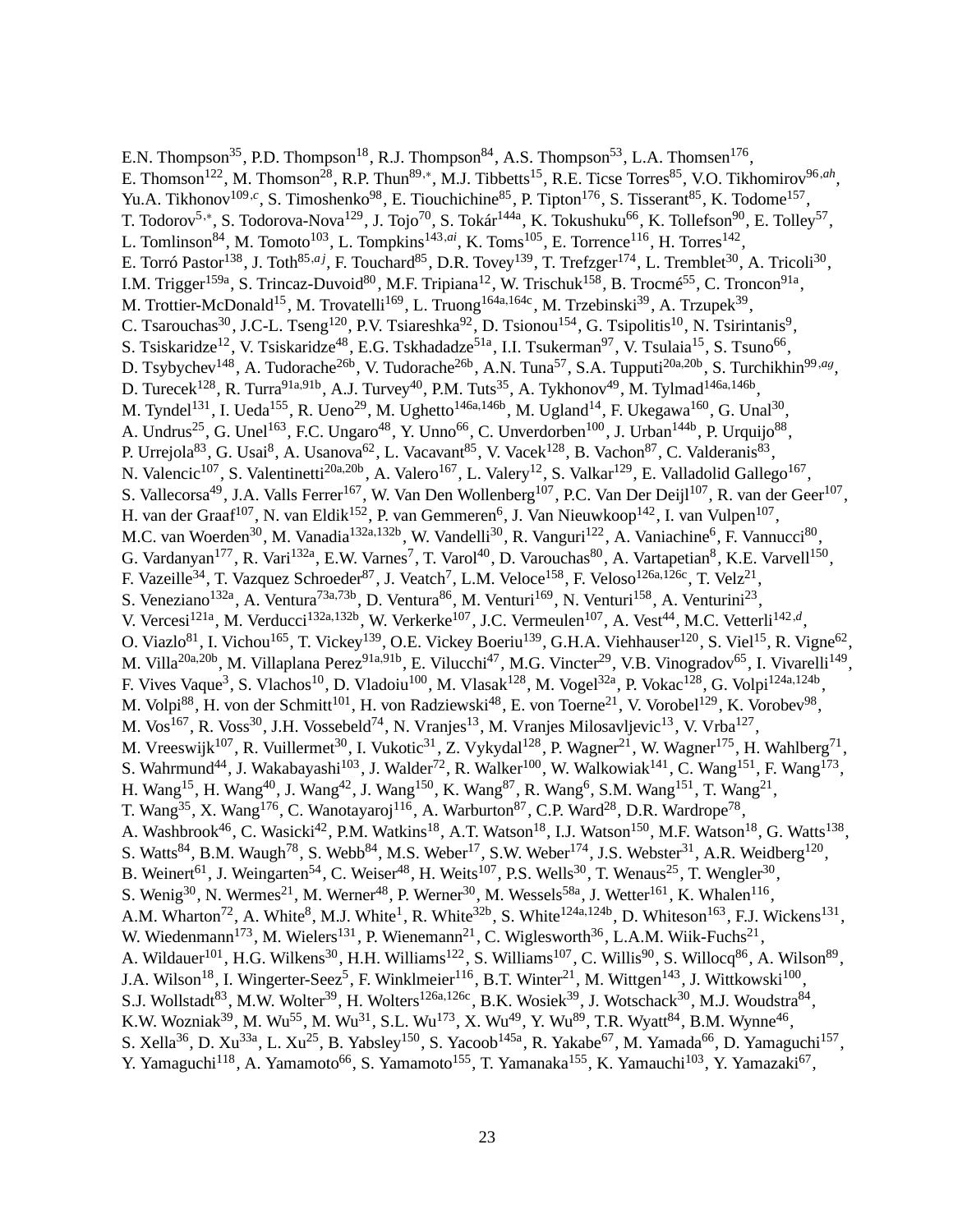Z. Yan<sup>22</sup>, H. Yang<sup>33e</sup>, H. Yang<sup>173</sup>, Y. Yang<sup>151</sup>, W-M. Yao<sup>15</sup>, Y. Yasu<sup>66</sup>, E. Yatsenko<sup>5</sup>, K.H. Yau Wong<sup>21</sup>,

J. Ye<sup>40</sup>, S. Ye<sup>25</sup>, I. Yeletskikh<sup>65</sup>, A.L. Yen<sup>57</sup>, E. Yildirim<sup>42</sup>, K. Yorita<sup>171</sup>, R. Yoshida<sup>6</sup>, K. Yoshihara<sup>122</sup>,

C. Young<sup>143</sup>, C.J.S. Young<sup>30</sup>, S. Youssef<sup>22</sup>, D.R. Yu<sup>15</sup>, J. Yu<sup>8</sup>, J.M. Yu<sup>89</sup>, J. Yu<sup>114</sup>, L. Yuan<sup>67</sup>, S.P.Y. Yuen<sup>21</sup>,

A. Yurkewicz<sup>108</sup>, I. Yusuff<sup>28,ak</sup>, B. Zabinski<sup>39</sup>, R. Zaidan<sup>63</sup>, A.M. Zaitsev<sup>130,ab</sup>, J. Zalieckas<sup>14</sup>, A. Zaman<sup>148</sup>,

S. Zambito<sup>57</sup>, L. Zanello<sup>132a,132b</sup>, D. Zanzi<sup>88</sup>, C. Zeitnitz<sup>175</sup>, M. Zeman<sup>128</sup>, A. Zemla<sup>38a</sup>, Q. Zeng<sup>143</sup>,

K. Zengel<sup>23</sup>, O. Zenin<sup>130</sup>, T. Ženiš<sup>144a</sup>, D. Zerwas<sup>117</sup>, D. Zhang<sup>89</sup>, F. Zhang<sup>173</sup>, H. Zhang<sup>33c</sup>, J. Zhang<sup>6</sup>,

L. Zhang<sup>48</sup>, R. Zhang<sup>33b</sup>, X. Zhang<sup>33d</sup>, Z. Zhang<sup>117</sup>, X. Zhao<sup>40</sup>, Y. Zhao<sup>33d,117</sup>, Z. Zhao<sup>33b</sup>,

A. Zhemchugov<sup>65</sup>, J. Zhong<sup>120</sup>, B. Zhou<sup>89</sup>, C. Zhou<sup>45</sup>, L. Zhou<sup>35</sup>, L. Zhou<sup>40</sup>, M. Zhou<sup>148</sup>, N. Zhou<sup>33f</sup>,

C.G. Zhu<sup>33d</sup>, H. Zhu<sup>33a</sup>, J. Zhu<sup>89</sup>, Y. Zhu<sup>33b</sup>, X. Zhuang<sup>33a</sup>, K. Zhukov<sup>96</sup>, A. Zibell<sup>174</sup>, D. Zieminska<sup>61</sup>,

N.I. Zimine<sup>65</sup>, C. Zimmermann<sup>83</sup>, S. Zimmermann<sup>48</sup>, Z. Zinonos<sup>54</sup>, M. Zinser<sup>83</sup>, M. Ziolkowski<sup>141</sup>,

L. Živković<sup>13</sup>, G. Zobernig<sup>173</sup>, A. Zoccoli<sup>20a,20b</sup>, M. zur Nedden<sup>16</sup>, G. Zurzolo<sup>104a,104b</sup>, L. Zwalinski<sup>30</sup>.

<sup>1</sup> Department of Physics, University of Adelaide, Adelaide, Australia

<sup>2</sup> Physics Department, SUNY Albany, Albany NY, United States of America

<sup>3</sup> Department of Physics, University of Alberta, Edmonton AB, Canada

4 (*a*) Department of Physics, Ankara University, Ankara; (*b*) Istanbul Aydin University, Istanbul; (*c*) Division of Physics, TOBB University of Economics and Technology, Ankara, Turkey

<sup>5</sup> LAPP, CNRS/IN2P3 and Université Savoie Mont Blanc, Annecy-le-Vieux, France

<sup>6</sup> High Energy Physics Division, Argonne National Laboratory, Argonne IL, United States of America

<sup>7</sup> Department of Physics, University of Arizona, Tucson AZ, United States of America

<sup>8</sup> Department of Physics, The University of Texas at Arlington, Arlington TX, United States of America

<sup>9</sup> Physics Department, University of Athens, Athens, Greece

<sup>10</sup> Physics Department, National Technical University of Athens, Zografou, Greece

<sup>11</sup> Institute of Physics, Azerbaijan Academy of Sciences, Baku, Azerbaijan

<sup>12</sup> Institut de Física d'Altes Energies and Departament de Física de la Universitat Autònoma de Barcelona, Barcelona, Spain

<sup>13</sup> Institute of Physics, University of Belgrade, Belgrade, Serbia

<sup>14</sup> Department for Physics and Technology, University of Bergen, Bergen, Norway

<sup>15</sup> Physics Division, Lawrence Berkeley National Laboratory and University of California, Berkeley CA. United States of America

<sup>16</sup> Department of Physics, Humboldt University, Berlin, Germany

<sup>17</sup> Albert Einstein Center for Fundamental Physics and Laboratory for High Energy Physics, University of Bern, Bern, Switzerland

<sup>18</sup> School of Physics and Astronomy, University of Birmingham, Birmingham, United Kingdom

19 (*a*) Department of Physics, Bogazici University, Istanbul; (*b*) Department of Physics Engineering,

Gaziantep University, Gaziantep; (*c*) Department of Physics, Dogus University, Istanbul, Turkey

20 (*a*) INFN Sezione di Bologna; (*b*) Dipartimento di Fisica e Astronomia, Università di Bologna, Bologna, Italy

<sup>21</sup> Physikalisches Institut, University of Bonn, Bonn, Germany

<sup>22</sup> Department of Physics, Boston University, Boston MA, United States of America

<sup>23</sup> Department of Physics, Brandeis University, Waltham MA, United States of America

24 (*a*) Universidade Federal do Rio De Janeiro COPPE/EE/IF, Rio de Janeiro; (*b*) Electrical Circuits

Department, Federal University of Juiz de Fora (UFJF), Juiz de Fora; (*c*) Federal University of Sao Joao del

Rei (UFSJ), Sao Joao del Rei; (*d*) Instituto de Fisica, Universidade de Sao Paulo, Sao Paulo, Brazil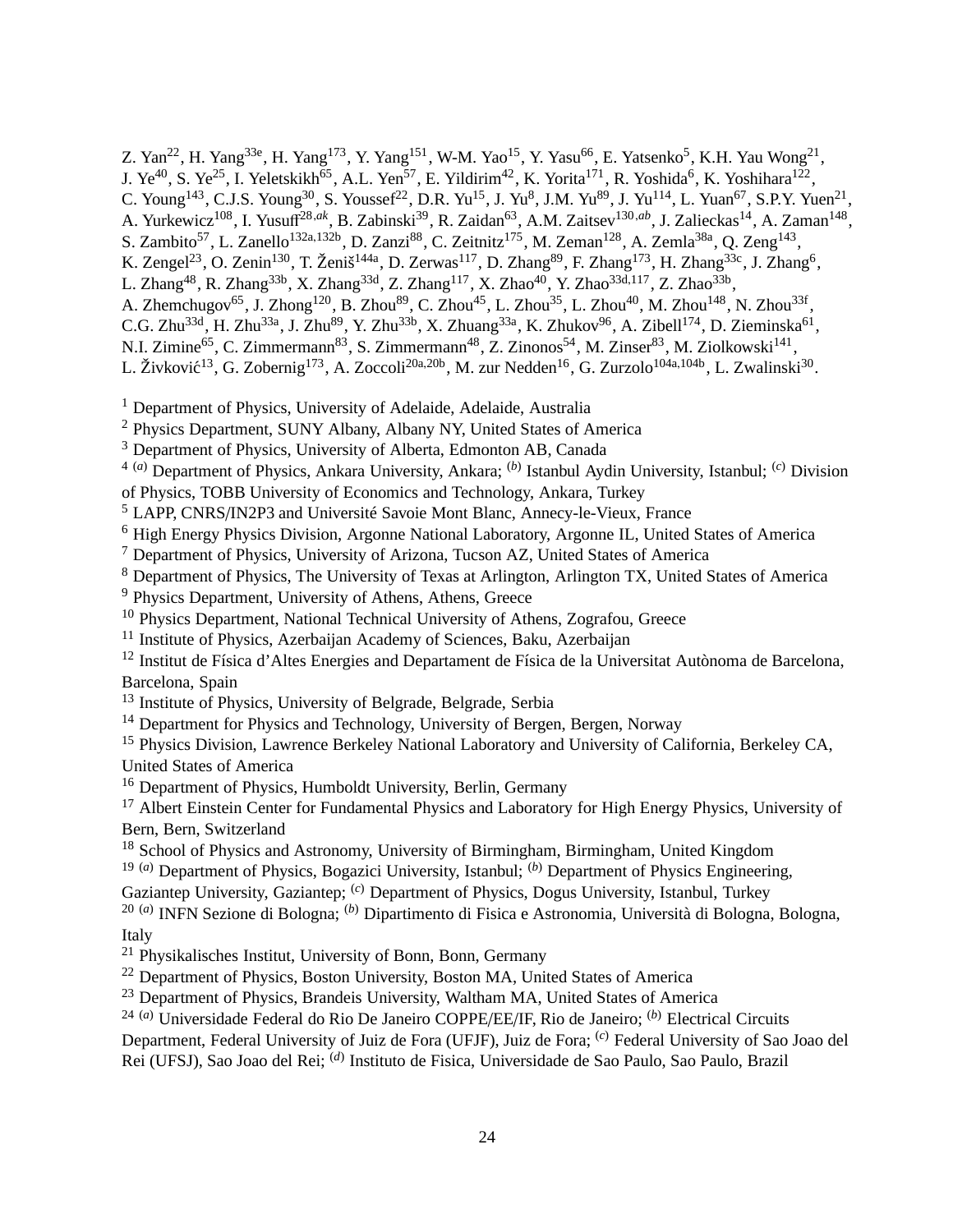<sup>25</sup> Physics Department, Brookhaven National Laboratory, Upton NY, United States of America 26 (*a*) Transilvania University of Brasov, Brasov, Romania; (*b*) National Institute of Physics and Nuclear Engineering, Bucharest; (*c*) National Institute for Research and Development of Isotopic and Molecular Technologies, Physics Department, Cluj Napoca; (*d*) University Politehnica Bucharest, Bucharest; (*e*) West University in Timisoara, Timisoara, Romania

<sup>27</sup> Departamento de Física, Universidad de Buenos Aires, Buenos Aires, Argentina

<sup>28</sup> Cavendish Laboratory, University of Cambridge, Cambridge, United Kingdom

<sup>29</sup> Department of Physics, Carleton University, Ottawa ON, Canada

<sup>30</sup> CERN, Geneva, Switzerland

<sup>31</sup> Enrico Fermi Institute, University of Chicago, Chicago IL, United States of America

32 (*a*) Departamento de Física, Pontificia Universidad Católica de Chile, Santiago; (*b*) Departamento de Física, Universidad Técnica Federico Santa María, Valparaíso, Chile

33 (*a*) Institute of High Energy Physics, Chinese Academy of Sciences, Beijing; (*b*) Department of Modern Physics, University of Science and Technology of China, Anhui; (*c*) Department of Physics, Nanjing University, Jiangsu; <sup>(d)</sup> School of Physics, Shandong University, Shandong; <sup>(e)</sup> Department of Physics and Astronomy, Shanghai Key Laboratory for Particle Physics and Cosmology, Shanghai Jiao Tong University, Shanghai; (*f*) Physics Department, Tsinghua University, Beijing 100084, China

<sup>34</sup> Laboratoire de Physique Corpusculaire, Clermont Université and Université Blaise Pascal and CNRS/IN2P3, Clermont-Ferrand, France

<sup>35</sup> Nevis Laboratory, Columbia University, Irvington NY, United States of America

<sup>36</sup> Niels Bohr Institute, University of Copenhagen, Kobenhavn, Denmark

37 (*a*) INFN Gruppo Collegato di Cosenza, Laboratori Nazionali di Frascati; (*b*) Dipartimento di Fisica, Università della Calabria, Rende, Italy

<sup>38 (a)</sup> AGH University of Science and Technology, Faculty of Physics and Applied Computer Science, Krakow; (*b*) Marian Smoluchowski Institute of Physics, Jagiellonian University, Krakow, Poland

<sup>39</sup> Institute of Nuclear Physics Polish Academy of Sciences, Krakow, Poland

<sup>40</sup> Physics Department, Southern Methodist University, Dallas TX, United States of America

<sup>41</sup> Physics Department, University of Texas at Dallas, Richardson TX, United States of America

<sup>42</sup> DESY, Hamburg and Zeuthen, Germany

<sup>43</sup> Institut für Experimentelle Physik IV, Technische Universität Dortmund, Dortmund, Germany

<sup>44</sup> Institut für Kern- und Teilchenphysik, Technische Universität Dresden, Dresden, Germany

<sup>45</sup> Department of Physics, Duke University, Durham NC, United States of America

<sup>46</sup> SUPA - School of Physics and Astronomy, University of Edinburgh, Edinburgh, United Kingdom

<sup>47</sup> INFN Laboratori Nazionali di Frascati, Frascati, Italy

<sup>48</sup> Fakultät für Mathematik und Physik, Albert-Ludwigs-Universität, Freiburg, Germany

<sup>49</sup> Section de Physique, Université de Genève, Geneva, Switzerland

50 (*a*) INFN Sezione di Genova; (*b*) Dipartimento di Fisica, Università di Genova, Genova, Italy

51 (*a*) E. Andronikashvili Institute of Physics, Iv. Javakhishvili Tbilisi State University, Tbilisi; (*b*) High Energy Physics Institute, Tbilisi State University, Tbilisi, Georgia

<sup>52</sup> II Physikalisches Institut, Justus-Liebig-Universität Giessen, Giessen, Germany

<sup>53</sup> SUPA - School of Physics and Astronomy, University of Glasgow, Glasgow, United Kingdom

<sup>54</sup> II Physikalisches Institut, Georg-August-Universität, Göttingen, Germany

<sup>55</sup> Laboratoire de Physique Subatomique et de Cosmologie, Université Grenoble-Alpes, CNRS/IN2P3, Grenoble, France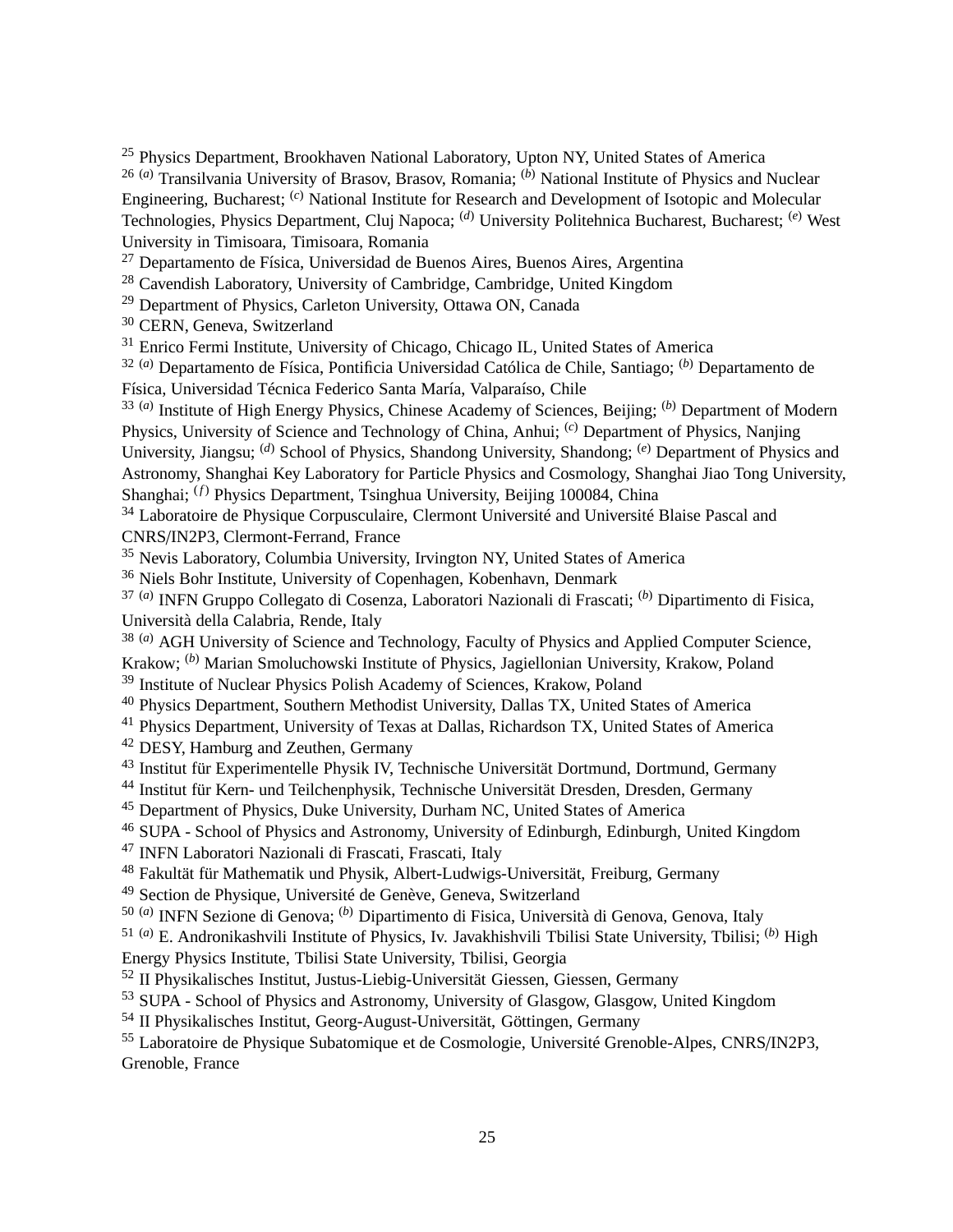Department of Physics, Hampton University, Hampton VA, United States of America

 Laboratory for Particle Physics and Cosmology, Harvard University, Cambridge MA, United States of America

58 (*a*) Kirchhoff-Institut für Physik, Ruprecht-Karls-Universität Heidelberg, Heidelberg; (*b*) Physikalisches Institut, Ruprecht-Karls-Universität Heidelberg, Heidelberg; (*c*) ZITI Institut für technische Informatik, Ruprecht-Karls-Universität Heidelberg, Mannheim, Germany

Faculty of Applied Information Science, Hiroshima Institute of Technology, Hiroshima, Japan

60 (*a*) Department of Physics, The Chinese University of Hong Kong, Shatin, N.T., Hong Kong; (*b*)

Department of Physics, The University of Hong Kong, Hong Kong; (*c*) Department of Physics, The Hong

Kong University of Science and Technology, Clear Water Bay, Kowloon, Hong Kong, China

<sup>61</sup> Department of Physics, Indiana University, Bloomington IN, United States of America

Institut für Astro- und Teilchenphysik, Leopold-Franzens-Universität, Innsbruck, Austria

University of Iowa, Iowa City IA, United States of America

Department of Physics and Astronomy, Iowa State University, Ames IA, United States of America

Joint Institute for Nuclear Research, JINR Dubna, Dubna, Russia

KEK, High Energy Accelerator Research Organization, Tsukuba, Japan

Graduate School of Science, Kobe University, Kobe, Japan

Faculty of Science, Kyoto University, Kyoto, Japan

Kyoto University of Education, Kyoto, Japan

Department of Physics, Kyushu University, Fukuoka, Japan

Instituto de Física La Plata, Universidad Nacional de La Plata and CONICET, La Plata, Argentina

Physics Department, Lancaster University, Lancaster, United Kingdom

73 (*a*) INFN Sezione di Lecce; (*b*) Dipartimento di Matematica e Fisica, Università del Salento, Lecce, Italy

Oliver Lodge Laboratory, University of Liverpool, Liverpool, United Kingdom

Department of Physics, Jožef Stefan Institute and University of Ljubljana, Ljubljana, Slovenia

<sup>76</sup> School of Physics and Astronomy, Queen Mary University of London, London, United Kingdom

Department of Physics, Royal Holloway University of London, Surrey, United Kingdom

Department of Physics and Astronomy, University College London, London, United Kingdom

Louisiana Tech University, Ruston LA, United States of America

 Laboratoire de Physique Nucléaire et de Hautes Energies, UPMC and Université Paris-Diderot and CNRS/IN2P3, Paris, France

Fysiska institutionen, Lunds universitet, Lund, Sweden

Departamento de Fisica Teorica C-15, Universidad Autonoma de Madrid, Madrid, Spain

Institut für Physik, Universität Mainz, Mainz, Germany

84 School of Physics and Astronomy, University of Manchester, Manchester, United Kingdom

CPPM, Aix-Marseille Université and CNRS/IN2P3, Marseille, France

Department of Physics, University of Massachusetts, Amherst MA, United States of America

Department of Physics, McGill University, Montreal QC, Canada

School of Physics, University of Melbourne, Victoria, Australia

<sup>89</sup> Department of Physics, The University of Michigan, Ann Arbor MI, United States of America

<sup>90</sup> Department of Physics and Astronomy, Michigan State University, East Lansing MI, United States of America

91 (*a*) INFN Sezione di Milano; (*b*) Dipartimento di Fisica, Università di Milano, Milano, Italy

B.I. Stepanov Institute of Physics, National Academy of Sciences of Belarus, Minsk, Republic of Belarus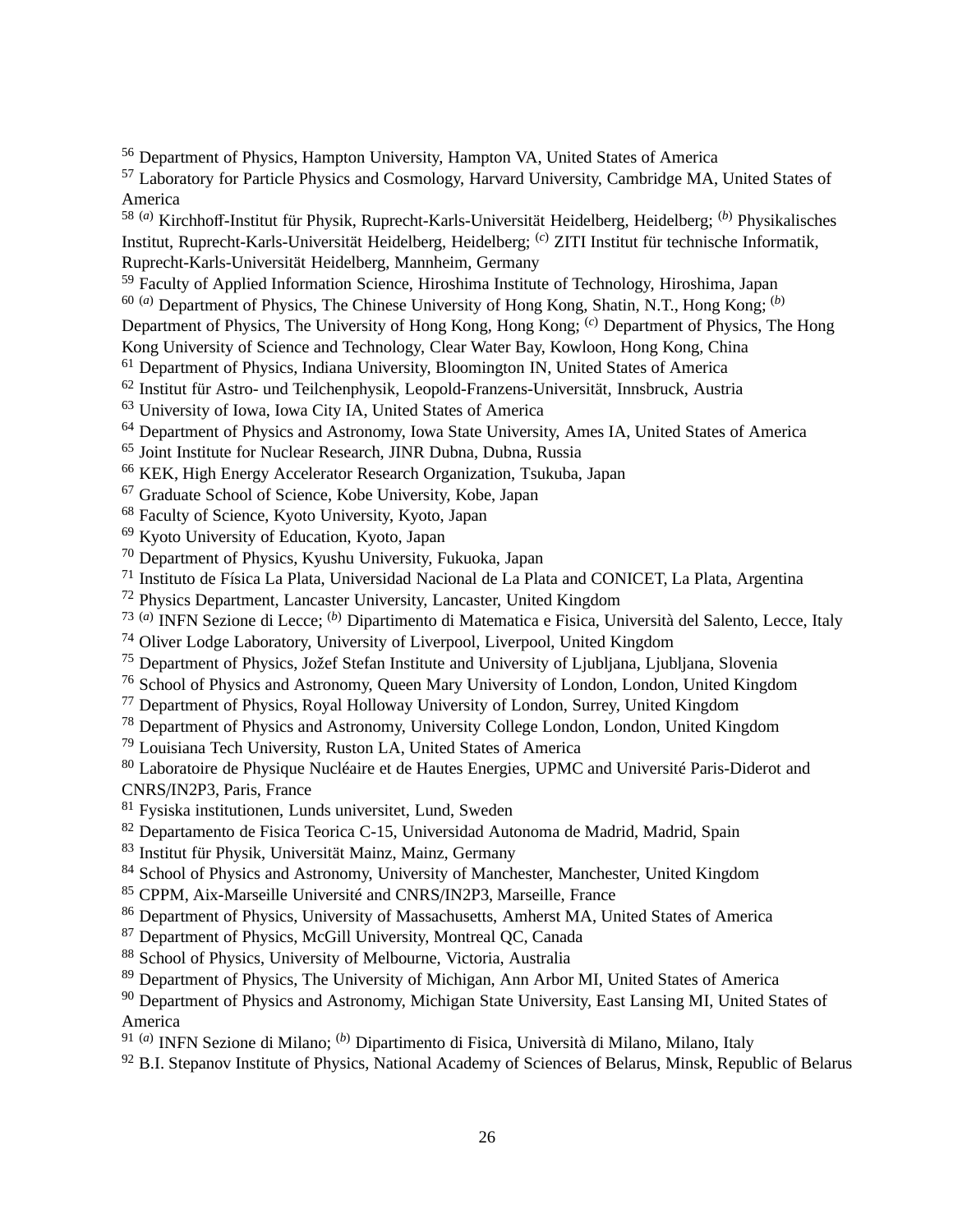<sup>93</sup> National Scientific and Educational Centre for Particle and High Energy Physics, Minsk, Republic of Belarus

<sup>94</sup> Department of Physics, Massachusetts Institute of Technology, Cambridge MA, United States of America

- <sup>95</sup> Group of Particle Physics, University of Montreal, Montreal QC, Canada
- <sup>96</sup> P.N. Lebedev Institute of Physics, Academy of Sciences, Moscow, Russia
- $97$  Institute for Theoretical and Experimental Physics (ITEP), Moscow, Russia
- <sup>98</sup> National Research Nuclear University MEPhI, Moscow, Russia
- <sup>99</sup> D.V. Skobeltsyn Institute of Nuclear Physics, M.V. Lomonosov Moscow State University, Moscow, Russia
- <sup>100</sup> Fakultät für Physik, Ludwig-Maximilians-Universität München, München, Germany
- <sup>101</sup> Max-Planck-Institut für Physik (Werner-Heisenberg-Institut), München, Germany
- <sup>102</sup> Nagasaki Institute of Applied Science, Nagasaki, Japan
- <sup>103</sup> Graduate School of Science and Kobayashi-Maskawa Institute, Nagoya University, Nagoya, Japan
- 104 (*a*) INFN Sezione di Napoli; (*b*) Dipartimento di Fisica, Università di Napoli, Napoli, Italy
- <sup>105</sup> Department of Physics and Astronomy, University of New Mexico, Albuquerque NM, United States of America

<sup>106</sup> Institute for Mathematics, Astrophysics and Particle Physics, Radboud University Nijmegen/Nikhef, Nijmegen, Netherlands

- <sup>107</sup> Nikhef National Institute for Subatomic Physics and University of Amsterdam, Amsterdam, Netherlands
- <sup>108</sup> Department of Physics, Northern Illinois University, DeKalb IL, United States of America
- <sup>109</sup> Budker Institute of Nuclear Physics, SB RAS, Novosibirsk, Russia
- <sup>110</sup> Department of Physics, New York University, New York NY, United States of America
- <sup>111</sup> Ohio State University, Columbus OH, United States of America
- <sup>112</sup> Faculty of Science, Okayama University, Okayama, Japan

<sup>113</sup> Homer L. Dodge Department of Physics and Astronomy, University of Oklahoma, Norman OK, United States of America

- <sup>114</sup> Department of Physics, Oklahoma State University, Stillwater OK, United States of America
- <sup>115</sup> Palacký University, RCPTM, Olomouc, Czech Republic
- <sup>116</sup> Center for High Energy Physics, University of Oregon, Eugene OR, United States of America
- <sup>117</sup> LAL, Université Paris-Sud and CNRS/IN2P3, Orsay, France
- <sup>118</sup> Graduate School of Science, Osaka University, Osaka, Japan
- <sup>119</sup> Department of Physics, University of Oslo, Oslo, Norway
- <sup>120</sup> Department of Physics, Oxford University, Oxford, United Kingdom
- 121 (*a*) INFN Sezione di Pavia; (*b*) Dipartimento di Fisica, Università di Pavia, Pavia, Italy
- <sup>122</sup> Department of Physics, University of Pennsylvania, Philadelphia PA, United States of America

<sup>123</sup> National Research Centre "Kurchatov Institute" B.P.Konstantinov Petersburg Nuclear Physics Institute, St. Petersburg, Russia

124 (*a*) INFN Sezione di Pisa; (*b*) Dipartimento di Fisica E. Fermi, Università di Pisa, Pisa, Italy

<sup>125</sup> Department of Physics and Astronomy, University of Pittsburgh, Pittsburgh PA, United States of America

126 (*a*) Laboratório de Instrumentação e Física Experimental de Partículas - LIP, Lisboa; (*b*) Faculdade de Ciências, Universidade de Lisboa, Lisboa; (*c*) Department of Physics, University of Coimbra, Coimbra; (*d*) Centro de Física Nuclear da Universidade de Lisboa, Lisboa; (*e*) Departamento de Fisica, Universidade do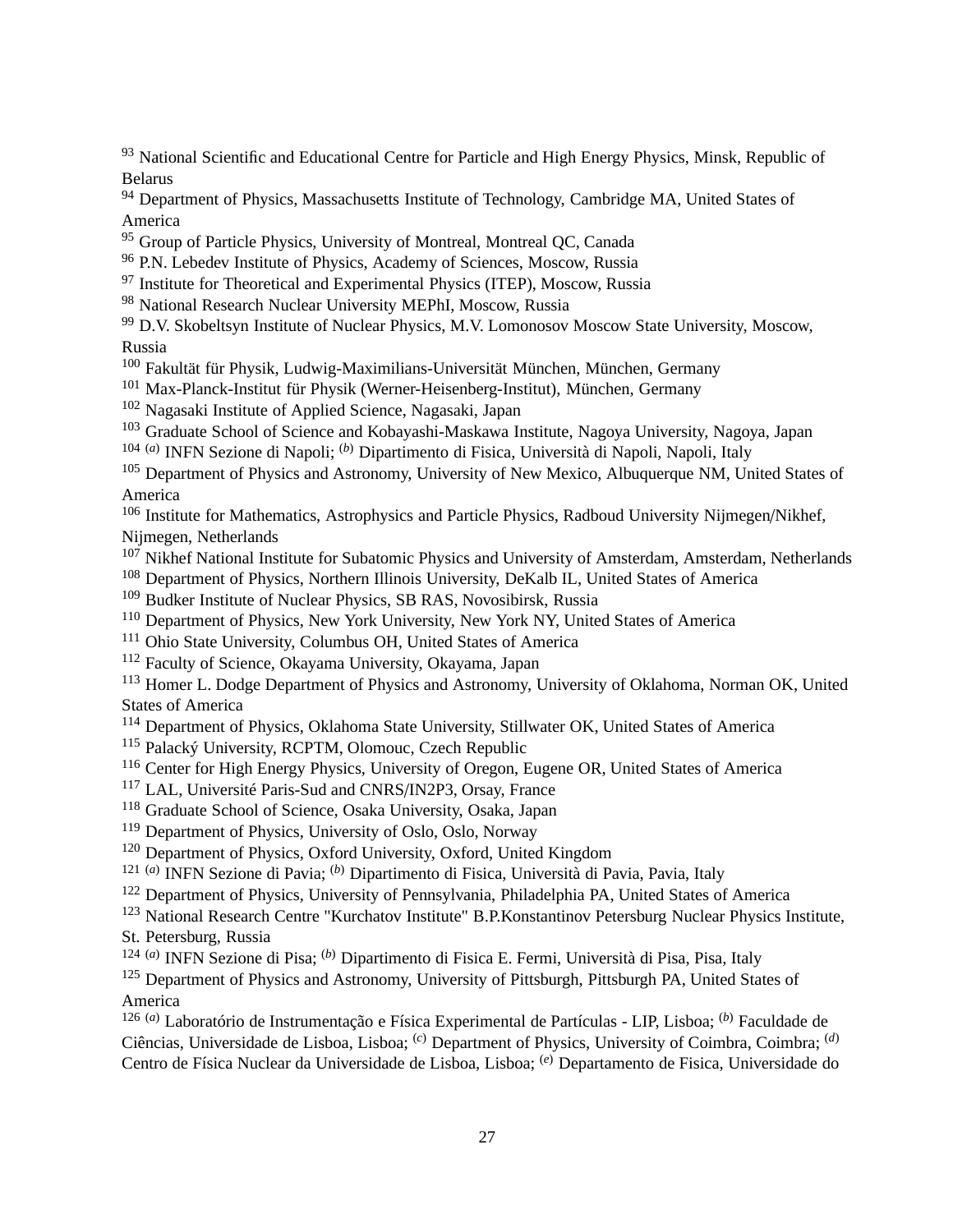Minho, Braga; (*f*) Departamento de Fisica Teorica y del Cosmos and CAFPE, Universidad de Granada, Granada (Spain); <sup>(g)</sup> Dep Fisica and CEFITEC of Faculdade de Ciencias e Tecnologia, Universidade Nova de Lisboa, Caparica, Portugal

 $127$  Institute of Physics, Academy of Sciences of the Czech Republic, Praha, Czech Republic

<sup>128</sup> Czech Technical University in Prague, Praha, Czech Republic

<sup>129</sup> Faculty of Mathematics and Physics, Charles University in Prague, Praha, Czech Republic

<sup>130</sup> State Research Center Institute for High Energy Physics, Protvino, Russia

<sup>131</sup> Particle Physics Department, Rutherford Appleton Laboratory, Didcot, United Kingdom

132 (*a*) INFN Sezione di Roma; (*b*) Dipartimento di Fisica, Sapienza Università di Roma, Roma, Italy

133 (*a*) INFN Sezione di Roma Tor Vergata; (*b*) Dipartimento di Fisica, Università di Roma Tor Vergata, Roma, Italy

134 (*a*) INFN Sezione di Roma Tre; (*b*) Dipartimento di Matematica e Fisica, Università Roma Tre, Roma, Italy

135 (*a*) Faculté des Sciences Ain Chock, Réseau Universitaire de Physique des Hautes Energies - Université Hassan II, Casablanca; (*b*) Centre National de l'Energie des Sciences Techniques Nucleaires, Rabat; (*c*) Faculté des Sciences Semlalia, Université Cadi Ayyad, LPHEA-Marrakech; (*d*) Faculté des Sciences, Université Mohamed Premier and LPTPM, Oujda; <sup>(e)</sup> Faculté des sciences, Université Mohammed V, Rabat, Morocco

<sup>136</sup> DSM/IRFU (Institut de Recherches sur les Lois Fondamentales de l'Univers), CEA Saclay (Commissariat à l'Energie Atomique et aux Energies Alternatives), Gif-sur-Yvette, France

<sup>137</sup> Santa Cruz Institute for Particle Physics, University of California Santa Cruz, Santa Cruz CA, United States of America

<sup>138</sup> Department of Physics, University of Washington, Seattle WA, United States of America

<sup>139</sup> Department of Physics and Astronomy, University of Sheffield, Sheffield, United Kingdom

<sup>140</sup> Department of Physics, Shinshu University, Nagano, Japan

<sup>141</sup> Fachbereich Physik, Universität Siegen, Siegen, Germany

<sup>142</sup> Department of Physics, Simon Fraser University, Burnaby BC, Canada

<sup>143</sup> SLAC National Accelerator Laboratory, Stanford CA, United States of America

144 (*a*) Faculty of Mathematics, Physics & Informatics, Comenius University, Bratislava; (*b*) Department of Subnuclear Physics, Institute of Experimental Physics of the Slovak Academy of Sciences, Kosice, Slovak Republic

145 (*a*) Department of Physics, University of Cape Town, Cape Town; (*b*) Department of Physics, University of Johannesburg, Johannesburg; (*c*) School of Physics, University of the Witwatersrand, Johannesburg, South Africa

146 (*a*) Department of Physics, Stockholm University; (*b*) The Oskar Klein Centre, Stockholm, Sweden <sup>147</sup> Physics Department, Royal Institute of Technology, Stockholm, Sweden

<sup>148</sup> Departments of Physics & Astronomy and Chemistry, Stony Brook University, Stony Brook NY, United States of America

- <sup>149</sup> Department of Physics and Astronomy, University of Sussex, Brighton, United Kingdom
- <sup>150</sup> School of Physics, University of Sydney, Sydney, Australia

<sup>151</sup> Institute of Physics, Academia Sinica, Taipei, Taiwan

- <sup>152</sup> Department of Physics, Technion: Israel Institute of Technology, Haifa, Israel
- <sup>153</sup> Raymond and Beverly Sackler School of Physics and Astronomy, Tel Aviv University, Tel Aviv, Israel

<sup>154</sup> Department of Physics, Aristotle University of Thessaloniki, Thessaloniki, Greece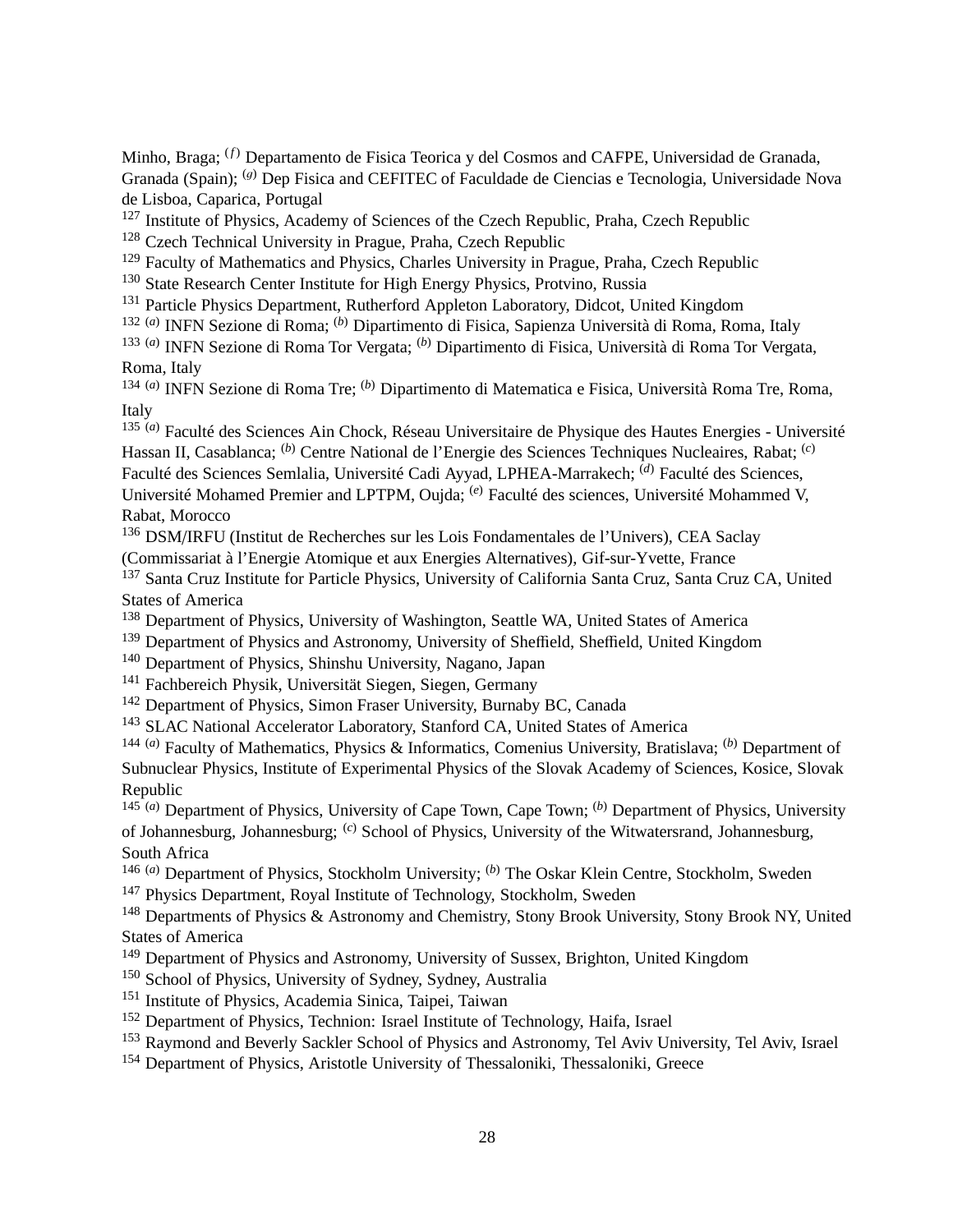<sup>155</sup> International Center for Elementary Particle Physics and Department of Physics, The University of Tokyo, Tokyo, Japan

- <sup>156</sup> Graduate School of Science and Technology, Tokyo Metropolitan University, Tokyo, Japan
- <sup>157</sup> Department of Physics, Tokyo Institute of Technology, Tokyo, Japan
- <sup>158</sup> Department of Physics, University of Toronto, Toronto ON, Canada

159 (*a*) TRIUMF, Vancouver BC; (*b*) Department of Physics and Astronomy, York University, Toronto ON, Canada

- <sup>160</sup> Faculty of Pure and Applied Sciences, University of Tsukuba, Tsukuba, Japan
- <sup>161</sup> Department of Physics and Astronomy, Tufts University, Medford MA, United States of America
- <sup>162</sup> Centro de Investigaciones, Universidad Antonio Narino, Bogota, Colombia
- <sup>163</sup> Department of Physics and Astronomy, University of California Irvine, Irvine CA, United States of America

164 (*a*) INFN Gruppo Collegato di Udine, Sezione di Trieste, Udine; (*b*) ICTP, Trieste; (*c*) Dipartimento di Chimica, Fisica e Ambiente, Università di Udine, Udine, Italy

- <sup>165</sup> Department of Physics, University of Illinois, Urbana IL, United States of America
- <sup>166</sup> Department of Physics and Astronomy, University of Uppsala, Uppsala, Sweden

<sup>167</sup> Instituto de Física Corpuscular (IFIC) and Departamento de Física Atómica, Molecular y Nuclear and Departamento de Ingeniería Electrónica and Instituto de Microelectrónica de Barcelona (IMB-CNM), University of Valencia and CSIC, Valencia, Spain

<sup>168</sup> Department of Physics, University of British Columbia, Vancouver BC, Canada

- <sup>169</sup> Department of Physics and Astronomy, University of Victoria, Victoria BC, Canada
- <sup>170</sup> Department of Physics, University of Warwick, Coventry, United Kingdom

<sup>171</sup> Waseda University, Tokyo, Japan

- <sup>172</sup> Department of Particle Physics, The Weizmann Institute of Science, Rehovot, Israel
- <sup>173</sup> Department of Physics, University of Wisconsin, Madison WI, United States of America
- <sup>174</sup> Fakultät für Physik und Astronomie, Julius-Maximilians-Universität, Würzburg, Germany
- <sup>175</sup> Fachbereich C Physik, Bergische Universität Wuppertal, Wuppertal, Germany
- <sup>176</sup> Department of Physics, Yale University, New Haven CT, United States of America

<sup>177</sup> Yerevan Physics Institute, Yerevan, Armenia

<sup>178</sup> Centre de Calcul de l'Institut National de Physique Nucléaire et de Physique des Particules (IN2P3), Villeurbanne, France

- *<sup>a</sup>* Also at Department of Physics, King's College London, London, United Kingdom
- *<sup>b</sup>* Also at Institute of Physics, Azerbaijan Academy of Sciences, Baku, Azerbaijan

*<sup>c</sup>* Also at Novosibirsk State University, Novosibirsk, Russia

*<sup>d</sup>* Also at TRIUMF, Vancouver BC, Canada

*<sup>e</sup>* Also at Department of Physics, California State University, Fresno CA, United States of America

*<sup>f</sup>* Also at Department of Physics, University of Fribourg, Fribourg, Switzerland

<sup>g</sup> Also at Departamento de Fisica e Astronomia, Faculdade de Ciencias, Universidade do Porto, Portugal

*<sup>h</sup>* Also at Tomsk State University, Tomsk, Russia

*<sup>i</sup>* Also at CPPM, Aix-Marseille Université and CNRS/IN2P3, Marseille, France

*<sup>j</sup>* Also at Universita di Napoli Parthenope, Napoli, Italy

*<sup>k</sup>* Also at Institute of Particle Physics (IPP), Canada

*<sup>l</sup>* Also at Particle Physics Department, Rutherford Appleton Laboratory, Didcot, United Kingdom

*<sup>m</sup>* Also at Department of Physics, St. Petersburg State Polytechnical University, St. Petersburg, Russia